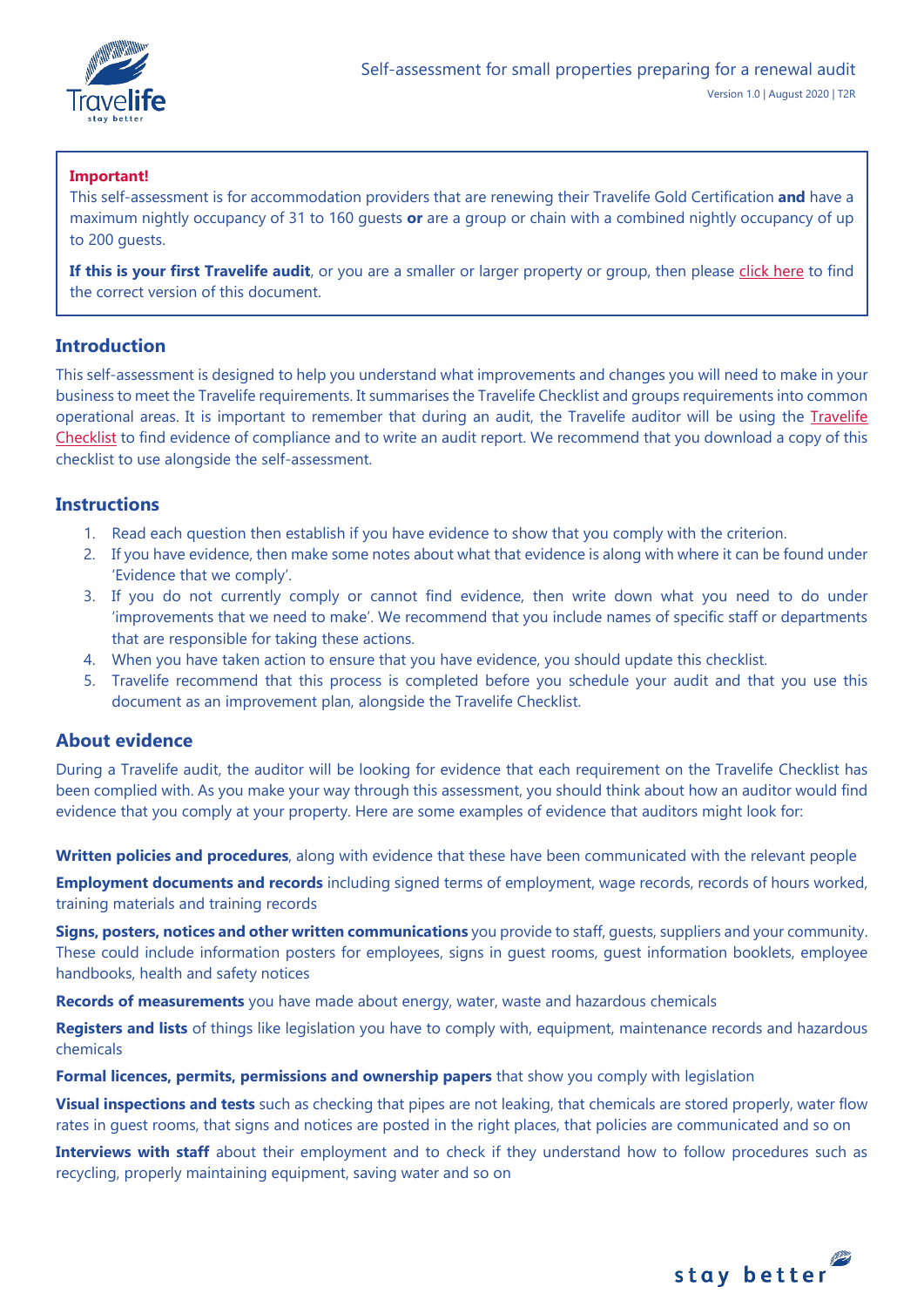# **Examples**

Here is an example showing how to complete the assessment.

## Question 6

Do you ensure that your environmental, labour and human rights, local community relations, quality and health and safety policy documents, or the relevant parts of them, are:

- − Available in staff areas and in the languages that all of your staff understand
- − Available in quest areas and in the languages most commonly understood by your quests
- − Published on your website in the languages most commonly understood by your guests, your local community and other key stakeholders
- Provided to your suppliers and subcontractors

**Travelife Checklist criteria/criterion:** 7 + 8 + 9 + 142

Evidence that we comply

*The sustainability policies are published on our website and displayed on guest and staff noticeboards in English and Spanish* 

Improvements we need to make

*German translation and we need to email it to our suppliers*

# **Creating an improvement plan**

How you write your plan is up to you and we have provided an example below of one way you could do it. We strongly recommend that it includes a list of the Travelife criteria that you do not yet comply with, what actions must be taken, who will be responsible for each one and deadlines.

| Criteria<br>No. | Travelife requirement                                                                                                    | Actions/to do                                                                                                                                                | Person/department<br>responsible | <b>Notes</b>                                                                                   | Deadline |
|-----------------|--------------------------------------------------------------------------------------------------------------------------|--------------------------------------------------------------------------------------------------------------------------------------------------------------|----------------------------------|------------------------------------------------------------------------------------------------|----------|
| 33 to<br>35     | Do you record<br>energy consumption<br>daily, weekly or<br>monthly?<br>Do you record<br>energy used from<br>all sources? | Create spreadsheet from<br>Travelife template<br>Find out from head<br>engineer all of the fuel<br>sources and how they are<br>recorded<br>Agree process for | General manager<br>Head engineer | Make sure<br>head engineer<br>has copy of<br>Travelife<br>Checklist.<br>guides and<br>template | 20DEC    |
|                 |                                                                                                                          | recording on a regular<br>basis                                                                                                                              |                                  |                                                                                                |          |

# **More information and resources**

- − The [Travelife Checklists](https://travelifestaybetter.com/travelife-standard-checklists/) are available in a variety of languages
- − The Sustainability Toolkit in the [Member Zone](https://travelifestaybetter.com/accommodation-member-zone/) contains guides, templates and examples to help you
- − The Audit Preparation guide in the [Member Zone](https://travelifestaybetter.com/accommodation-member-zone/) also contains information to help you prepare for your audit
- You can contact [info@travelife.org](mailto:info@travelife.org) at any time if you have any questions or require further support

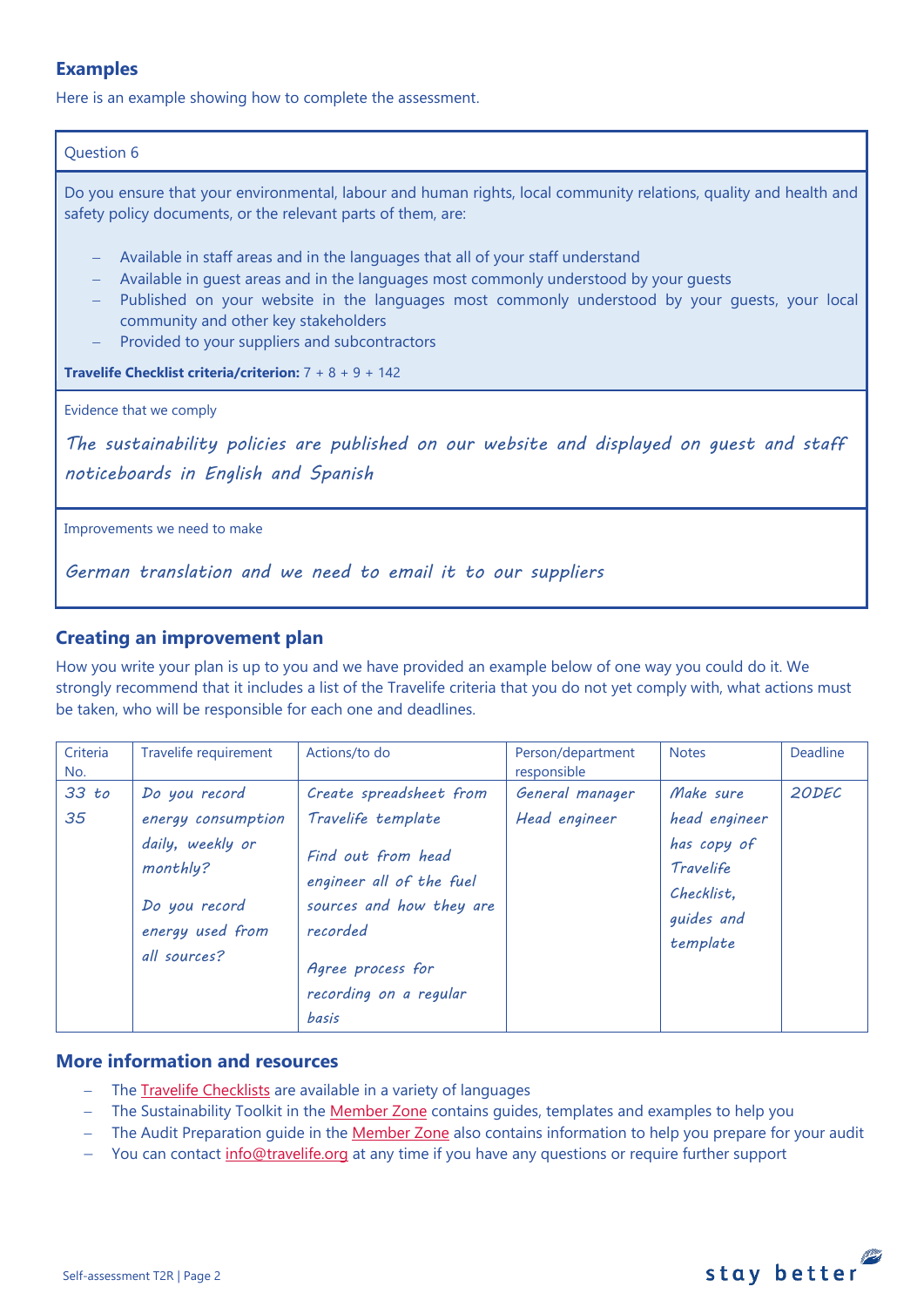# **Contents**

You can click on the links below to go straight to the section you would like to work on or keep scrolling to start the assessment from the beginning.

# **[Legislation](#page-3-0)**

[Question 1:](#page-3-1) Creating and maintaining a legal register [Question 2:](#page-3-2) Regulations for biodiversity and historical artifacts [Question 3:](#page-4-0) Licences and permits [Question 4:](#page-4-1) Travelife Declaration of Compliance

## **[Policies](#page-5-0)**

[Question 5:](#page-5-1) The policies you need to have in place [Question 6:](#page-8-0) Making policies available and accessible

## **[Internal resourcing and support](#page-8-1)**

[Question 7:](#page-9-0) Staff resourcing [Question 8:](#page-9-1) Training and engagement [Question 9:](#page-10-0) Staff and subcontractor engagement

### **[Assessing and communicating your progress](#page-10-0)**

[Question 10:](#page-11-0) Reports [Question 11:](#page-13-0) Guest feedback [Question 12:](#page-14-0) Hazardous substance assessment

### **[Environmental measurements and keeping records](#page-14-1)**

[Question 13:](#page-14-2) Energy [Question 14:](#page-15-0) Water [Question 15::](#page-16-0) Waste (including hazardous waste and wastewater) [Question 16:](#page-18-0) Hazardous substances

## **[Reducing environmental impacts](#page-21-0)**

[Question 17:](#page-20-0) Maintenance [Question 18:](#page-21-1) Actions

### **[Biodiversity and animal welfare](#page-24-0)**

[Question 19:](#page-23-0) Animals and sensitive natural areas

## **[Community engagement](#page-25-0) and support**

[Question 20:](#page-24-1) Engaging and consulting [Question 21:](#page-25-1) Safeguarding people, culture and heritage [Question 22:](#page-25-2) Fair treatment

## **[Your guests](#page-26-0)**

[Question 23:](#page-26-1) Guest engagement and support

## **[Fair labour practices](#page-28-0)**

[Question 24:](#page-28-1) Recruitment and induction [Question 25:](#page-28-1) General terms and conditions [Question 26:](#page-30-0) Complaints, feedback and representation [Question 27:](#page-31-0) Keeping records [Question 28:](#page-31-1) Employees under the age of 18

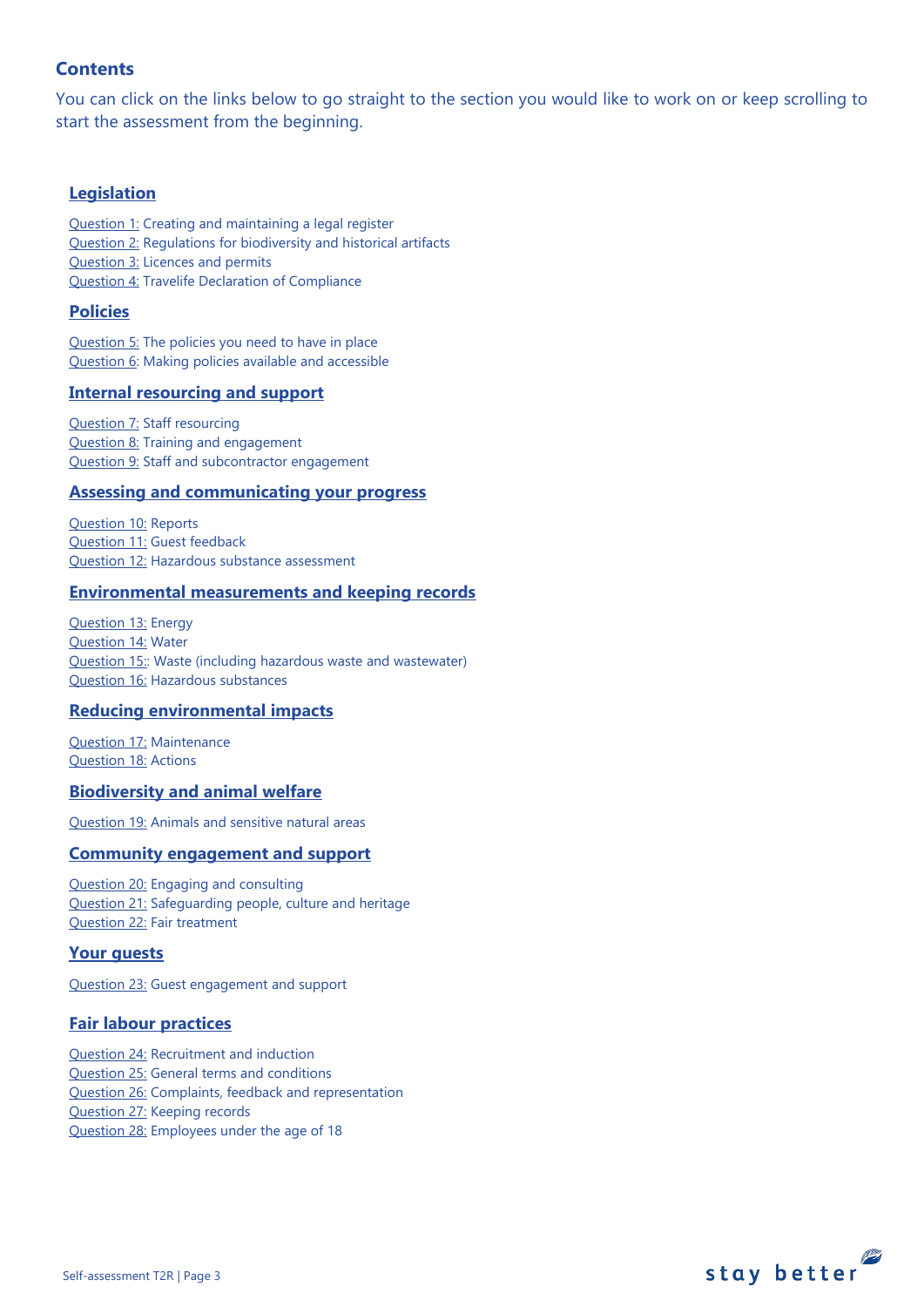# <span id="page-3-0"></span>**LEGISLATION**

### Purpose

An important part of responsible business is making sure you comply with all applicable laws and regulations, and have all the necessary permits to operate. If this is not being done it can indicate that your business is not showing proper care for people and the environment, and it also leaves you vulnerable to risk.

**Objectives** 

- − To ensure your business is aware of all relevant legislation you need to comply with
- − To have a system in place for checking that you are always compliant
- − To regularly check for any new legislation or codes of practice that might apply to your business
- − To ensure you have all the necessary licences, permits and permissions to operate your business

## <span id="page-3-1"></span>**Question 1: Creating and maintaining a legal register**

Do you keep a list of all legislation (including regional, national and international legislation) that is relevant to your business? This list must cover legislation that relates to each of the following areas:

- − Environment (including all types of waste)
- − Labour
- − Human rights
- − Health and safety
- − Financial responsibilities

### **Travelife Checklist criteria/criterion:** 10 + 11+ 12 + 13

**Travelife resources:** Quick guide: Recording legislation and licences [English](https://travelifestaybetter.com/wp-content/uploads/2019/02/1-Quick-Guide-Recording-Legislation-and-Licenses.pdf) | [Español](https://travelifestaybetter.com/wp-content/uploads/2019/02/1-ES-Quick-Guide-Recording-Legislation-and-Licenses.pdf) | Ελλ[ηνικά](https://travelifestaybetter.com/wp-content/uploads/2020/02/21-Quick-Guide-Recording-Legislation-and-Licenses-GR.pdf) | [Türkçe.](https://travelifestaybetter.com/wp-content/uploads/2020/12/1-Quick-Guide-Recording-Legislation-and-Licenses-TR-Hizli-Kilavuz-Mevzuat-ve-Lisanslarin-Kayit-Edilmesi.pdf) Example of a legal register that meets minimum requirements [English](https://travelifestaybetter.com/wp-content/uploads/2019/02/1-Example-Legal-Register-Minimum-Requirements.docx.pdf) | [Español](https://travelifestaybetter.com/wp-content/uploads/2019/02/1-ES-Example-Legal-Register.pdf) | Ελλ[ηνικά](https://travelifestaybetter.com/wp-content/uploads/2020/02/23-Example-Legal-Register-GR.pdf) | [Türkçe.](https://travelifestaybetter.com/wp-content/uploads/2020/12/1-Example-Legal-Register-TR-Ornek-Yasal-Kayit.pdf) Template of a legal register that meets minimum requirements [English](https://travelifestaybetter.com/wp-content/uploads/2019/02/1-Template-Legal-Register-Minimum-Requirements.docx) | Εspañol | Ελλ[ηνικά](https://travelifestaybetter.com/wp-content/uploads/2020/02/22-Template-Legal-Register-Minimum-Requirements-GR.docx) .| [Türkçe.](https://travelifestaybetter.com/wp-content/uploads/2020/12/1-Template-Legal-Register-Minimum-Requirements-TR-Sablon-Yasal-Kayit-Minimum-Gereksinimler.docx) Best practice example of a legal register [English](https://travelifestaybetter.com/wp-content/uploads/2020/12/1-Example-Legal-Register-Excellence-V1.1.pdf) | [Español](https://travelifestaybetter.com/wp-content/uploads/2020/12/1-ES-Example-Legal-Register-Excellence-V1.1.pdf) | Ελλ[ηνικά](https://travelifestaybetter.com/wp-content/uploads/2020/12/1-Example-Legal-Register-Excellence-V1.1-GR.pdf) | [Türkçe.](https://travelifestaybetter.com/wp-content/uploads/2020/12/1-Example-Legal-Register-Excellence-TR-Ornek-Yasal-Kayit-En-iyi-Uygulama.pdf) Best practice legal register template [English](https://travelifestaybetter.com/wp-content/uploads/2019/02/1-Template-Legal-Register-Best-Practice.docx) | [Español](https://travelifestaybetter.com/wp-content/uploads/2019/02/1-ES-Template-Legal-Register-Best-Practice.docx) | Ελλ[ηνικά](https://travelifestaybetter.com/wp-content/uploads/2020/02/24-Template-Legal-Register-Best-Practice-GR.docx) | [Türkçe.](https://travelifestaybetter.com/wp-content/uploads/2020/12/1-Template-Legal-Register-Best-Practice-TR-Sablon-Yasal-Kayit-En-Iyi-Uygulama.docx)

Evidence that we comply

Improvements we need to make

## <span id="page-3-2"></span>**Question 2: Regulations for biodiversity and historical artifacts**

If you take part in any of the activities listed below, can you provide evidence that you meet international regulations and codes of practice? This includes activities that happen at your business and any off-site activities that you promote. For example, [CITES](https://cites.org/) (International Convention on Trade in Endangered Species) or laws about the sale of historical artifacts.

- Taking species from the wild
- − Using protected species for food/drink
- − Showing/exhibiting wildlife species
- − Trading of wildlife species
- − Selling articles originally made from materials of wildlife
- − Selling historical or archaeological products

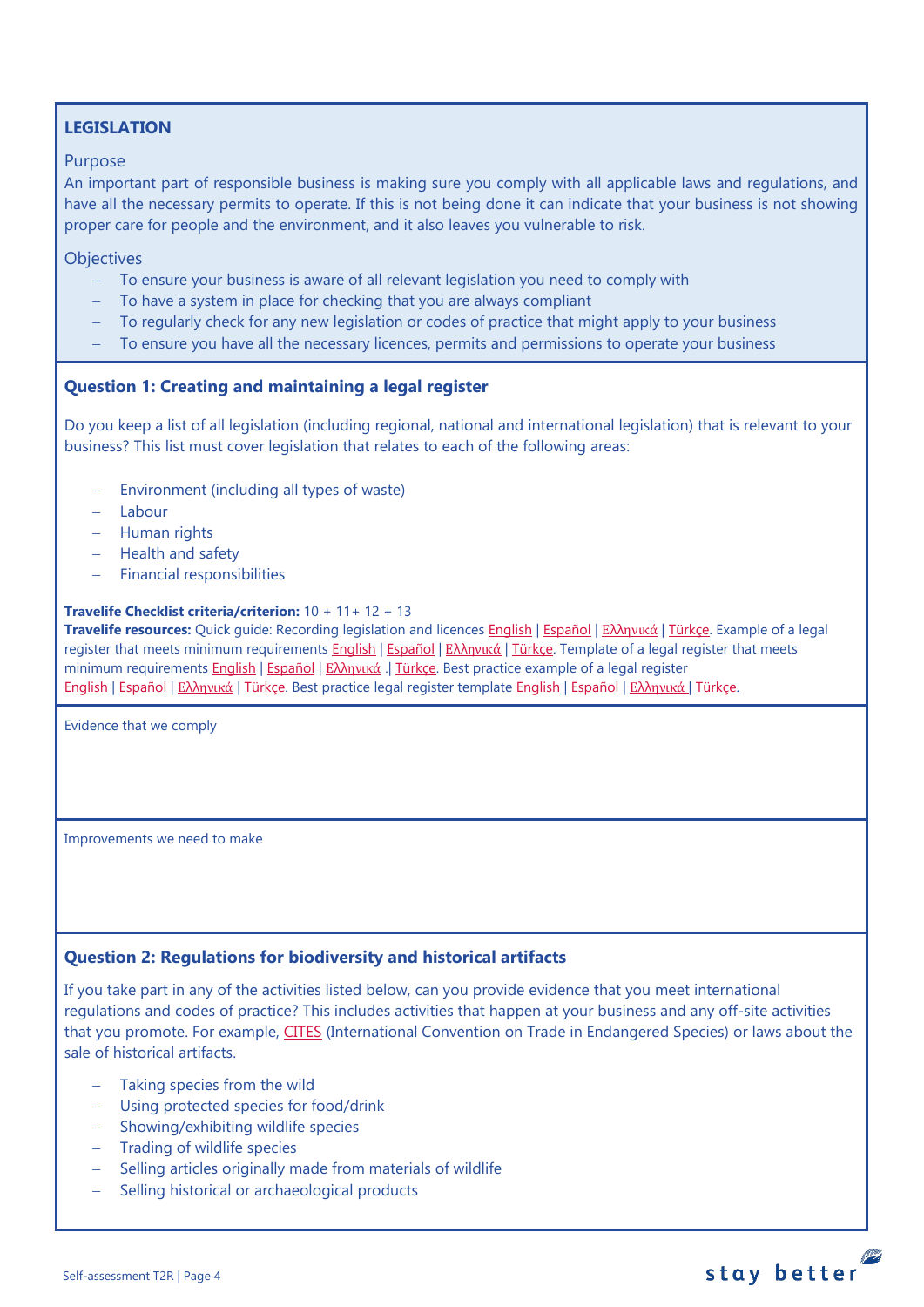### **Travelife Checklist criteria/criterion:** 91 + 137

**Travelife resources:** Quick guide: Recording legislation and licences [English](https://travelifestaybetter.com/wp-content/uploads/2019/02/1-Quick-Guide-Recording-Legislation-and-Licenses.pdf) | [Español](https://travelifestaybetter.com/wp-content/uploads/2019/02/1-ES-Quick-Guide-Recording-Legislation-and-Licenses.pdf) | Ελλ[ηνικά](https://travelifestaybetter.com/wp-content/uploads/2020/02/21-Quick-Guide-Recording-Legislation-and-Licenses-GR.pdf) | [Türkçe.](https://travelifestaybetter.com/wp-content/uploads/2020/12/1-Quick-Guide-Recording-Legislation-and-Licenses-TR-Hizli-Kilavuz-Mevzuat-ve-Lisanslarin-Kayit-Edilmesi.pdf) Detailed guide: Biodiversity, wildlife and animal welfare [English](https://travelifestaybetter.com/wp-content/uploads/2021/01/21-Detailed-Guided-Biodiversity-and-Animal-Welfare-V2.0.pdf) | [Español](https://travelifestaybetter.com/wp-content/uploads/2021/01/21-ES-Detailed-Guided-Biodiversity-and-Animal-Welfare-V2.0.pdf) | Ελλ[ηνικά](https://travelifestaybetter.com/wp-content/uploads/2021/01/21-GR-Detailed-Guided-Biodiversity-and-Animal-Welfare.pdf) | [Türkçe.](https://travelifestaybetter.com/wp-content/uploads/2021/01/21-Detailed-Guided-Biodiversity-and-Animal-Welfare-V2.0-TR-Biyocesitlilik-ve-Hayvan-Refahi-Detayli-Kilavuz.pdf) Biodiversity and animal welfare checklist [English](https://travelifestaybetter.com/wp-content/uploads/2020/11/21-Biodiversity-and-Animal-Welfare-Checklist-V2.0.docx) | [Español](https://travelifestaybetter.com/wp-content/uploads/2020/11/21-ES-Biodiversity-and-Animal-Welfare-Checklist-V2.0.docx) | Ελλ[ηνικά](https://travelifestaybetter.com/wp-content/uploads/2021/01/21-GR-Biodiversity-and-Animal-Welfare-Checklist.docx) | [Türkçe.](https://travelifestaybetter.com/wp-content/uploads/2020/10/21-Biodiversity-and-Animal-Welfare-Checklist-July-2021-TR-Biyocesitlilik-ve-Hayvan-Refahi-Kontrol-Listesi.docx) Detailed guide: Human rights [English](https://travelifestaybetter.com/wp-content/uploads/2021/01/8-Detailed-Guide-Human-Rights.pdf) | [Español](https://travelifestaybetter.com/wp-content/uploads/2021/01/8-ES-Detailed-Guide-Human-Rights.pdf) | Ελλ[ηνικά](https://travelifestaybetter.com/wp-content/uploads/2021/01/8-GR-Detailed-Guide-Human-Rights.pdf) | [Türkçe.](https://travelifestaybetter.com/wp-content/uploads/2021/01/8-Detailed-Guide-Human-Rights-TR-Insan-Haklari-Detayli-Kilavuz.pdf)

Evidence that we comply

Improvements we need to make

### <span id="page-4-0"></span>**Question 3: Licences and permits**

Do you have copies of all the licences and permits you need for the business premises and your operations? This includes any necessary licences to operate any kind of attraction, entertainment or activity involving wildlife, as required by wildlife regulatory organisations.

**Travelife Checklist criteria/criterion:** 14 + 92

**Travelife resources:** Quick guide: Recording legislation and licences [English](https://travelifestaybetter.com/wp-content/uploads/2019/02/1-Quick-Guide-Recording-Legislation-and-Licenses.pdf) | [Español](https://travelifestaybetter.com/wp-content/uploads/2019/02/1-ES-Quick-Guide-Recording-Legislation-and-Licenses.pdf) | Ελλ[ηνικά](https://travelifestaybetter.com/wp-content/uploads/2020/02/21-Quick-Guide-Recording-Legislation-and-Licenses-GR.pdf) | [Türkçe.](https://travelifestaybetter.com/wp-content/uploads/2020/12/1-Quick-Guide-Recording-Legislation-and-Licenses-TR-Hizli-Kilavuz-Mevzuat-ve-Lisanslarin-Kayit-Edilmesi.pdf) Detailed guide: Biodiversity, wildlife and animal welfare **English | [Español](https://travelifestaybetter.com/wp-content/uploads/2021/01/21-ES-Detailed-Guided-Biodiversity-and-Animal-Welfare-V2.0.pdf) | Ελλ[ηνικά](https://travelifestaybetter.com/wp-content/uploads/2021/01/21-GR-Detailed-Guided-Biodiversity-and-Animal-Welfare.pdf) | Türkçe**. Biodiversity and animal welfare checklist [English](https://travelifestaybetter.com/wp-content/uploads/2020/11/21-Biodiversity-and-Animal-Welfare-Checklist-V2.0.docx) | [Español](https://travelifestaybetter.com/wp-content/uploads/2020/11/21-ES-Biodiversity-and-Animal-Welfare-Checklist-V2.0.docx) | Ελλ[ηνικά](https://travelifestaybetter.com/wp-content/uploads/2021/01/21-GR-Biodiversity-and-Animal-Welfare-Checklist.docx) | [Türkçe.](https://travelifestaybetter.com/wp-content/uploads/2020/10/21-Biodiversity-and-Animal-Welfare-Checklist-July-2021-TR-Biyocesitlilik-ve-Hayvan-Refahi-Kontrol-Listesi.docx)

Evidence that we comply

Improvements we need to make

## <span id="page-4-1"></span>**Question 4: Travelife Declaration of Compliance**

Is a senior manager at your business able to sign the Travelife Declaration of Compliance that shows your commitment to complying with legislation across your business?

**Travelife Checklist criteria/criterion:** 15

**Travelife resources:** [View or download the Travelife Declaration of Compliance](https://travelifestaybetter.com/wp-content/uploads/2019/02/Travelife-Declaration-of-Compliance.docx) 

Evidence that we comply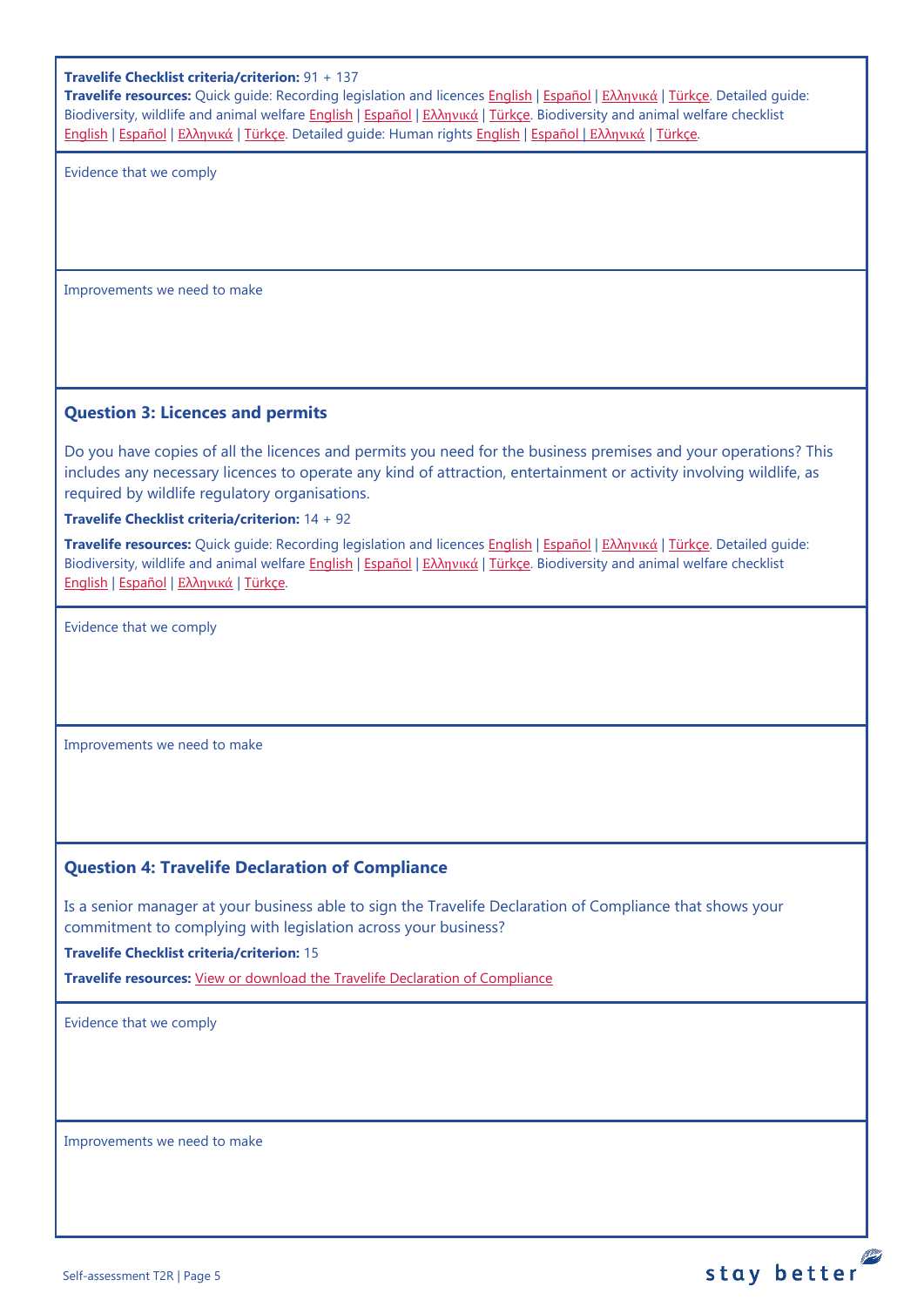# <span id="page-5-0"></span>**POLICIES**

## Purpose

Having written policies that state your commitments, goals, targets, and the steps you will take to achieve these, are one very important way to ensure that everyone at your business understands what is required to operate responsibly. They also show your guests, suppliers and community what you are doing to improve your environmental and social impacts. Being able to refer back to your policies also helps you to track your progress.

**Objectives** 

- − To ensure that senior management understand and support the commitments your business has made
- To ensure that responsible business practices are incorporated in your day-to-day operations, rather than something you only think about once or twice a year
- To have written goals, targets and procedures that you can track and measure to see what things you are doing well and what further improvements can be made
- To help keep you accountable to your guests, stakeholders, staff and community by making the important and relevant parts of your policies public

## <span id="page-5-1"></span>**Question 5: The polices you need to have in place**

Your written policies should cover all the impacts of your operations, both on and off-site. You should remember to factor in any subcontractors such as gift shop or salon operators and any other aspects of your business such as swimming pools, water parks, etc. You can have several individual policies or combine them into one or two policy documents that cover multiple areas.

### **Travelife Checklist criteria/criterion:** 6

No matter how you decide to do this, you must have written policies that cover all of the following areas, and be able to show that you are taking steps to ensure your policies are being implemented:

How you reduce, minimise and manage your impact on the environment.

### **Travelife Checklist criteria/criterion:** 1

**Travelife resources:** Quick guide: Environmental policy [English](https://travelifestaybetter.com/wp-content/uploads/2019/02/3-Quick-Guide-Environmental-Policy.pdf) | [Español](https://travelifestaybetter.com/wp-content/uploads/2019/02/3-ES-Quick-Guide-Environmental-Policy.pdf) | Ελλ[ηνικά](https://travelifestaybetter.com/wp-content/uploads/2020/02/30-Quick-Guide-Environmental-Policy-GR.pdf) | [Türkçe.](https://travelifestaybetter.com/wp-content/uploads/2020/12/3-Quick-Guide-Environmental-Policy-TR-Hizli-Kilavuz-Cevre-Politikasi.pdf) Example polic[y English](https://travelifestaybetter.com/wp-content/uploads/2019/02/3-Example-Environmental-Policy.pdf) | [Español](https://travelifestaybetter.com/wp-content/uploads/2019/02/3-ES-Example-Environmental-Policy.pdf) | Ελλ[ηνικά](https://travelifestaybetter.com/wp-content/uploads/2020/07/31-Example-Environmental-Policy-GR.pdf) | [Türkçe.](https://travelifestaybetter.com/wp-content/uploads/2020/12/3-Example-Environmental-Policy-TR-Ornek-Cevre-Politikasi.pdf)

Evidence that we comply

Improvements we need to make

How you make sure that you have good working conditions for your employees and protect human rights, ensuring people are treated fairly and equally.

How you do not discriminate in any way and any area of your business.

### **Travelife Checklist criteria/criterion:** 2 + 115

**Travelife resources:** Quick guide: Human rights and labour policy [English](https://travelifestaybetter.com/wp-content/uploads/2019/02/8-Quick-Guide-Labour-and-Human-Rights-Policy.pdf) | [Español](https://travelifestaybetter.com/wp-content/uploads/2019/02/8-ES-Quick-Guide-Labour-and-Human-Rights-Policy.pdf) | Ελλ[ηνικά](https://travelifestaybetter.com/wp-content/uploads/2020/07/35-Quick-Guide-Labour-and-Human-Rights-Policy-GR.pdf) | [Türkçe.](https://travelifestaybetter.com/wp-content/uploads/2020/08/8-Quick-Guide-Labour-and-Human-Rights-Policy-TR-8-Hizli-Kilavuz-Isci-ve-Insan-Haklari-Politikasi.pdf) Detailed guide: Fair labour practices [English](https://travelifestaybetter.com/wp-content/uploads/2021/01/8-Detailed-Guide-Human-Rights.pdf) | Εspañol | Ελλ[ηνικά](https://travelifestaybetter.com/wp-content/uploads/2021/01/8-GR-Detailed-Guide-Human-Rights.pdf) | [Türkçe.](https://travelifestaybetter.com/wp-content/uploads/2021/01/10-Detailed-Guide-Fair-Labour-Practices-TR-Adil-Is-Gucu-Uygulamalari-Detayli-Kilavuz.pdf) Detailed guide: Human rights English | Εspañol | Ελληνικά | [Türkçe.](https://travelifestaybetter.com/wp-content/uploads/2021/01/8-Detailed-Guide-Human-Rights-TR-Insan-Haklari-Detayli-Kilavuz.pdf) Quick guide: Avoiding discriminatio[n English](https://travelifestaybetter.com/wp-content/uploads/2019/02/13-Quick-Guide-Avoiding-Workplace-Discrimination.pdf) | [Español](https://travelifestaybetter.com/wp-content/uploads/2021/06/8-ES-Example-Labour-Human-Rights-Policy.pdf) | Ελλ[ηνικά](https://travelifestaybetter.com/wp-content/uploads/2020/07/38-Quick-Guide-Avoiding-Workplace-Discrimination-GR.pdf) | [Türkçe.](https://travelifestaybetter.com/wp-content/uploads/2020/10/13-Quick-Guide-Avoiding-Workplace-Discrimination-TR-Isyerinde-Ayrimciligi-Onlemek-icin-Hizli-Kilavuz.pdf) Example policy [English](https://travelifestaybetter.com/wp-content/uploads/2021/06/10-Example-Labour-and-Human-Rights-Policy.pdf) | Español | [Ελληνικά](https://travelifestaybetter.com/wp-content/uploads/2021/08/10-Example-Labour-and-Human-Rights-Policy-GR.pdf) | [Türkçe](https://travelifestaybetter.com/wp-content/uploads/2021/06/10-Example-Labour-and-Human-Rights-Policy-TR-Ornek-Calisan-ve-Insan-Haklari-Politikasi.pdf)

stay better

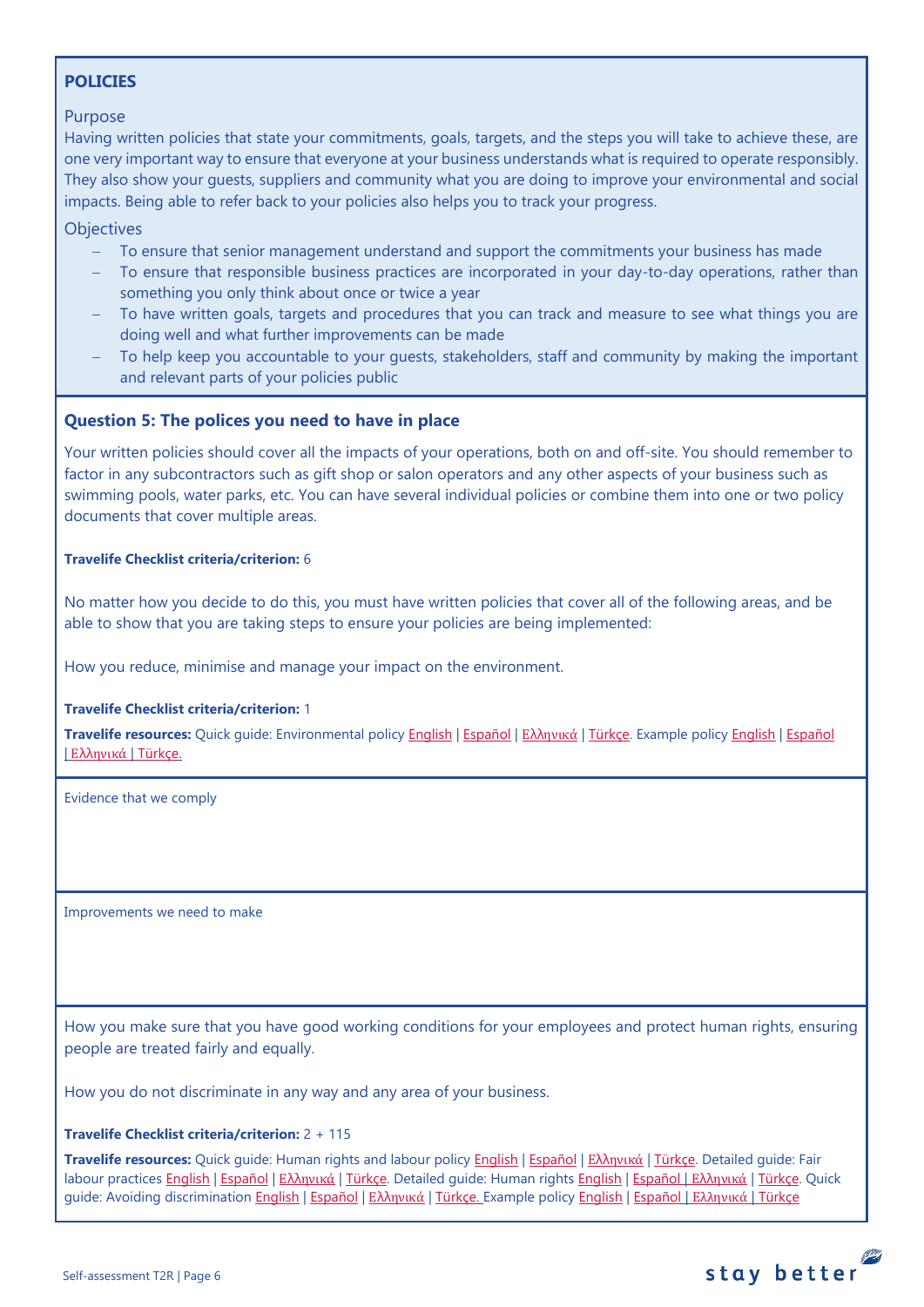Evidence that we comply

Improvements we need to make

How you engage with local people and local businesses to support the economy and community, and how you protect local traditions and cultures.

### **Travelife Checklist criteria/criterion:** 3

**Travelife resources:** Quick guide: Community engagement policy [English](https://travelifestaybetter.com/wp-content/uploads/2019/02/7-Quick-Guide-Community-Engagement.pdf) | [Español](https://travelifestaybetter.com/wp-content/uploads/2019/02/7-ES-Quick-Guide-Community-Engagement.pdf) | Ελλ[ηνικά](https://travelifestaybetter.com/wp-content/uploads/2020/07/34-Quick-Guide-Community-Engagement-GR.pdf) | [Türkçe](https://travelifestaybetter.com/wp-content/uploads/2020/08/7-Quick-Guide-Community-Engagement-TR-7-Hizli-Kilavuz-Toplum-Uyum-Politikasi.pdf) . Detailed guide: Community engagement and suppor[t English](https://travelifestaybetter.com/wp-content/uploads/2019/02/7-Detailed-Guide-Community-Engagement.pdf) | [Español](https://travelifestaybetter.com/wp-content/uploads/2019/02/7-ES-Detailed-Guide-Community-Engagement.pdf) | Ελλ[ηνικά](https://travelifestaybetter.com/wp-content/uploads/2020/11/7-GR-Detailed-Guide-Community-Engagement.pdf) | [Türkçe.](https://travelifestaybetter.com/wp-content/uploads/2021/01/7-Detailed-Guide-Community-Engagement-TR-Toplum-Katilimi-ve-Destegi-Detayli-Kilavuz.pdf) Detailed guide: Sustainable procurement (includes buying local[\) English](https://travelifestaybetter.com/wp-content/uploads/2019/02/22-Detailed-Guide-Sustainable-Procurement.pdf) | [Español](https://travelifestaybetter.com/wp-content/uploads/2019/03/22-ES-Detailed-Guide-Sustainable-Procurement.pdf) | Ελλ[ηνικά](https://travelifestaybetter.com/wp-content/uploads/2021/01/22-GR-Detailed-Guide-Sustainable-Procurement.pdf)| [Türkçe.](https://travelifestaybetter.com/wp-content/uploads/2021/01/22-Detailed-Guide-Sustainable-Procurement-TR-Surdurulebilir-Tedarik-Detayli-Kilavuz.pdf) Example polic[y English](https://travelifestaybetter.com/wp-content/uploads/2021/06/7-Example-Community-engagement-Policy.pdf) | [Español](https://travelifestaybetter.com/wp-content/uploads/2021/06/7-ES-Example-Community-Engagement-Policy.pdf) | [Ελληνικά](https://travelifestaybetter.com/wp-content/uploads/2021/08/7-Example-Community-engagement-policy-GR.pdf) | [Türkçe](https://travelifestaybetter.com/wp-content/uploads/2021/06/7-Example-Community-engagement-Policy-TR-Ornek-Toplum-Uyum-Politikasi.pdf)

Evidence that we comply

Improvements we need to make

How you will safeguard children from abuse and exploitation, including reporting suspicious activities involving children to the appropriate authority.

#### **Travelife Checklist criteria/criterion:** 127 + 129

**Travelife resources:** Quick guide: Child safeguarding policy [English](https://travelifestaybetter.com/wp-content/uploads/2020/06/14-Quick-Guide-Child-Safeguarding.pdf) | [Español](https://travelifestaybetter.com/wp-content/uploads/2019/02/14-ES-Quick-Guide-Safeguarding-Children.pdf) | Ελλ[ηνικά](https://travelifestaybetter.com/wp-content/uploads/2020/07/39-Quick-Guide-Child-Safeguarding-GR.pdf) | [Türkçe](https://travelifestaybetter.com/wp-content/uploads/2020/10/14-Quick-Guide-Child-Safeguarding-TR-Cocuklarin-Korunmasi-icin-Hizli-Kilavuz.pdf) . Detailed guide: Safeguarding children [English](https://travelifestaybetter.com/wp-content/uploads/2019/02/14-Detailed-Guide-Safeguarding-Children.pdf) | [Español](https://travelifestaybetter.com/wp-content/uploads/2019/03/14-ES-Detailed-Guide-Safeguarding-Children.pdf) | Ελλ[ηνικά](https://travelifestaybetter.com/wp-content/uploads/2020/11/14-GR-Detailed-Guide-Safeguarding-Children.pdf) Detailed guide: Safeguarding children [English](https://travelifestaybetter.com/wp-content/uploads/2019/02/14-Detailed-Guide-Safeguarding-Children.pdf) | [Español](https://travelifestaybetter.com/wp-content/uploads/2019/03/14-ES-Detailed-Guide-Safeguarding-Children.pdf) | Ελλ[ηνικά](https://travelifestaybetter.com/wp-content/uploads/2020/11/14-GR-Detailed-Guide-Safeguarding-Children.pdf) | [Türkçe.](https://travelifestaybetter.com/wp-content/uploads/2021/01/14-Detailed-Guide-Safeguarding-Children-TR-Cocuklari-Koruma-Detayli-Kilavuz.pdf) Detailed guide: Human rights [English](https://travelifestaybetter.com/wp-content/uploads/2021/01/8-Detailed-Guide-Human-Rights.pdf) | [Español](https://travelifestaybetter.com/wp-content/uploads/2021/08/14-ES-Example-Child-Safeguarding-Policy.pdf) | Ελλ[ηνικά](https://travelifestaybetter.com/wp-content/uploads/2021/08/14-Example-Child-Safeguarding-Policy-GR.pdf) | [Türkçe.](https://travelifestaybetter.com/wp-content/uploads/2021/01/8-Detailed-Guide-Human-Rights-TR-Insan-Haklari-Detayli-Kilavuz.pdf) Example policy [English](https://travelifestaybetter.com/wp-content/uploads/2021/08/14-Example-Child-Safeguarding-Policy.pdf) | [Türkçe](https://travelifestaybetter.com/wp-content/uploads/2021/08/14-Example-Child-Safeguarding-Policy-TR-14-Ornek-Cocuk-Koruma-Politikasi.pdf) | Ελληνικά | Español

Evidence that we comply

Improvements we need to make

Your commitment to high standards and your quality assurance procedures.

### **Travelife Checklist criteria/criterion:** 4

**Travelife resources:** Quick guide: Quality assurance [English](https://travelifestaybetter.com/wp-content/uploads/2019/02/4-Quick-Guide-Quality-Assurance.pdf) | [Español](https://travelifestaybetter.com/wp-content/uploads/2019/02/4-ES-Quick-Guide-Quality-Assurance.pdf) | Ελλ[ηνικά](https://travelifestaybetter.com/wp-content/uploads/2020/07/32-Quick-Guide-Quality-Assurance-GR.pdf) | [Türkçe](https://travelifestaybetter.com/wp-content/uploads/2020/11/4-Quick-Guide-Quality-Assurance-TR-4-Hizli-Kilavuz-Kalite-Guvence.pdf) . Detailed guide: Guest feedback [English](https://travelifestaybetter.com/wp-content/uploads/2019/02/5-Detailed-Guide-Collecting-Guest-Feedback.pdf) | [Español](https://travelifestaybetter.com/wp-content/uploads/2019/02/5-ES-Detailed-Guide-Collecting-Guest-Feedback.pdf) | Ελλ[ηνικά](https://travelifestaybetter.com/wp-content/uploads/2021/01/5-GR-Detailed-Guide-Collecting-Guest-Feedback.pdf) | [Türkçe.](https://travelifestaybetter.com/wp-content/uploads/2021/01/5-Detailed-Guide-Collecting-Guest-Feedback-TR-Misafir-Geri-Bildirimlerini-Toplama-Detayli-Kilavuz.pdf) Example of quality assurance policy [English](https://travelifestaybetter.com/wp-content/uploads/2019/02/4-Example-Quality-Assurance-Policy.pdf) | [Español](https://travelifestaybetter.com/wp-content/uploads/2019/02/4-ES-Example-Quality-Assurance-Policy.pdf) | Ελλ[ηνικά](https://travelifestaybetter.com/wp-content/uploads/2020/07/33-Example-Quality-Assurance-Policy-GR.pdf) | [Türkçe](https://travelifestaybetter.com/wp-content/uploads/2020/08/4-Example-Quality-Assurance-Policy-TR-4-Ornek-Kalite-Guvence-Politikasi.pdf) . Guest feedback survey template **English | Εspañol | Ελλ[ηνικά](https://travelifestaybetter.com/wp-content/uploads/2021/01/5-GR-Example-Guest-Feedback-Survey.pdf) | [Türkçe](https://travelifestaybetter.com/wp-content/uploads/2020/08/5-Example-Guest-Feedback-Survey-TR-5-Ornek-Misafir-Geri-Bildirim-Anketi.pdf)** . Guest feedback survey example **English | Εspañol | Ελληνικά | Türkçe** Example of how to ask quests for feedback **English | [Español](https://travelifestaybetter.com/wp-content/uploads/2019/02/5-ES-Example-Guest-Feedback-Instructions-for-Guests.pdf) | Ελλ[ηνικά](https://travelifestaybetter.com/wp-content/uploads/2021/01/5-GR-Example-of-Feedback-Instructions-for-Guests.pdf) | [Türkçe.](https://travelifestaybetter.com/wp-content/uploads/2020/08/5-Example-of-Feedback-Insructions-for-Guests-TR-5-Ornek-Misafir-Geri-Bildirim-Talimati.pdf)** 

stay better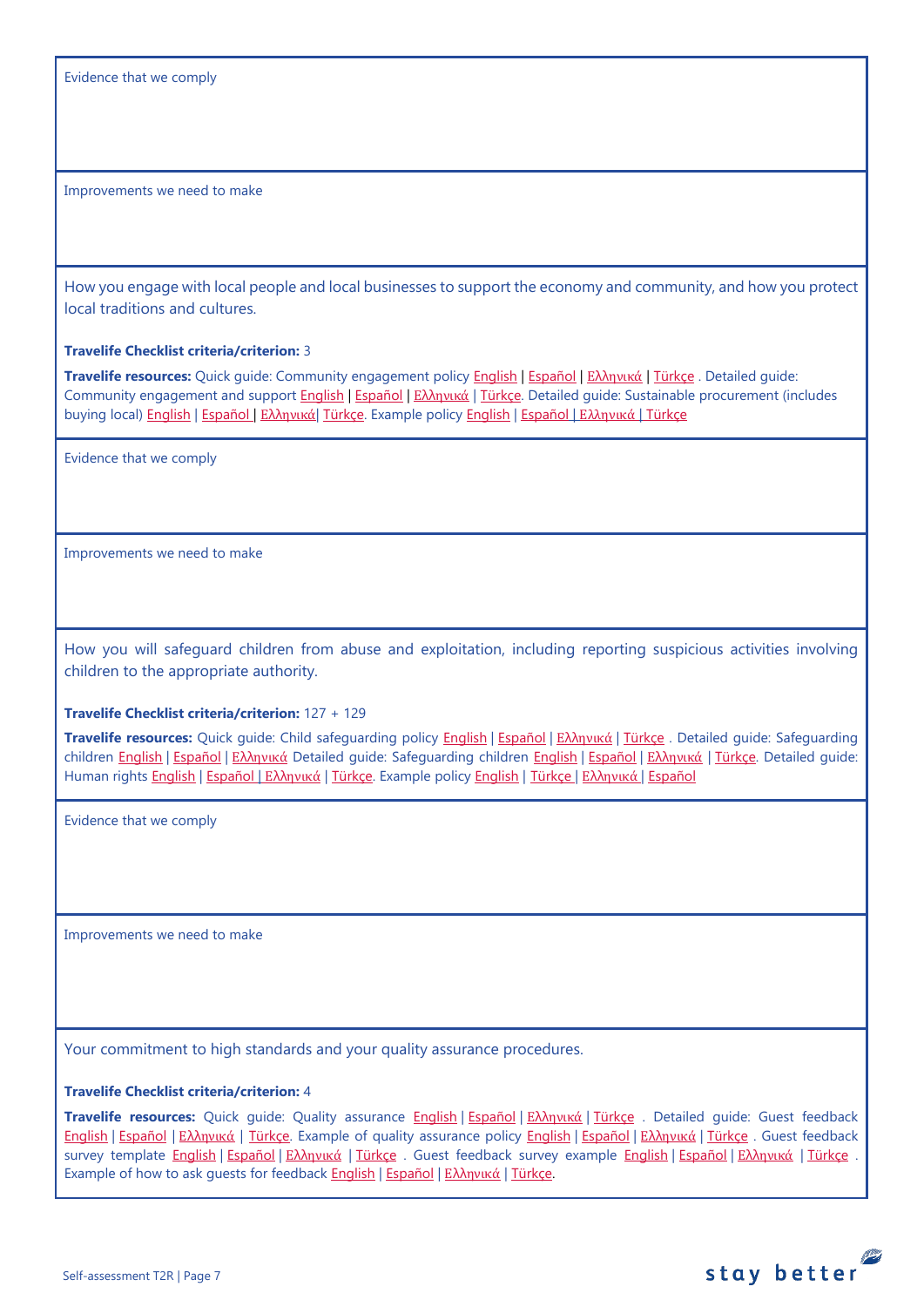Evidence that we comply

Improvements we need to make

Your health and safety policies.

#### **Travelife Checklist criteria/criterion:** 5

**Travelife resources:** We do not provide guidance on your health and safety policy. We simply need to see that you have one in place, that it covers all aspects of your business and that you are following it.

Evidence that we comply

Improvements we need to make

How you ensure you purchase responsibly and support local businesses. This includes ensuring you are committed to doing all of the following wherever possible:

- − Considering low energy technologies when purchasing or replacing electrical equipment and opting for energy efficient electrical equipment where possible
- − Ordering/purchasing food in a way that reduces food waste by providing a guide to purchasing appropriate size portions of perishable foods
- Ordering/purchasing in a way that reduces waste wherever possible by, for example, purchasing products in bulk or with less packaging
- − Buying products locally and using local service providers
- − Buying sustainably produced/sourced products where possible
- − Sourcing items that are recyclable and/or made from recycled materials
- − Where there is a choice, opting for products with reputable sustainability labels such as Fair Trade, Rainforest Alliance, FSC (Forest Stewardship Council), MSC (Marine Stewardship Council) and so on

**Travelife Checklist criteria/criterion:** 41 + 45 + 70 + 77 +139 +140 +141

**Travelife resources:** Quick guide: Community engagement policy [English](https://travelifestaybetter.com/wp-content/uploads/2019/02/7-Quick-Guide-Community-Engagement.pdf) | [Español](https://travelifestaybetter.com/wp-content/uploads/2019/02/7-ES-Quick-Guide-Community-Engagement.pdf) | Ελλ[ηνικά](https://travelifestaybetter.com/wp-content/uploads/2020/07/34-Quick-Guide-Community-Engagement-GR.pdf) | [Türkçe](https://travelifestaybetter.com/wp-content/uploads/2020/08/7-Quick-Guide-Community-Engagement-TR-7-Hizli-Kilavuz-Toplum-Uyum-Politikasi.pdf) . Detailed guide: Community engagement and support [English](https://travelifestaybetter.com/wp-content/uploads/2019/02/7-Detailed-Guide-Community-Engagement.pdf) | Εspañol | Ελλ[ηνικά](https://travelifestaybetter.com/wp-content/uploads/2020/11/7-GR-Detailed-Guide-Community-Engagement.pdf) | [Türkçe.](https://travelifestaybetter.com/wp-content/uploads/2021/01/7-Detailed-Guide-Community-Engagement-TR-Toplum-Katilimi-ve-Destegi-Detayli-Kilavuz.pdf) Detailed guide: Sustainable procurement (includes buying local[\) English](https://travelifestaybetter.com/wp-content/uploads/2019/02/22-Detailed-Guide-Sustainable-Procurement.pdf) | [Español](https://travelifestaybetter.com/wp-content/uploads/2019/03/22-ES-Detailed-Guide-Sustainable-Procurement.pdf) | Ελλ[ηνικά](https://travelifestaybetter.com/wp-content/uploads/2021/01/22-GR-Detailed-Guide-Sustainable-Procurement.pdf)| [Türkçe.](https://travelifestaybetter.com/wp-content/uploads/2021/01/22-Detailed-Guide-Sustainable-Procurement-TR-Surdurulebilir-Tedarik-Detayli-Kilavuz.pdf)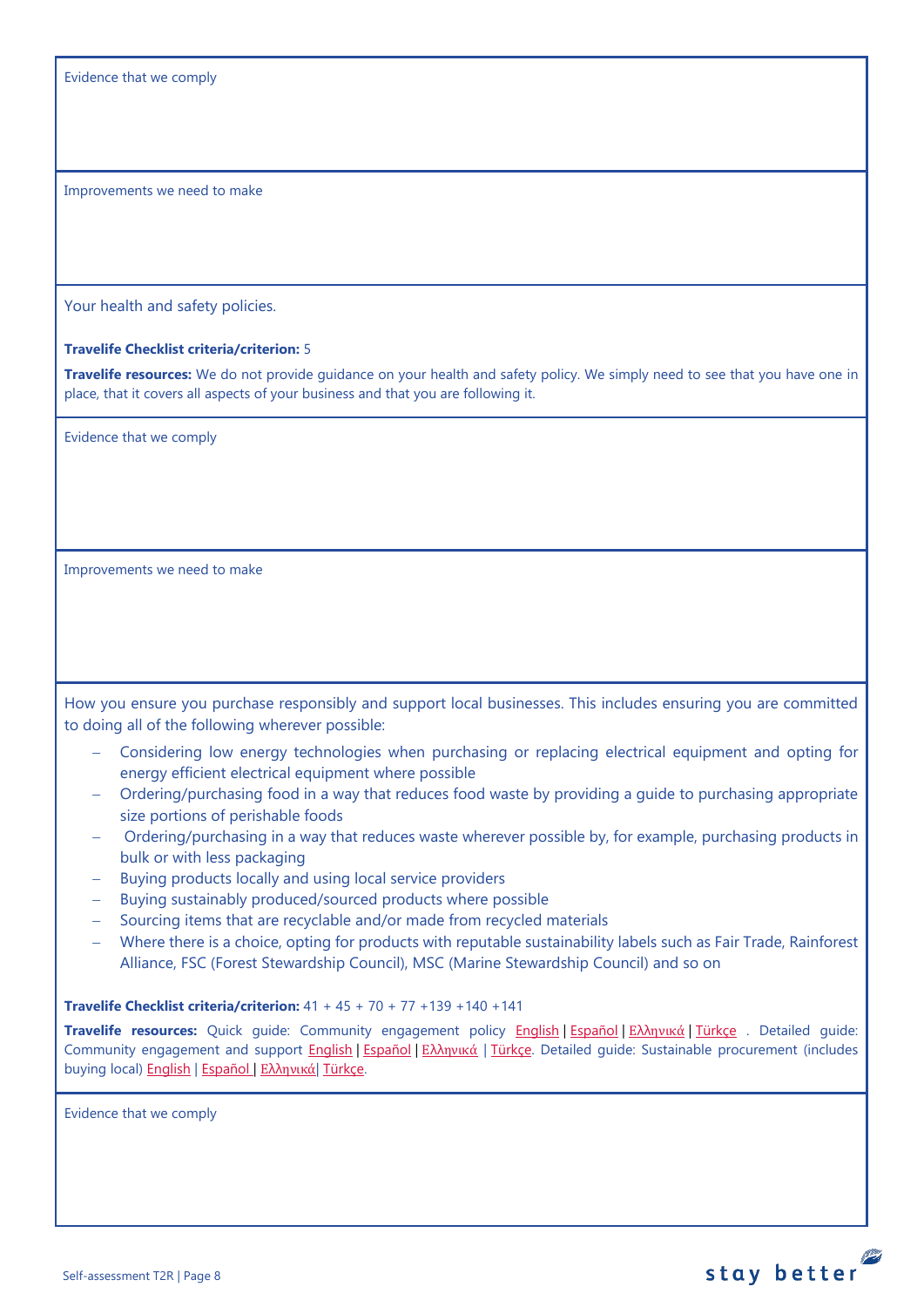<span id="page-8-0"></span>Improvements we need to make **Question 6: Making policies available and accessible** Do you ensure that your environmental, labour and human rights, community engagement, quality and health and safety policy documents, or the relevant parts of them, are: − Available in staff areas and in the languages that all of your staff understand − Available in guest areas and in the languages most commonly understood by your guests − Published on your website in the languages most commonly understood by your guests, your local community and other key stakeholders Provided to your suppliers and subcontractors **Travelife Checklist criteria/criterion:** 7 + 8 + 9 + 142 **Travelife resources:** If you do not have a website then Travelife or an auditor can provide you with advice about how to comply with the requirement to publish policies online. We can also help you understand which languages should be covered in terms of your guests, but generally we recommend you cover the languages that around 80% of your guests speak. Evidence that we comply Improvements we need to make Do you ensure that your child safeguarding policy is available in staff areas and in the languages that all of your staff understand? **Travelife Checklist criteria/criterion:** 127 Evidence that we comply Improvements we need to make **INTERNAL RESOURCING AND SUPPORT**

<span id="page-8-1"></span>Purpose

Businesses that have the most success with their sustainability initiatives have made sure they have staff dedicated to carrying out the work, and that they are supported by senior management. They also regularly train and engage all of their staff with this work so they understand why it is important and how they can support it.

**Objectives** 

Making sure that you have enough staff taking responsibility for meeting your sustainability commitments

P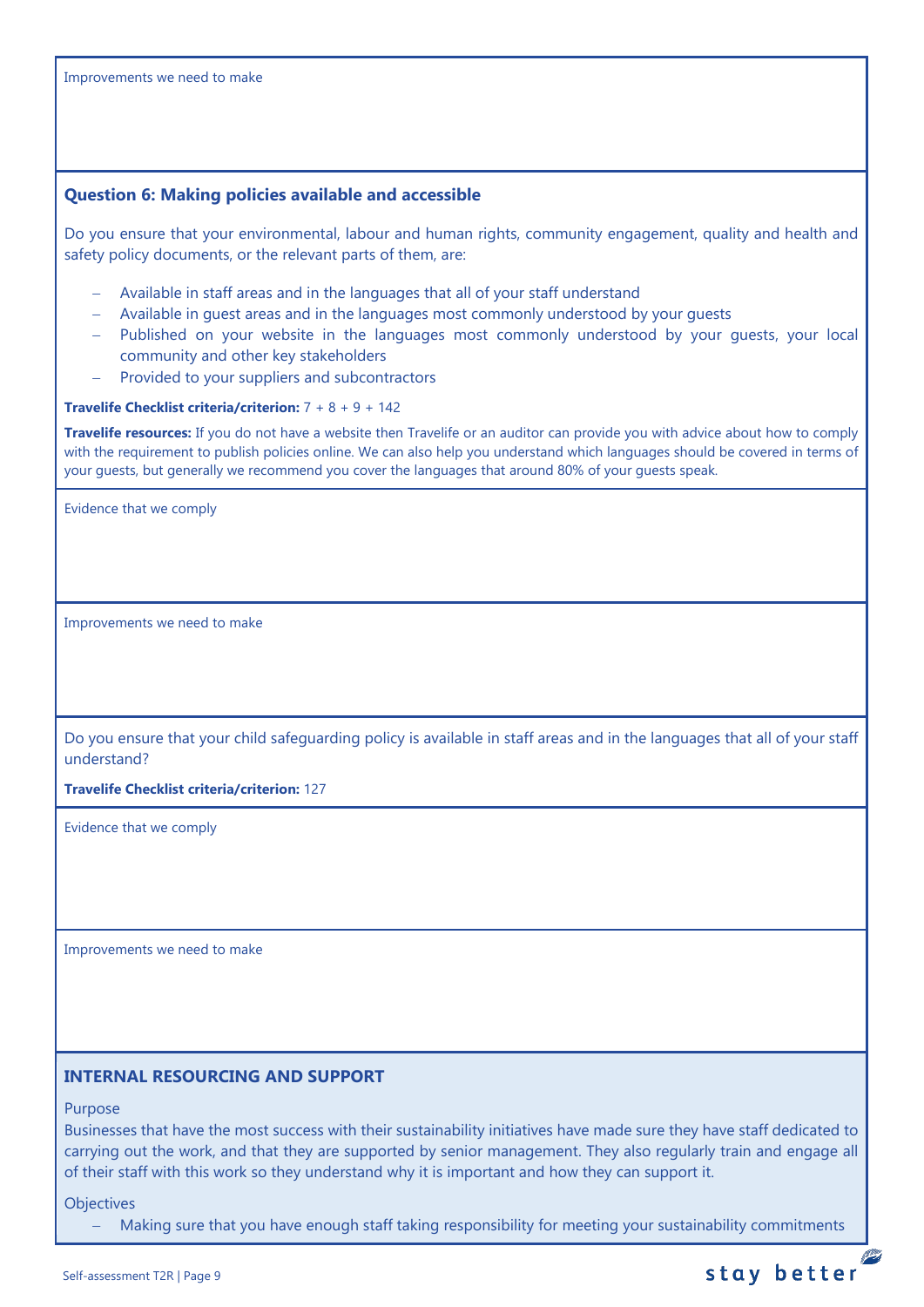- Ensuring that senior management are supporting these staff with their sustainability work
- Giving all staff regular training and information about why it is important to operate responsibly and how they can support your efforts

# <span id="page-9-0"></span>**Question 7: Staff resourcing**

Do you have enough staff dedicated to your sustainability work? This means that at least one member of staff, with the right skills, has specific responsibility for each responsible business areas listed below. Some large hotels have a different staff member for each area and smaller properties might have one person managing all of them.

- − Environmental management
- − Staff welfare and labour standards
- − Human rights
- − Community engagement and support

They should regularly report to senior management about the work they are doing.

**Travelife Checklist criteria/criterion:** 26 + 27 + 28 + 29

Evidence that we comply

Improvements we need to make

# <span id="page-9-1"></span>**Question 8: Staff training**

Can you show that you regularly engage your staff by providing training and information about the importance of your sustainability work and how they can support it?

This should involve training sessions as well as regular reminders in the form of things like posters, signs, information in handbooks and so on. It must include how they can support you in all of the following areas of responsible business:

- − Environmental issues
- − Waste separation, including how to recycle
- − Labour and human rights, including how to prevent discrimination and ensure everyone is treated fairly
- − Community engagement and support
- Safeguarding children, including how to identify and report suspected abuse or exploitation of children to the correct authorities
- How to safely handle and properly use, store and dispose of chemicals, including how to use any protective equipment, and how to deal with chemical spills

**Travelife Checklist criteria/criterion:** 30 + 31 + 32 + 72 + 86 + 128 **Travelife resources:** Information about this is included in various relevant guides covering environmental management, labour, human rights and child safeguarding. These can be found in the online [Sustainability Toolkit.](https://travelifestaybetter.com/accommodation-member-zone/)

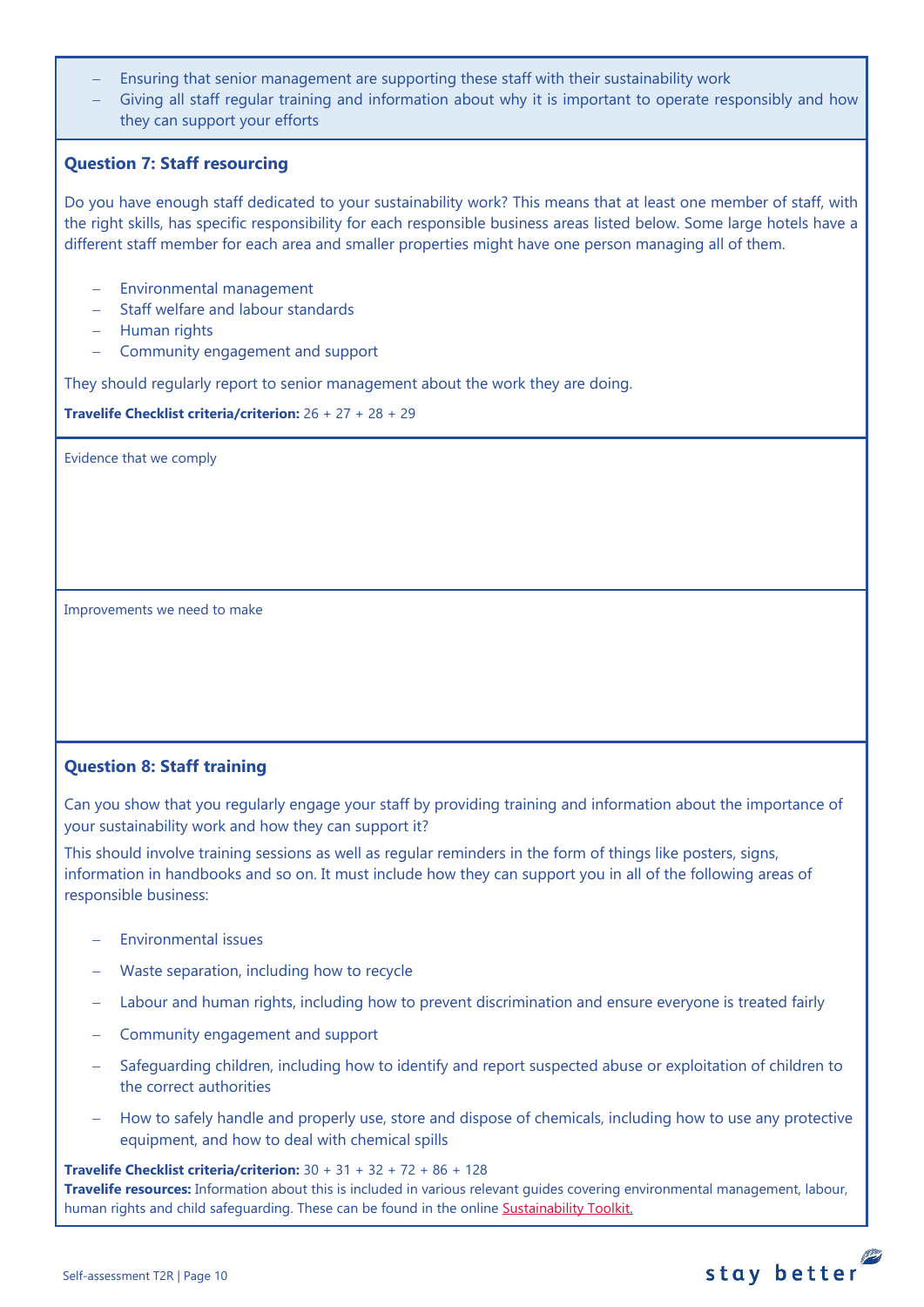Improvements we need to make

## <span id="page-10-0"></span>**Question 9: Staff and subcontractor engagement**

In addition to formal training, can you show that you regularly engage your **staff** and **subcontractors** by providing information about the importance of saving energy and water and how they can do so? This should include anyone else that regularly works as part of your operations such as subcontractors.

This engagement should involve regular reminders in the form of things like posters, signs, emails, standard operating procedures, information in handbooks and so on.

**Travelife Checklist criteria/criterion:** 40 + 48 + 58

Evidence that we comply

Improvements we need to make

# **ASSESSING AND COMMUNICATING YOUR PROGRESS**

#### Purpose

Producing reports ensures that you are regularly assessing your progress against your targets and can make adjustments where necessary. Producing a public report that your guests, staff, community and other stakeholders can see helps to promote your achievements, and ensures you are being transparent about your sustainability work.

**Objectives** 

- Produce regular internal reports that assess your progress against your sustainability goals and targets
- − Share internal sustainability reports with management and make sure they are discussed
- Regularly review your targets, adjusting them when needed along with the steps you are taking to meet them
- Have a process in place to collect general feedback from your guests and making any necessary changes or improvements that this feedback identifies

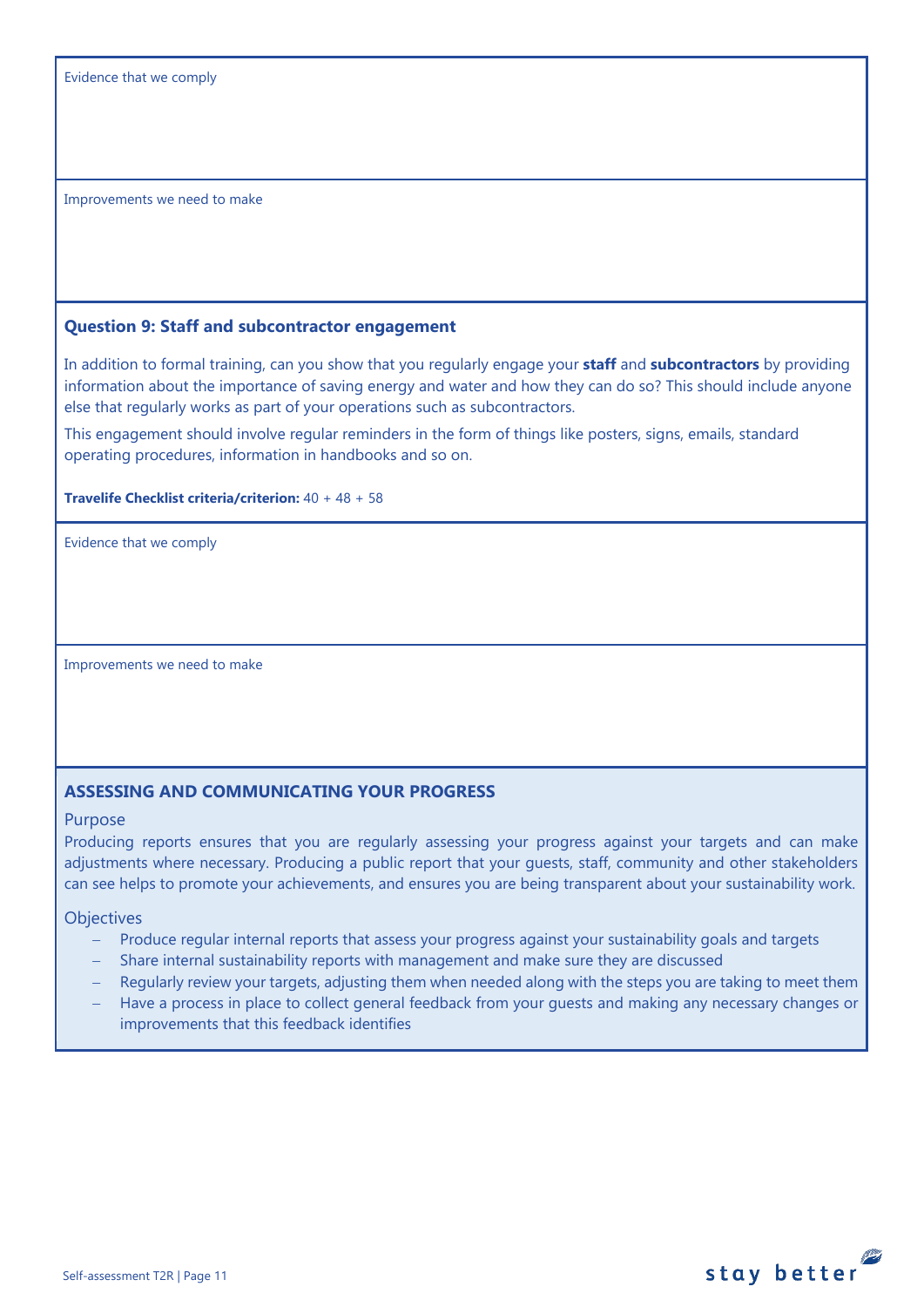# <span id="page-11-0"></span>**Question 10: Reports**

You should create internal sustainability progress reports at least once every year. These reports should:

- Show measurable targets that cover environmental impacts, community engagement and labour and human rights. For example, to reduce water consumption by 5% or to train 80% of your employees on how to prevent discrimination or to increase the level of donation to local charities by 10%
- Show the progress you have made with achieving your goals and targets. You should provide evidence of progress. For example, if your target was to reduce water consumption by 5%, you need to have water consumption records showing that this has been achieved. It is OK if you have not achieved some of your targets. You should include it in your report and explain why you were not able to achieve these targets. This will help you identify actions that you need to take to achieve these targets in the future
- Show a comparison of your progress over time. For example, this year's results compare to last year's results. This is so you can compare progress from one year to the next, although sometimes businesses might also benefit from doing this report monthly or quarterly to make sure they are aware of any problems quickly.

### **Travelife Checklist criteria/criterion:** 21 + 22 + 23

**Travelife resources:** Quick guide: Internal sustainability reports [English](https://travelifestaybetter.com/wp-content/uploads/2019/02/2-Quick-Guide-Internal-Sustainability-Report.pdf) | [Español](https://travelifestaybetter.com/wp-content/uploads/2019/02/2-ES-Quick-Guide-Internal-Sustainability-Report.pdf) | Ελλ[ηνικά](https://travelifestaybetter.com/wp-content/uploads/2020/02/26-Quick-Guide-Internal-Sustainability-Report-GR.pdf) [| Türkçe.](https://travelifestaybetter.com/wp-content/uploads/2020/12/2-Quick-Guide-Internal-Sustainability-Report-TR-Hizli-Kilavuz-Sirket-Ici-Surdurulebilirlik-Raporu.pdf) Example: Internal sustainability report [English](https://travelifestaybetter.com/wp-content/uploads/2020/12/2-Template-Internal-Sustainability-Report-V1.1.docx) | Εspañol | Ελλ[ηνικά](https://travelifestaybetter.com/wp-content/uploads/2020/12/2-GR-Template-Internal-Sustainability-Report-V1.1.docx) [| Türkçe.](https://travelifestaybetter.com/wp-content/uploads/2020/12/2-Example-Internal-Sustainability-Report-TR-Ornek-Sirket-Ici-Surdurulebilirlik-Raporu.pdf) Template: Internal sustainability report English | Εspañol | Ελληνικά | [Türkçe.](https://travelifestaybetter.com/wp-content/uploads/2020/12/2-Template-Internal-Sustainability-Report-TRSablon-Sirket-Ici-Surdurulebilirlik-Raporu.docx)

Evidence that we comply

Improvements we need to make

Have these internal sustainability reports been shared with senior management who need to review and approve them?

**Travelife Checklist criteria/criterion:** 19 + 20

Evidence that we comply

Improvements we need to make

You should also create a public (external) sustainability progress report at least once every year. This report should:

- Show your progress on sustainability issues such as environmental impacts, community engagement and labour and human rights
- Show a comparison of your progress since the last report you have produced. For example, your current amount of food waste compared to your last report

stay better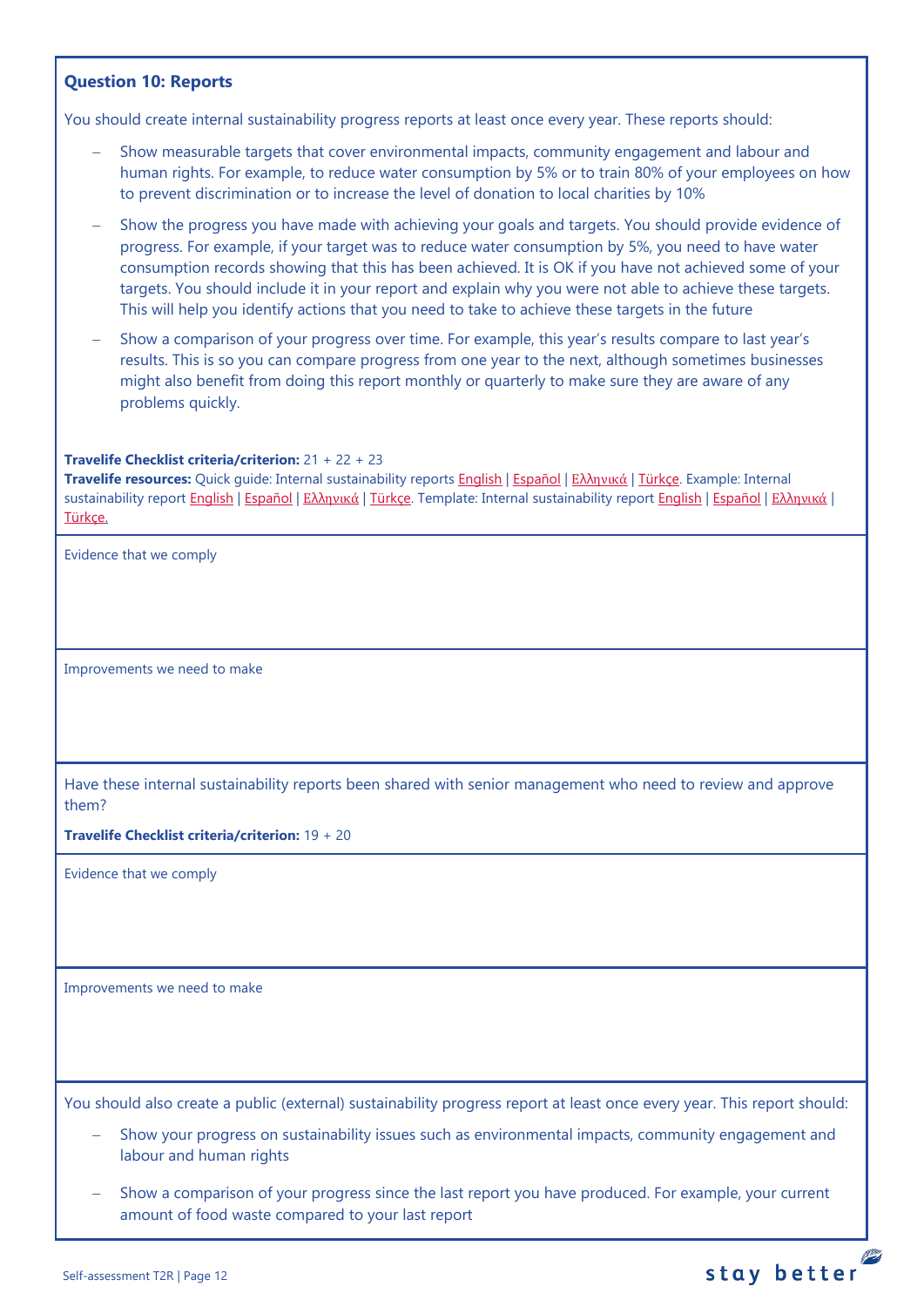**Travelife Checklist criteria/criterion:** 16 + 17 **Travelife resources:** Quick guide: Public sustainability reports [English](https://travelifestaybetter.com/wp-content/uploads/2020/12/2-Quick-Guide-Public-Sustinability-Report-V1.1.pdf) | [Español](https://travelifestaybetter.com/wp-content/uploads/2020/12/2-ES-Quick-Guide-Public-Sustinability-Report-V1.1.pdf) | Ελλ[ηνικά](https://travelifestaybetter.com/wp-content/uploads/2020/12/3-Quick-Guide-Public-Sustinability-Report-V1.1-GR.pdf) [| Türkçe.](https://travelifestaybetter.com/wp-content/uploads/2020/12/2-Quick-Guide-Public-Sustinability-Report-TR-Hizli-Kilavuz-Sirket-Disi-Surdurulebilirlik-Raporu.pdf)

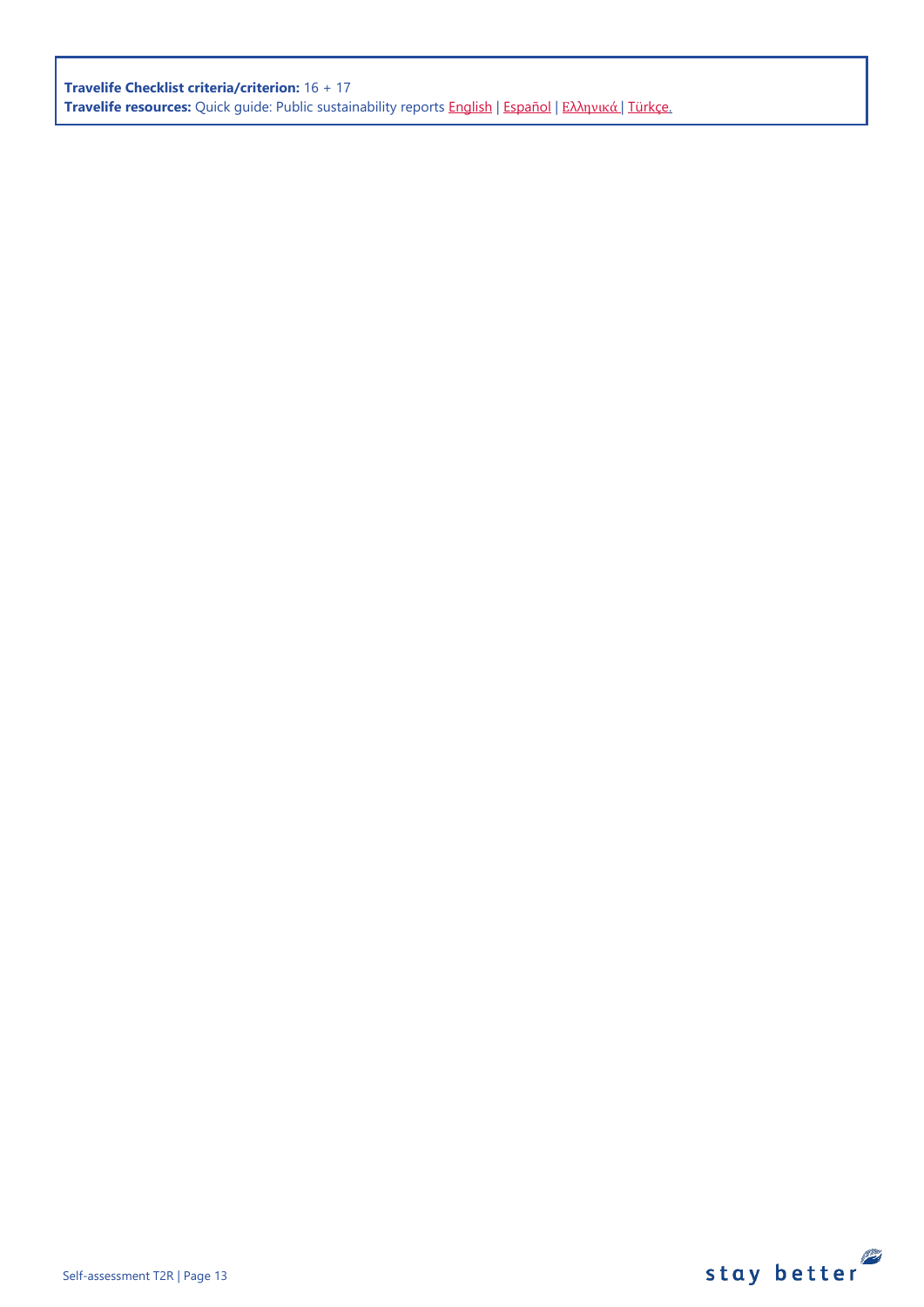Evidence that we comply

Improvements we need to make

Has a version of this report been made available to the general public and any other people that might be interested such as staff, guests, suppliers and people in your community? This should include publishing it on your website and making it available in guest and staff areas in the relevant languages.

Is the public (external) report available in your local language/s, the languages your staff understand, along with most of your guests? For example, if you are in France and all of your staff speak French, and 40% of your guests are German and 40% English, then the report should be in French, German and English.

**Travelife Checklist criteria/criterion:** 18 + 143

**Travelife resources:** Quick guide: Public sustainability reports [English](https://travelifestaybetter.com/wp-content/uploads/2020/12/2-Quick-Guide-Public-Sustinability-Report-V1.1.pdf) | [Español](https://travelifestaybetter.com/wp-content/uploads/2020/12/2-ES-Quick-Guide-Public-Sustinability-Report-V1.1.pdf) | Ελλ[ηνικά](https://travelifestaybetter.com/wp-content/uploads/2020/12/3-Quick-Guide-Public-Sustinability-Report-V1.1-GR.pdf) [| Türkçe.](https://travelifestaybetter.com/wp-content/uploads/2020/12/2-Quick-Guide-Public-Sustinability-Report-TR-Hizli-Kilavuz-Sirket-Disi-Surdurulebilirlik-Raporu.pdf)

Evidence that we comply

Improvements we need to make

## <span id="page-13-0"></span>**Question 11: Guest feedback**

Do you collect feedback about guest satisfaction? Can you show that you use this feedback to make changes or improvements to their experience of your business?

**Travelife Checklist criteria/criterion:** 24 + 25

**Travelife resources:** Quick guide: Quality assurance [English](https://travelifestaybetter.com/wp-content/uploads/2019/02/4-Quick-Guide-Quality-Assurance.pdf) | [Español](https://travelifestaybetter.com/wp-content/uploads/2019/02/4-ES-Quick-Guide-Quality-Assurance.pdf) | Ελλ[ηνικά](https://travelifestaybetter.com/wp-content/uploads/2020/07/32-Quick-Guide-Quality-Assurance-GR.pdf) | [Türkçe](https://travelifestaybetter.com/wp-content/uploads/2020/11/4-Quick-Guide-Quality-Assurance-TR-4-Hizli-Kilavuz-Kalite-Guvence.pdf) . Detailed guide: Guest feedback [English](https://travelifestaybetter.com/wp-content/uploads/2019/02/5-Detailed-Guide-Collecting-Guest-Feedback.pdf) | [Español](https://travelifestaybetter.com/wp-content/uploads/2019/02/5-ES-Detailed-Guide-Collecting-Guest-Feedback.pdf) | Ελλ[ηνικά](https://travelifestaybetter.com/wp-content/uploads/2021/01/5-GR-Detailed-Guide-Collecting-Guest-Feedback.pdf) | [Türkçe.](https://travelifestaybetter.com/wp-content/uploads/2021/01/5-Detailed-Guide-Collecting-Guest-Feedback-TR-Misafir-Geri-Bildirimlerini-Toplama-Detayli-Kilavuz.pdf) Example of quality assurance policy [English](https://travelifestaybetter.com/wp-content/uploads/2019/02/4-Example-Quality-Assurance-Policy.pdf) | [Español](https://travelifestaybetter.com/wp-content/uploads/2019/02/4-ES-Example-Quality-Assurance-Policy.pdf) | Ελλ[ηνικά](https://travelifestaybetter.com/wp-content/uploads/2020/07/33-Example-Quality-Assurance-Policy-GR.pdf) | [Türkçe](https://travelifestaybetter.com/wp-content/uploads/2020/08/4-Example-Quality-Assurance-Policy-TR-4-Ornek-Kalite-Guvence-Politikasi.pdf) . Guest feedback survey template **English | [Español](https://travelifestaybetter.com/wp-content/uploads/2019/02/5-ES-Example-Guest-Feedback-Survey.pdf) | Ελλ[ηνικά](https://travelifestaybetter.com/wp-content/uploads/2021/01/5-GR-Example-Guest-Feedback-Survey.pdf) | [Türkçe](https://travelifestaybetter.com/wp-content/uploads/2020/08/5-Example-Guest-Feedback-Survey-TR-5-Ornek-Misafir-Geri-Bildirim-Anketi.pdf)** . Guest feedback survey example **English | Español | Ελληνικά | Türkçe** Example of how to ask quests for feedback [English](https://travelifestaybetter.com/wp-content/uploads/2019/02/5-Example-of-Feedback-Insructions-for-Guests.pdf) | [Español](https://travelifestaybetter.com/wp-content/uploads/2019/02/5-ES-Example-Guest-Feedback-Instructions-for-Guests.pdf) | Ελλ[ηνικά](https://travelifestaybetter.com/wp-content/uploads/2021/01/5-GR-Example-of-Feedback-Instructions-for-Guests.pdf) | [Türkçe.](https://travelifestaybetter.com/wp-content/uploads/2020/08/5-Example-of-Feedback-Insructions-for-Guests-TR-5-Ornek-Misafir-Geri-Bildirim-Talimati.pdf)

stay better

Evidence that we comply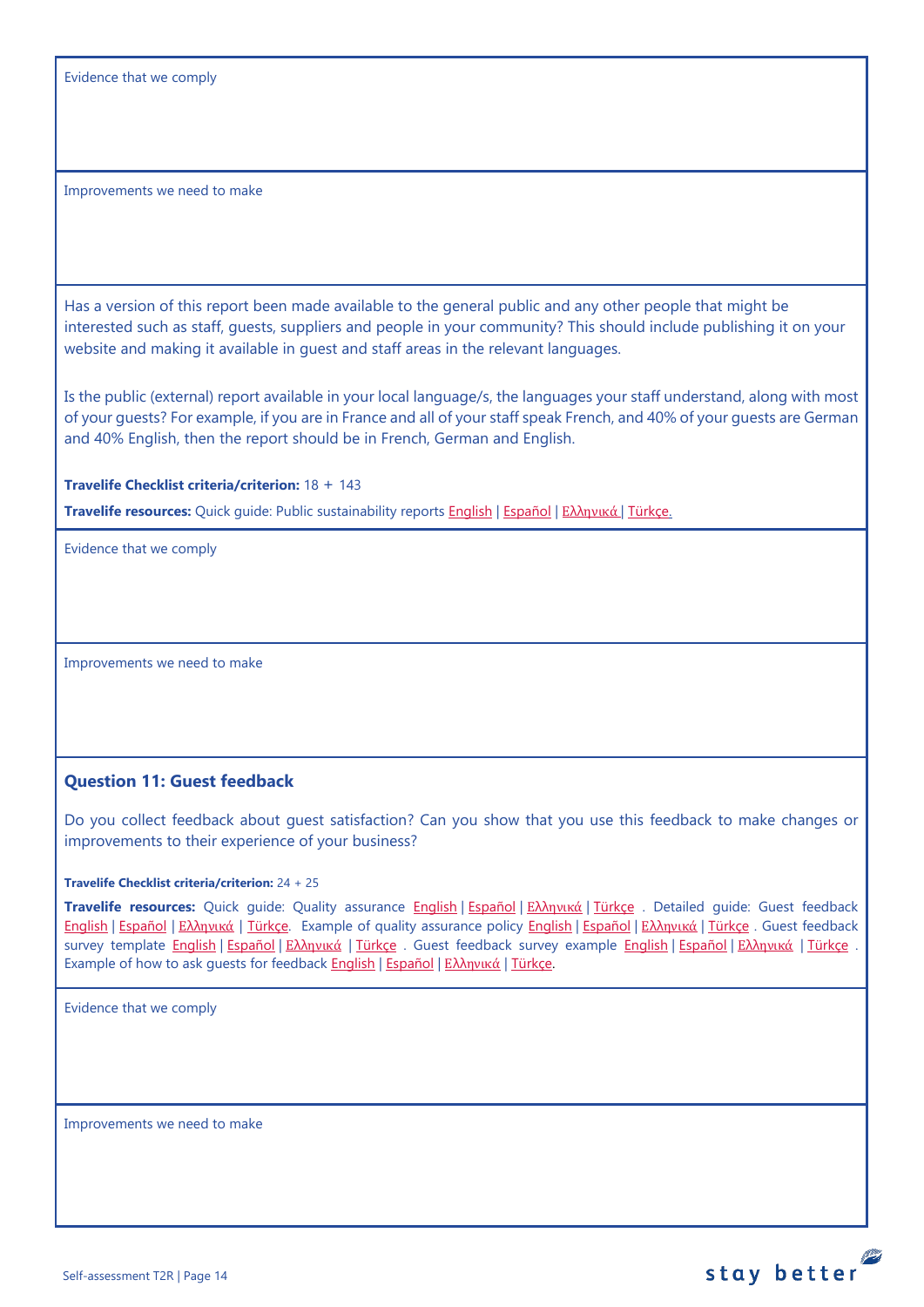## <span id="page-14-0"></span>**Question 12: Hazardous substance assessment**

Can you show that you have assessed the chemicals you use to see which ones have negative environmental impacts? If high environmental impacts are identified, you should develop and implement a plan to minimise these impacts. This could include making sure you are using the correct minimum doses, staff training and looking for less harmful alternatives.

#### **Travelife Checklist criteria/criterion:** 81

**Travelife resources:** Detailed guide: Hazardous substances [English](https://travelifestaybetter.com/wp-content/uploads/2019/02/20-Detailed-Guide-Hazardous-Substances.pdf) | [Español](https://travelifestaybetter.com/wp-content/uploads/2019/02/20-ES-Detailed-Guide-Hazardous-Substances.pdf) | Ελλ[ηνικά](https://travelifestaybetter.com/wp-content/uploads/2021/01/20-GR-Detailed-Guide-Hazardous-Substances.pdf) | [Türkçe.](https://travelifestaybetter.com/wp-content/uploads/2021/01/20-Detailed-Guide-Hazardous-Substances-TR-Tehlikeli-Maddeler-Detayli-Kilavuz.pdf)

Evidence that we comply

Improvements we need to make

## <span id="page-14-1"></span>**ENVIRONMENTAL MEASUREMENTS AND KEEPING RECORDS**

#### Purpose

Monitoring and minimising your environmental impacts are an important way to reduce the carbon footprint of your property, to reduce overall pollution and to control the resources your business consumes.

#### **Objectives**

- To regularly record and monitor your environmental impacts so that you can use this data in reports that help you measure progress, set new targets and, when needed, adjust the measures you are taking
- − To make sure you are not polluting air, soil and water
- To keep people and wildlife safe from hazardous substances and other pollutants
- To make sure you are following all relevant laws, regulations and guidelines

## <span id="page-14-2"></span>**Question 13: Energy**

Can you show that you record your **energy consumption from all sources** (electricity, gas, LPG, heating oil, etc.), either daily, weekly or monthly?

Do you use this to calculate your **total energy use** and **total energy use per guest night** in kWh (kilowatt-hours)? This is the sum of all your energy sources (electricity  $+$  gas  $+$  LPG, etc.)

#### **Travelife Checklist criteria/criterion:** 33 + 34 + 36 + 37

**Travelife resources:** Detailed guide: Energy [English](https://travelifestaybetter.com/wp-content/uploads/2019/02/17-Detailed-Guide-Energy.pdf) | [Español](https://travelifestaybetter.com/wp-content/uploads/2019/02/17-ES-Detailed-Guide-Energy.pdf) | Ελλ[ηνικά](https://travelifestaybetter.com/wp-content/uploads/2020/11/17-GR-Detailed-Guide-Energy.pdf) | [Türkçe.](https://travelifestaybetter.com/wp-content/uploads/2021/01/17-Detailed-Guide-Energy-TR-Enerji-Detayli-Kilavuz.pdf) Quick guide: Recording and monitoring energy consumption **English | [Español](https://travelifestaybetter.com/wp-content/uploads/2019/02/17-ES-Quick-Guide-Monitoring-Reporting-Energy-Use.pdf) | Ελλ[ηνικά](https://travelifestaybetter.com/wp-content/uploads/2020/01/12-Quick-Guide-Monitoring-Reporting-Energy-Use-GR.pdf) | Türkçe**. Quick guide: Converting energy to kilowatt-hours (kWh) [English](https://travelifestaybetter.com/wp-content/uploads/2019/02/17-Quick-Guide-Converting-Energy-to-Kilowatt-Hours.pdf) | [Español](https://travelifestaybetter.com/wp-content/uploads/2019/03/17-ES-Quick-Guide-Converting-Energy-to-Kilowatt-Hours.pdf) | Ελλ[ηνικά](https://travelifestaybetter.com/wp-content/uploads/2020/01/13-Quick-Guide-Converting-Energy-to-Kilowatt-Hours-GR.pdf) | [Türkçe.](https://travelifestaybetter.com/wp-content/uploads/2020/10/17-Quick-Guide-Converting-Energy-to-Kilowatt-Hours-TR-Enerjinin-Kilovatsaata-Donusturulmesi-icin-Hizli-Kilavuz.pdf) Template: Energy consumption report [English](https://travelifestaybetter.com/wp-content/uploads/2019/02/17-Template-Recording-Energy-Consumption.xlsx) | [Español](https://travelifestaybetter.com/wp-content/uploads/2019/02/17-ES-Template-Recording-Energy-Consumption.xlsx) | Ελλ[ηνικά](https://travelifestaybetter.com/wp-content/uploads/2019/08/17-GR-Template-Recording-Energy-Consumption.xlsx) | [Türkçe](https://travelifestaybetter.com/wp-content/uploads/2020/07/17-Template-Recording-Energy-Consumption-TR-Enerji-T%C3%BCketiminin-Kayd%C4%B1-%C5%9Eablonu.xlsx) . Tool: Conversion numbers for kWh and greenhouse gas emissions if you would like to track that too [English](https://travelifestaybetter.com/wp-content/uploads/2019/02/17-Fuel-Conversion-Rates-to-kWh-and-CO2e.pdf) | [Español](https://travelifestaybetter.com/wp-content/uploads/2019/02/17-ES-Fuel-Conversion-to-kWh-and-CO2e.pdf) | Ελλ[ηνικά](https://travelifestaybetter.com/wp-content/uploads/2020/01/11-Fuel-Conversion-to-kWh-and-CO2e-GR.pdf) | [Türkçe.](https://travelifestaybetter.com/wp-content/uploads/2020/10/17-Fuel-Conversion-to-kWh-and-CO2e-TR-Yakitin-kWh-ve-CO2eye-Donusturulmesi.pdf) Optional best practice: Converting energy to greenhouse gas emissions [English](https://travelifestaybetter.com/wp-content/uploads/2019/02/17-Quick-Guide-Converting-Energy-to-CO2e.pdf) | [Español](https://travelifestaybetter.com/wp-content/uploads/2019/02/17-ES-Quick-Guide-Converting-Energy-to-CO2e.pdf) | Ελλ[ηνικά](https://travelifestaybetter.com/wp-content/uploads/2020/01/14-Quick-Guide-Converting-Energy-to-CO2e-GR.pdf) | [Türkçe.](https://travelifestaybetter.com/wp-content/uploads/2020/10/17-Quick-Guide-Converting-Energy-to-CO2e-TR-Enerjinin-CO2eye-Donusturulmesi-icin-Hizli-Kilavuz.pdf)

stay better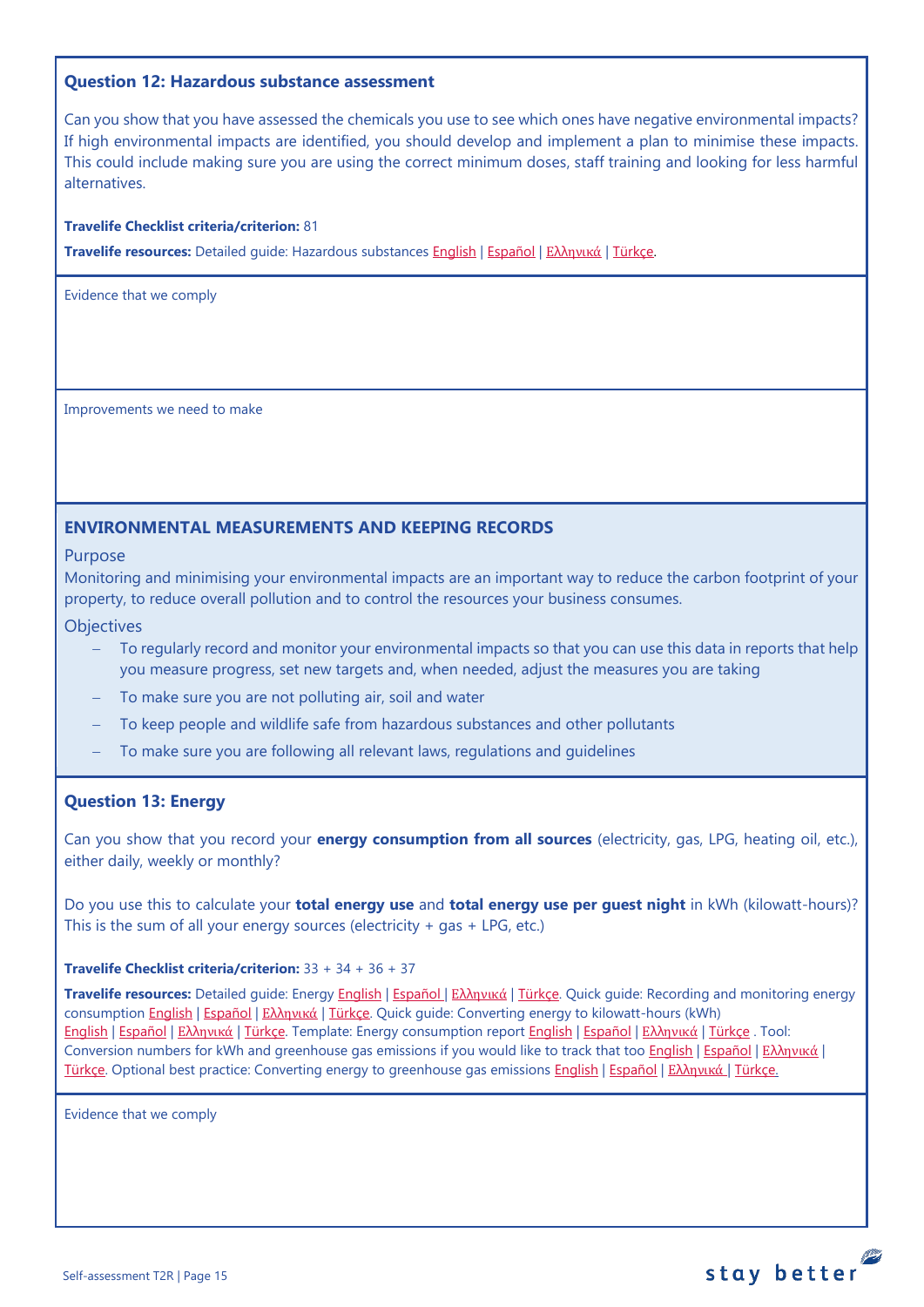Can you show that you keep these records so that you can make regular comparisons to energy consumption in previous years?

#### **Travelife Checklist criteria/criterion:** 38

Do you record the source of each type of energy you use, including details of any external suppliers?

#### **Travelife Checklist criteria/criterion:** 35

**Travelife resources:** Detailed guide: Energy [English](https://travelifestaybetter.com/wp-content/uploads/2019/02/17-Detailed-Guide-Energy.pdf) | [Español](https://travelifestaybetter.com/wp-content/uploads/2019/02/17-ES-Detailed-Guide-Energy.pdf) | Ελλ[ηνικά](https://travelifestaybetter.com/wp-content/uploads/2020/11/17-GR-Detailed-Guide-Energy.pdf) | [Türkçe.](https://travelifestaybetter.com/wp-content/uploads/2021/01/17-Detailed-Guide-Energy-TR-Enerji-Detayli-Kilavuz.pdf) Quick guide: Recording and monitoring energy consumption [English](https://travelifestaybetter.com/wp-content/uploads/2019/02/17-Quick-Guide-Monitoring-Reporting-Energy-Use.pdf) | [Español](https://travelifestaybetter.com/wp-content/uploads/2019/02/17-ES-Quick-Guide-Monitoring-Reporting-Energy-Use.pdf) | Ελλ[ηνικά](https://travelifestaybetter.com/wp-content/uploads/2020/01/12-Quick-Guide-Monitoring-Reporting-Energy-Use-GR.pdf) | [Türkçe.](https://travelifestaybetter.com/wp-content/uploads/2020/10/17-Quick-Guide-Monitoring-Reporting-Energy-Use-TR-Enerjinin-Takibi-ve-Raporlanmasi-icin-Hizli-Kilavuz.pdf) Quick guide: Converting energy to kilowatt-hours (kWh) [English](https://travelifestaybetter.com/wp-content/uploads/2019/02/17-Quick-Guide-Converting-Energy-to-Kilowatt-Hours.pdf) | [Español](https://travelifestaybetter.com/wp-content/uploads/2019/03/17-ES-Quick-Guide-Converting-Energy-to-Kilowatt-Hours.pdf) | Ελλ[ηνικά](https://travelifestaybetter.com/wp-content/uploads/2020/01/13-Quick-Guide-Converting-Energy-to-Kilowatt-Hours-GR.pdf) | [Türkçe.](https://travelifestaybetter.com/wp-content/uploads/2020/10/17-Quick-Guide-Converting-Energy-to-Kilowatt-Hours-TR-Enerjinin-Kilovatsaata-Donusturulmesi-icin-Hizli-Kilavuz.pdf) Template: Energy consumption report [English](https://travelifestaybetter.com/wp-content/uploads/2019/02/17-Template-Recording-Energy-Consumption.xlsx) | [Español](https://travelifestaybetter.com/wp-content/uploads/2019/02/17-ES-Template-Recording-Energy-Consumption.xlsx) | Ελλ[ηνικά](https://travelifestaybetter.com/wp-content/uploads/2019/08/17-GR-Template-Recording-Energy-Consumption.xlsx) | [Türkçe](https://travelifestaybetter.com/wp-content/uploads/2020/07/17-Template-Recording-Energy-Consumption-TR-Enerji-T%C3%BCketiminin-Kayd%C4%B1-%C5%9Eablonu.xlsx) . Tool: Conversion numbers for kWh and greenhouse gas emissions if you would like to track that too [English](https://travelifestaybetter.com/wp-content/uploads/2019/02/17-Fuel-Conversion-Rates-to-kWh-and-CO2e.pdf) | [Español](https://travelifestaybetter.com/wp-content/uploads/2019/02/17-ES-Fuel-Conversion-to-kWh-and-CO2e.pdf) | Ελλ[ηνικά](https://travelifestaybetter.com/wp-content/uploads/2020/01/11-Fuel-Conversion-to-kWh-and-CO2e-GR.pdf) | [Türkçe.](https://travelifestaybetter.com/wp-content/uploads/2020/10/17-Fuel-Conversion-to-kWh-and-CO2e-TR-Yakitin-kWh-ve-CO2eye-Donusturulmesi.pdf) Optional best practice: Converting energy to greenhouse gas emissions [English](https://travelifestaybetter.com/wp-content/uploads/2019/02/17-Quick-Guide-Converting-Energy-to-CO2e.pdf) | [Español](https://travelifestaybetter.com/wp-content/uploads/2019/02/17-ES-Quick-Guide-Converting-Energy-to-CO2e.pdf) | Ελλ[ηνικά](https://travelifestaybetter.com/wp-content/uploads/2020/01/14-Quick-Guide-Converting-Energy-to-CO2e-GR.pdf) | [Türkçe.](https://travelifestaybetter.com/wp-content/uploads/2020/10/17-Quick-Guide-Converting-Energy-to-CO2e-TR-Enerjinin-CO2eye-Donusturulmesi-icin-Hizli-Kilavuz.pdf)

Evidence that we comply

Improvements we need to make

## <span id="page-15-0"></span>**Question 14: Water**

Can you show that you record your **water consumption from all sources** either daily, weekly or monthly in litres or cubic metres?

Do you use this to calculate your water use per guest night in either litres or cubic metres?

**Travelife Checklist criteria/criterion:** 49 + 50 + 53 + 54

**Travelife resources:** Detailed guide: Water [English](https://travelifestaybetter.com/wp-content/uploads/2019/02/18-Detailed-Guide-Water.pdf) | [Español](https://travelifestaybetter.com/wp-content/uploads/2019/02/18-ES-Detailed-Guide-Water.pdf) | Ελλ[ηνικά](https://travelifestaybetter.com/wp-content/uploads/2020/11/18-GR-Detailed-Guide-Water.pdf) | [Türkçe.](https://travelifestaybetter.com/wp-content/uploads/2021/01/18-Detailed-Guide-Water-TR-Su-Detayli-Kilavuz.pdf) Quick guide: Recording and reporting water consumption [English](https://travelifestaybetter.com/wp-content/uploads/2019/02/18-Template-Recording-Water-Consumption.xlsx) | [Español](https://travelifestaybetter.com/wp-content/uploads/2019/02/18-ES-Template-Recording-Water-Consumption.xlsx) | Ελλ[ηνικά](https://travelifestaybetter.com/wp-content/uploads/2019/08/18-GR-Template-Recording-Water-Consumption.xlsx) | [Türkçe.](https://travelifestaybetter.com/wp-content/uploads/2020/10/18-Quick-Guide-Recording-Water-Consumption-TR-Su-Tuketiminin-Kayit-Edilmesi-icin-Hizli-Kilavuz.pdf) Template: Water consumption report English | Español | Ελληνικά | [Türkçe.](https://travelifestaybetter.com/wp-content/uploads/2020/07/18-Template-Recording-Water-Consumption-TR-Su-T%C3%BCketiminin-Kayd%C4%B1-%C5%9Eablonu.xlsx)

Evidence that we comply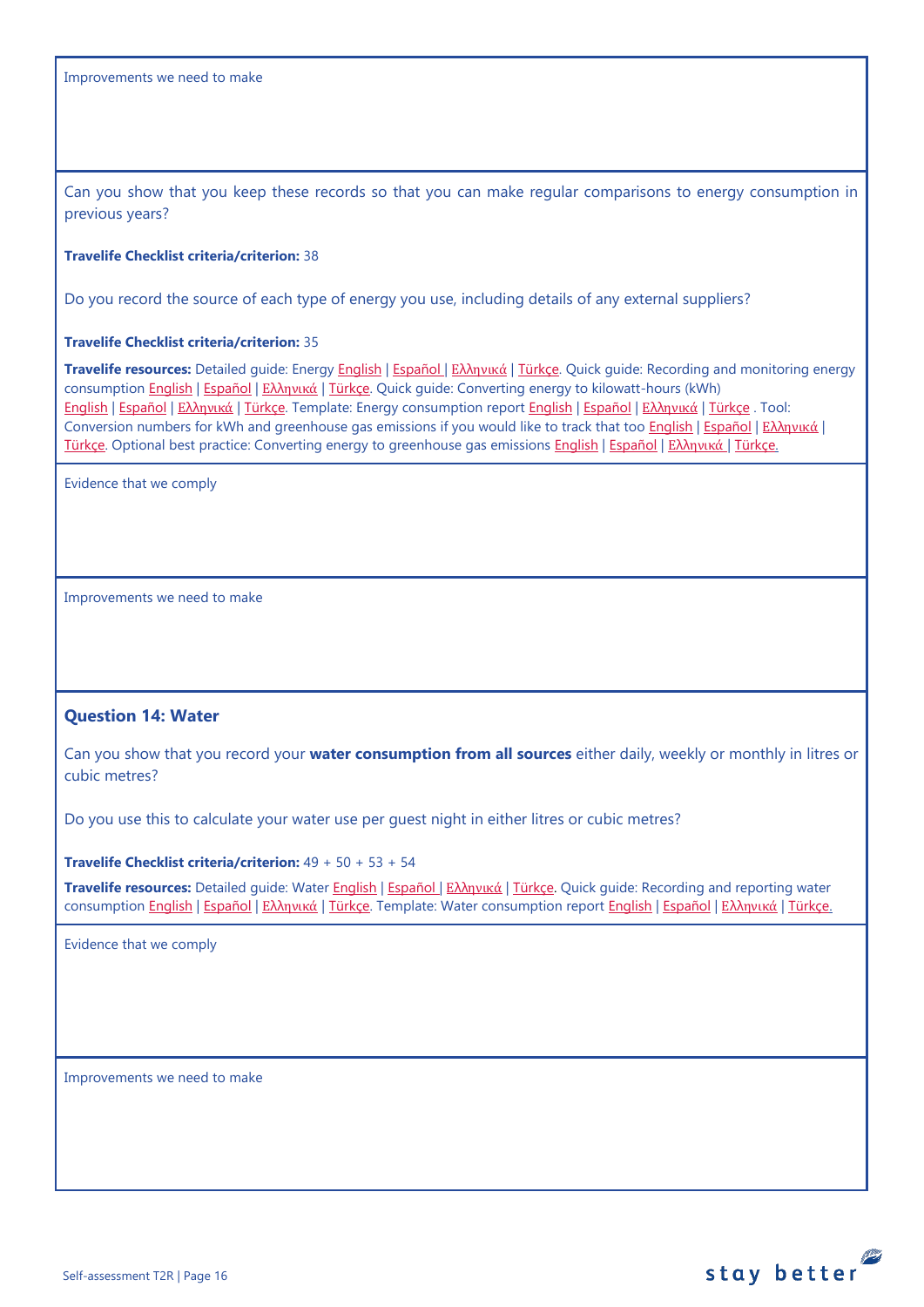Can you show that you keep these records so that you can make regular comparisons to water consumption in previous years?

If you source water from any place other than a local municipal supplier, can you show that the way you acquire water does not affect the local supply or the environment? For example, if you use a well or boreholes.

Can you show that you regularly monitor and maintain water quality throughout your property so that it is safe to use?

**Travelife Checklist criteria/criterion:** 55 +60 + 61

**Travelife resources:** Detailed guide: Water [English](https://travelifestaybetter.com/wp-content/uploads/2019/02/18-Detailed-Guide-Water.pdf) | [Español](https://travelifestaybetter.com/wp-content/uploads/2019/02/18-ES-Detailed-Guide-Water.pdf) | Ελλ[ηνικά](https://travelifestaybetter.com/wp-content/uploads/2020/11/18-GR-Detailed-Guide-Water.pdf) | [Türkçe.](https://travelifestaybetter.com/wp-content/uploads/2021/01/18-Detailed-Guide-Water-TR-Su-Detayli-Kilavuz.pdf)

Evidence that we comply

Improvements we need to make

## <span id="page-16-0"></span>**Question 15: Waste (including wastewater and hazardous waste)**

Do you separate **solid waste** according to guidelines from local authorities?

**Travelife Checklist criteria/criterion:** 68

**Travelife resources:** Detailed guide: Waste [English](https://travelifestaybetter.com/wp-content/uploads/2019/02/19-Detailed-Guide-Waste.pdf) | [Español](https://travelifestaybetter.com/wp-content/uploads/2019/02/19-ES-Detailed-Guide-Waste.pdf) | Ελλ[ηνικά](https://travelifestaybetter.com/wp-content/uploads/2021/01/19-GR-Detailed-Guide-Waste.pdf) | [Türkçe.](https://travelifestaybetter.com/wp-content/uploads/2021/01/19-Detailed-Guide-Waste-TR-Atik-Detayli-Kilavuz.pdf)

Evidence that we comply

Improvements we need to make

If you serve food, do you keep a record of unprepared food that is thrown away? This is food that was never served because it has been spoiled, damaged or contaminated. [Click here](https://travelifestaybetter.com/wp-content/uploads/2020/05/Travelife-Tutorial-Recording-Food-Waste.mp4) to watch a short tutorial about this type of waste.

**Travelife Checklist criteria/criterion:** 69

**Travelife resources:** Template: Food waste monitor [English](https://travelifestaybetter.com/wp-content/uploads/2019/03/19-Food-Waste-Monitoring-Template.xlsx) | [Español](https://travelifestaybetter.com/wp-content/uploads/2019/09/19-ES-Food-Waste-Monitoring-Template.xlsx) | Ελλ[ηνικά](https://travelifestaybetter.com/19-gr-food-waste-monitoring-template/) | [Türkçe](https://travelifestaybetter.com/wp-content/uploads/2020/07/19-Food-Waste-Monitoring-Template-TR-G%C4%B1da-At%C4%B1k-Takip-%C5%9Eablonu.xlsx) . Tutorial: Recording food waste [English.](https://travelifestaybetter.com/wp-content/uploads/2020/05/Travelife-Tutorial-Recording-Food-Waste.mp4)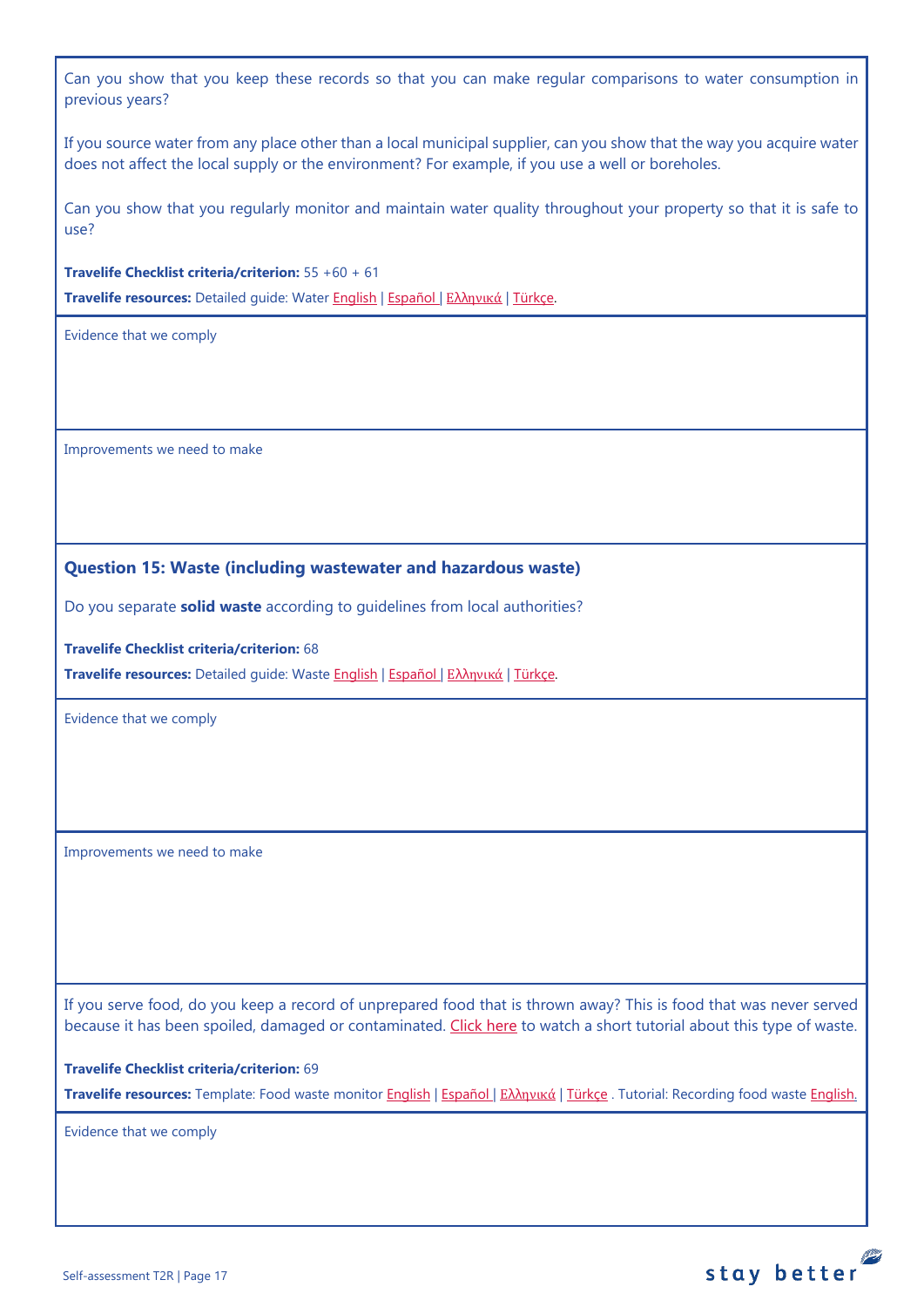Improvements we need to make

Do you keep records of your hazardous waste? This includes things such as chemicals, light bulbs, batteries, printer cartridges, paint cans and so on. Your hazardous waste records should include:

- − The volume of each type of hazardous waste in either litres or kilograms
- − Where each type of it is stored on your premises
- − How much of each type has been removed from your premises
- The details of the licenced waste contractor used for collection/disposal

### **Travelife Checklist criteria/criterion:** 80

**Travelife resources:** Detailed guide: Hazardous substances [English](https://travelifestaybetter.com/wp-content/uploads/2019/02/20-Detailed-Guide-Hazardous-Substances.pdf) | [Español](https://travelifestaybetter.com/wp-content/uploads/2019/02/20-ES-Detailed-Guide-Hazardous-Substances.pdf) | Ελλ[ηνικά](https://travelifestaybetter.com/wp-content/uploads/2021/01/20-GR-Detailed-Guide-Hazardous-Substances.pdf) | [Türkçe.](https://travelifestaybetter.com/wp-content/uploads/2021/01/20-Detailed-Guide-Hazardous-Substances-TR-Tehlikeli-Maddeler-Detayli-Kilavuz.pdf) Template: Hazardous waste recor[d English](https://travelifestaybetter.com/wp-content/uploads/2019/03/20-Template-Hazardous-Waste-Record.xlsx) | [Español](https://travelifestaybetter.com/wp-content/uploads/2019/09/20-ES-Template-Hazardous-Waste-Record.xlsx) | Ελλ[ηνικά](https://travelifestaybetter.com/20-gr-template-hazardous-waste-record/) | [Türkçe.](https://travelifestaybetter.com/wp-content/uploads/2020/07/20-Template-Hazardous-Waste-Record-TR-Tehlikeli-At%C4%B1k-Kay%C4%B1t-%C5%9Eablonu.xlsx)

Evidence that we comply

Improvements we need to make

Do you have evidence that show all your waste (solid waste, wastewater, hazardous waste) has been properly disposed of? This should include:

- − Any local, national or international laws and regulations you need to follow (these can be added to your legal register)
- − Making sure that your hazardous waste is stored safely in the same way as hazardous products (i.e. in a locked and ventilated area, on drip trays, etc.) whilst awaiting collection/disposal
- − Making sure that your wastewater is treated, reused or disposed of safely without affecting the local community or the environment
- − Having systems that make sure any contaminated wastewater does not pollute the local area. For example, swimming pools overflowing with chlorinated water or swimming pool backwash water that contaminates soil or seawater, desalination systems or sewage contaminating a river, etc.
- The names of any waste companies you use and evidence that they have all required licences and are disposing of the waste in a way that minimises environmental and social impacts
- Invoices or receipts from all the waste companies that you use (these should be kept for at least 3 years)

**Travelife Checklist criteria/criterion:** 51 + 52 + 62 + 71 + 74 + 83

**Travelife resources:** Detailed guide: Waste [English](https://travelifestaybetter.com/wp-content/uploads/2019/02/19-Detailed-Guide-Waste.pdf) | [Español](https://travelifestaybetter.com/wp-content/uploads/2019/02/19-ES-Detailed-Guide-Waste.pdf) | Ε[λλ](https://travelifestaybetter.com/wp-content/uploads/2021/01/19-GR-Detailed-Guide-Waste.pdf)[ηνικά](https://travelifestaybetter.com/wp-content/uploads/2021/01/19-GR-Detailed-Guide-Waste.pdf) | [Türkçe.](https://travelifestaybetter.com/wp-content/uploads/2021/01/19-Detailed-Guide-Waste-TR-Atik-Detayli-Kilavuz.pdf) Detailed guide: Hazardous substances [English](https://travelifestaybetter.com/wp-content/uploads/2019/02/20-Detailed-Guide-Hazardous-Substances.pdf) | [Español](https://travelifestaybetter.com/wp-content/uploads/2019/02/20-ES-Detailed-Guide-Hazardous-Substances.pdf) | Ελλ[ηνικά](https://travelifestaybetter.com/wp-content/uploads/2021/01/20-GR-Detailed-Guide-Hazardous-Substances.pdf) | [Türkçe.](https://travelifestaybetter.com/wp-content/uploads/2021/01/20-Detailed-Guide-Hazardous-Substances-TR-Tehlikeli-Maddeler-Detayli-Kilavuz.pdf)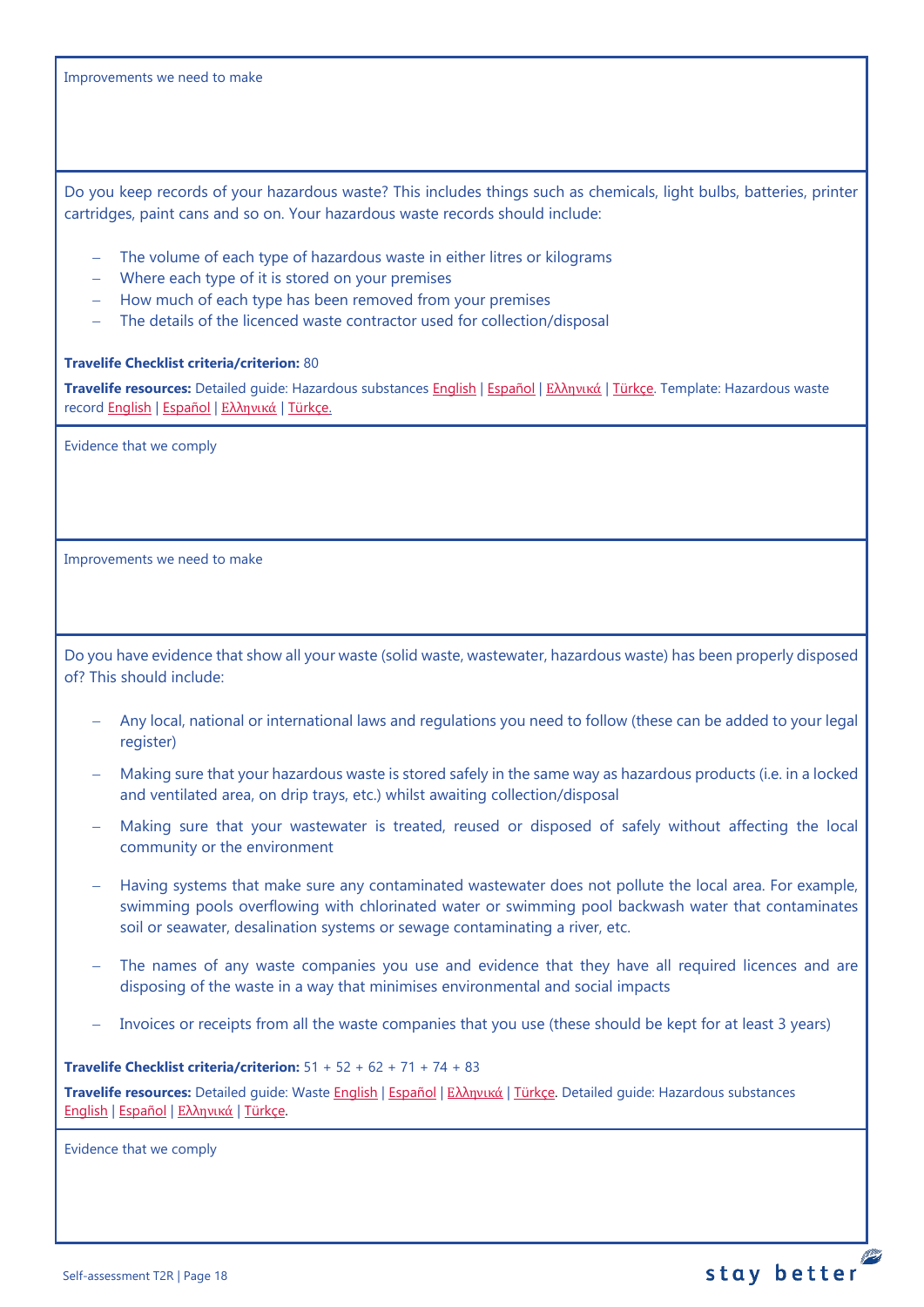### <span id="page-18-0"></span>**Question 16: Hazardous substances**

Do you keep a register of all of the types of hazardous substances and chemicals on your property that helps you and your staff understand the volume and type of hazardous substances you have at your property at any one time in case of an emergency such as a fire or flood, and how each one should be stored, used and so on? This should include all of the following:

- The type of each substance
- − What it is for (e.g. cleaning, painting)
- − How much should be used in a single dose (this is mainly for chemicals) and general instructions for how to use the substance (or where an employee can find this information)
- − Any legal or safety requirements for how the substance should be stored and disposed of
- − Any requirements about how the substance should be used safely including any required protective equipment
- − How much of each is stored at your property

### **Travelife Checklist criteria/criterion:** 78

Here is a template that shows one way of recording this information: [English](https://travelifestaybetter.com/wp-content/uploads/2019/02/20-Member-Template-Hazardous-Substance-Register.xlsx) | [Español](https://travelifestaybetter.com/wp-content/uploads/2019/02/20-ES-Member-Template-Hazardous-Substance-Register.xlsx) | *Ε*λλ*[ηνικά](https://travelifestaybetter.com/20-gr-member-template-hazardous-substance-register/)* | [Türkçe](https://travelifestaybetter.com/wp-content/uploads/2020/07/20-Member-Template-Hazardous-Substance-Register-TR-Tehlikeli-Madde-Kayd%C4%B1-%C3%9Cye-%C5%9Eablonu.xlsx)

Do you record the amount of hazardous substances your business consumes so that you can monitor their use? For example, this might be a stock control procedure where employees update a record each time they use a substance or record how much of each hazardous substance is in stock on a daily, weekly or monthly basis. This record should include:

- − The name of each type of substance
- − If chemicals are in a concentrated form (e.g. they need to be diluted before use)
- − The amount of chemicals used or in stock in litres or kilograms
- − The amount of other substances used or in stock (i.e. not chemicals) in relevant units. For example, the quantity of batteries or ink cartridges

Can you show that you keep these records so that you know the total amount of hazard substances you use each year (in litres or kilograms), and can use that to make comparisons to previous years as one way of controlling their use?

### **Travelife Checklist criteria/criterion:** 79 + 88

Here is a template that shows the type of information you need to record: [English](https://travelifestaybetter.com/wp-content/uploads/2019/02/20-Member-Template-Recording-Use-of-Hazardous-Substances.xlsx) | [Español](https://travelifestaybetter.com/wp-content/uploads/2019/02/20-ES-Member-Template-Recording-Use-of-Hazardous-Substances.xlsx) | *Ε*λλ*[ηνικά](https://travelifestaybetter.com/wp-content/uploads/2019/08/20-GR-Member-Template-Recording-Use-of-Hazardous-Substances.xlsx)* | [Türkçe](https://travelifestaybetter.com/wp-content/uploads/2020/07/20-Member-Template-Recording-Use-of-Hazardous-Substances-TR-Tehlikeli-Madde-Kullan%C4%B1m-Kayd%C4%B1-%C3%9Cye-%C5%9Eablonu.xlsx)

**Travelife resources:** Detailed guide: Hazardous substances [English](https://travelifestaybetter.com/wp-content/uploads/2019/02/20-Detailed-Guide-Hazardous-Substances.pdf) | [Español](https://travelifestaybetter.com/wp-content/uploads/2019/02/20-ES-Detailed-Guide-Hazardous-Substances.pdf) | Ελλ[ηνικά](https://travelifestaybetter.com/wp-content/uploads/2021/01/20-GR-Detailed-Guide-Hazardous-Substances.pdf) | [Türkçe.](https://travelifestaybetter.com/wp-content/uploads/2021/01/20-Detailed-Guide-Hazardous-Substances-TR-Tehlikeli-Maddeler-Detayli-Kilavuz.pdf) Quick guide: Creating a hazardous substance register [English](https://travelifestaybetter.com/wp-content/uploads/2019/02/20-Quick-Guide-Creating-a-Hazardous-Substance-Register.pdf) | [Español](https://travelifestaybetter.com/wp-content/uploads/2019/02/20-ES-Quick-Guide-Creating-a-Hazardous-Substance-Register.pdf) | Ελλ[ηνικά](https://travelifestaybetter.com/wp-content/uploads/2020/01/19-Quick-Guide-Creating-a-Hazardous-Substance-Register-GR.pdf) | [Türkçe.](https://travelifestaybetter.com/wp-content/uploads/2020/10/20-Quick-Guide-Creating-a-Hazardous-Substance-Register-TR-Tehlikeli-Madde-Kaydi-Olusturmak-icin-Hizli-Kilavuz.pdf) Template: Hazardous substance register [English](https://travelifestaybetter.com/wp-content/uploads/2019/02/20-Member-Template-Hazardous-Substance-Register.xlsx) | [Español](https://travelifestaybetter.com/wp-content/uploads/2019/02/20-ES-Member-Template-Hazardous-Substance-Register.xlsx) | Ελλ[ηνικά](https://travelifestaybetter.com/20-gr-member-template-hazardous-substance-register/) | [Türkçe](https://travelifestaybetter.com/wp-content/uploads/2020/07/20-Member-Template-Hazardous-Substance-Register-TR-Tehlikeli-Madde-Kayd%C4%B1-%C3%9Cye-%C5%9Eablonu.xlsx) . Quick guide: Recording use of hazardous substance[s English](https://travelifestaybetter.com/wp-content/uploads/2019/02/20-Quick-Guide-Recording-Use-of-Hazardous-Substances.pdf) | [Español](https://travelifestaybetter.com/wp-content/uploads/2019/02/20-ES-Quick-Guide-Recording-Use-of-Hazardous-Substances.pdf) | Ελλ[ηνικά](https://travelifestaybetter.com/wp-content/uploads/2020/01/20-Quick-Guide-Recording-Use-of-Hazardous-Substances-GR.pdf) | [Türkçe.](https://travelifestaybetter.com/wp-content/uploads/2020/10/20-Quick-Guide-Recording-Use-of-Hazardous-Substances-TR-Tehlikeli-Maddelerin-Kullaniminin-Kaydi-icin-Hizli-Kilavuz.pdf) Template: Recording hazardous substances [English](https://travelifestaybetter.com/wp-content/uploads/2019/02/20-Member-Template-Recording-Use-of-Hazardous-Substances.xlsx) | [Español](https://travelifestaybetter.com/wp-content/uploads/2019/02/20-ES-Member-Template-Recording-Use-of-Hazardous-Substances.xlsx) | Ελλ[ηνικά](https://travelifestaybetter.com/20-gr-member-template-recording-use-of-hazardous-substances/) | [Türkçe.](https://travelifestaybetter.com/wp-content/uploads/2020/07/20-Member-Template-Recording-Use-of-Hazardous-Substances-TR-Tehlikeli-Madde-Kullan%C4%B1m-Kayd%C4%B1-%C3%9Cye-%C5%9Eablonu.xlsx)

Evidence that we comply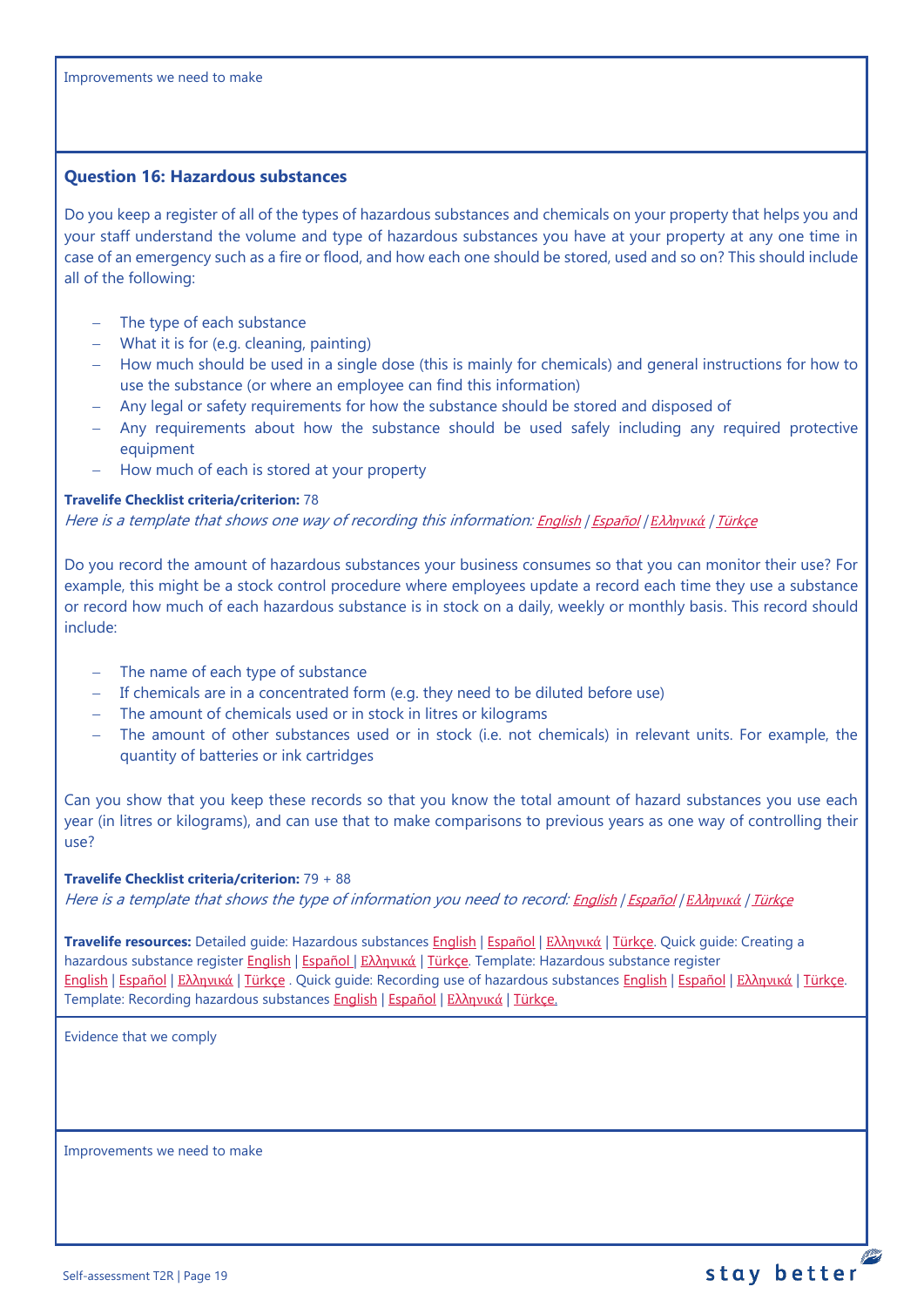Can you show that you are **storing** hazardous substances in accordance with national and international safety standards and all relevant laws, regulations and guidelines? For example, are all chemical stored on drip trays and in locked and ventilated rooms?

### **Travelife Checklist criteria/criterion:** 82

**Travelife resources:** Detailed guide: Hazardous substances [English](https://travelifestaybetter.com/wp-content/uploads/2019/02/20-Detailed-Guide-Hazardous-Substances.pdf) | [Español](https://travelifestaybetter.com/wp-content/uploads/2019/02/20-ES-Detailed-Guide-Hazardous-Substances.pdf) | Ελλ[ηνικά](https://travelifestaybetter.com/wp-content/uploads/2021/01/20-GR-Detailed-Guide-Hazardous-Substances.pdf) | [Türkçe.](https://travelifestaybetter.com/wp-content/uploads/2021/01/20-Detailed-Guide-Hazardous-Substances-TR-Tehlikeli-Maddeler-Detayli-Kilavuz.pdf)

Evidence that we comply

Improvements we need to make

Can you show that you have procedures in place to handle leaks or spills? This should include:

- A plan for managing and controlling these incidents
- − Written emergency instructions

**Travelife Checklist criteria/criterion:** 87

**Travelife resources:** Detailed guide: Hazardous substances [English](https://travelifestaybetter.com/wp-content/uploads/2019/02/20-Detailed-Guide-Hazardous-Substances.pdf) | [Español](https://travelifestaybetter.com/wp-content/uploads/2019/02/20-ES-Detailed-Guide-Hazardous-Substances.pdf) | Ελλ[ηνικά](https://travelifestaybetter.com/wp-content/uploads/2021/01/20-GR-Detailed-Guide-Hazardous-Substances.pdf) | [Türkçe.](https://travelifestaybetter.com/wp-content/uploads/2021/01/20-Detailed-Guide-Hazardous-Substances-TR-Tehlikeli-Maddeler-Detayli-Kilavuz.pdf)

Evidence that we comply

Improvements we need to make

Do you have a list that shows all of the equipment at your property that contains hazardous substances, including ozone depleting substances? This includes things like refrigerators, freezers and air-conditioning systems.

#### **Travelife Checklist criteria/criterion:** 84

Here is a template that shows the type of information you need to record[: English](https://travelifestaybetter.com/wp-content/uploads/2019/03/20-Template-List-of-Equipment-with-Hazardous-Substances.xlsx) | [Español](https://travelifestaybetter.com/wp-content/uploads/2020/08/20-ES-Template-List-of-Equipment-with-Hazardous-Substances.xlsx) | *Ε*λλ*[ηνικά](https://travelifestaybetter.com/wp-content/uploads/2019/08/20-GR-Template-List-of-Equipment-with-Hazardous-Substances_GR.xlsx)* | [Türkçe](https://travelifestaybetter.com/wp-content/uploads/2020/07/20-Template-List-of-Equipment-with-Hazardous-Substances-TR-Tehlikeli-Madde-i%C3%A7eren-Ekipman-Listesi-%C5%9Eablonu.xlsx)

Do you have records that show that all equipment that contains hazardous substances is properly and regularly maintained according with the manufacturer instructions?

stay better

**Travelife Checklist criteria/criterion:** 85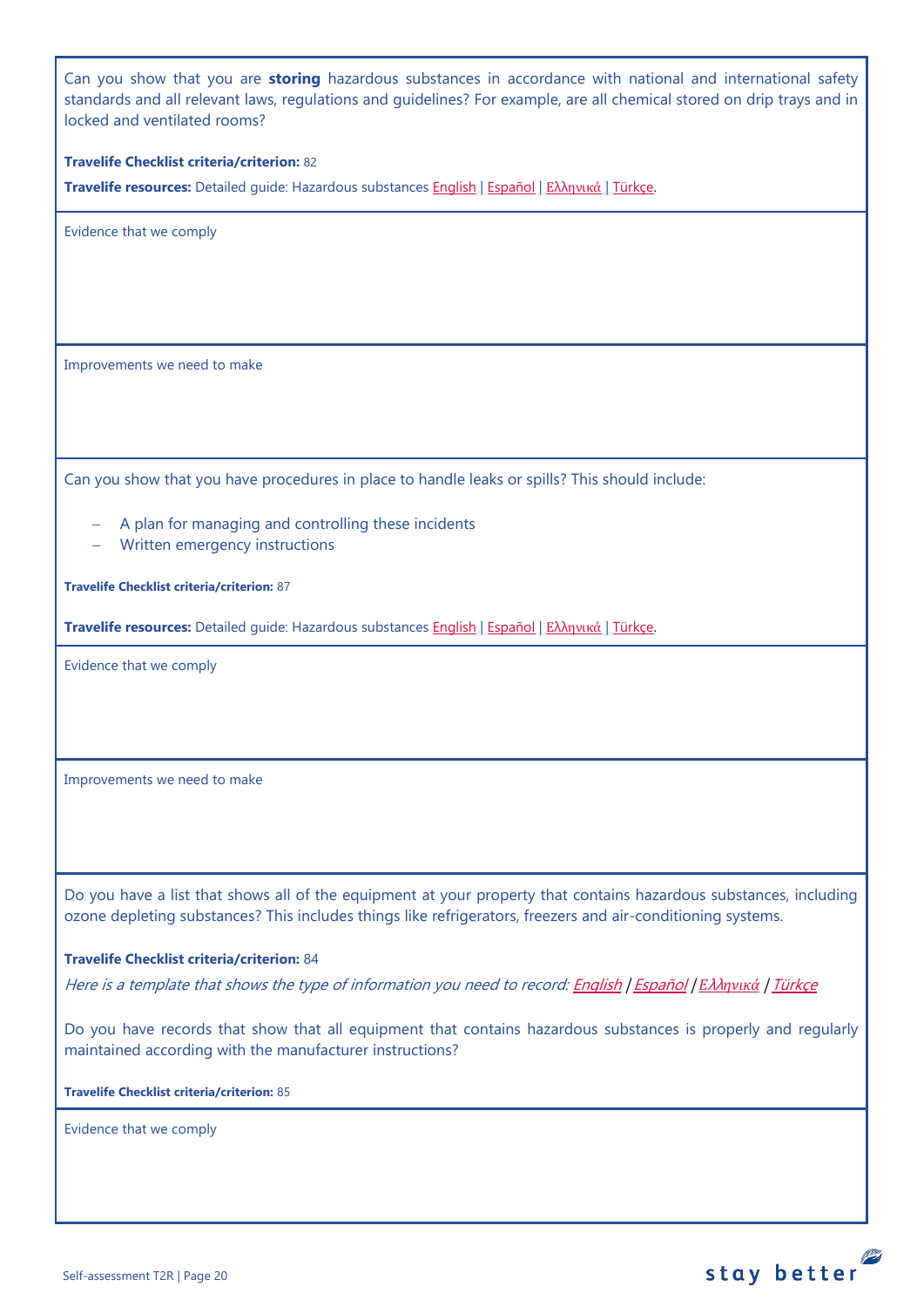Improvements we need to make

Do you make sure that the use and dosage of harmful chemicals in operations that use large quantities of chemicals (laundry, swimming pool, etc.) is controlled? If you use automatic dosage systems, do you make sure that the equipment is calibrated correctly? If you use manual dosage, did you assess the correct amount of chemicals required and make sure that this is followed by staff?

## **Travelife Checklist criteria/criterion:** 89

**Travelife resources:** Detailed guide: Hazardous substances [English](https://travelifestaybetter.com/wp-content/uploads/2019/02/20-Detailed-Guide-Hazardous-Substances.pdf) | [Español](https://travelifestaybetter.com/wp-content/uploads/2019/02/20-ES-Detailed-Guide-Hazardous-Substances.pdf) | Ελλ[ηνικά](https://travelifestaybetter.com/wp-content/uploads/2021/01/20-GR-Detailed-Guide-Hazardous-Substances.pdf) | [Türkçe.](https://travelifestaybetter.com/wp-content/uploads/2021/01/20-Detailed-Guide-Hazardous-Substances-TR-Tehlikeli-Maddeler-Detayli-Kilavuz.pdf)

Evidence that we comply

Improvements we need to make

## **REDUCING ENVIRONMENTAL IMPACTS**

Purpose

Monitoring and minimising your energy and water use is an important way to reduce the carbon footprint of your property, to reduce overall pollution and to control the resources your business consumes.

**Objective** 

To make sure you have implemented specific procedures that will help to minimise your environmental impacts

## <span id="page-20-0"></span>**Question 17: Maintenance**

Do you have a maintenance schedule that ensures all of your equipment is properly cleaned and serviced according to the manufacturer instructions?

Is this a regular schedule that includes checks for problems that are promptly fixed? For example, leaks, general wear and tear, breakdowns, dirt and dust.

Does this schedule cover all types of fixtures, installations and equipment that use water, energy and/or chemicals, or that produces waste (including wastewater and general pollution)? This includes things like boilers, air-conditioning systems, solar panels, pipes, pools, bathroom fixtures, electrical equipment, vehicles, machinery, irrigation systems and so on.

Do you keep records of this maintenance?

**Travelife Checklist criteria/criterion:** 42 + 57 **Travelife resources:** Detailed guide: Energy [English](https://travelifestaybetter.com/wp-content/uploads/2019/02/17-Detailed-Guide-Energy.pdf) | [Español](https://travelifestaybetter.com/wp-content/uploads/2019/02/17-ES-Detailed-Guide-Energy.pdf) | Ελλ[ηνικά](https://travelifestaybetter.com/wp-content/uploads/2020/11/17-GR-Detailed-Guide-Energy.pdf) | [Türkçe.](https://travelifestaybetter.com/wp-content/uploads/2021/01/17-Detailed-Guide-Energy-TR-Enerji-Detayli-Kilavuz.pdf) Detailed guide: Water [English](https://travelifestaybetter.com/wp-content/uploads/2019/02/18-Detailed-Guide-Water.pdf) | [Español](https://travelifestaybetter.com/wp-content/uploads/2019/02/18-ES-Detailed-Guide-Water.pdf) | Ελλ[ηνικά](https://travelifestaybetter.com/wp-content/uploads/2020/11/18-GR-Detailed-Guide-Water.pdf) | [Türkçe.](https://travelifestaybetter.com/wp-content/uploads/2021/01/18-Detailed-Guide-Water-TR-Su-Detayli-Kilavuz.pdf) Detailed guide: Hazardous substances [English](https://travelifestaybetter.com/wp-content/uploads/2019/02/20-Detailed-Guide-Hazardous-Substances.pdf) | [Español](https://travelifestaybetter.com/wp-content/uploads/2019/02/20-ES-Detailed-Guide-Hazardous-Substances.pdf) | Ελλ[ηνικά](https://travelifestaybetter.com/wp-content/uploads/2021/01/20-GR-Detailed-Guide-Hazardous-Substances.pdf) | [Türkçe.](https://travelifestaybetter.com/wp-content/uploads/2021/01/20-Detailed-Guide-Hazardous-Substances-TR-Tehlikeli-Maddeler-Detayli-Kilavuz.pdf) Detailed guide: Waste [English](https://travelifestaybetter.com/wp-content/uploads/2019/02/19-Detailed-Guide-Waste.pdf) | [Español](https://travelifestaybetter.com/wp-content/uploads/2019/02/19-ES-Detailed-Guide-Waste.pdf) | Ελλ[ηνικά](https://travelifestaybetter.com/wp-content/uploads/2021/01/19-GR-Detailed-Guide-Waste.pdf) | [Türkçe.](https://travelifestaybetter.com/wp-content/uploads/2021/01/19-Detailed-Guide-Waste-TR-Atik-Detayli-Kilavuz.pdf)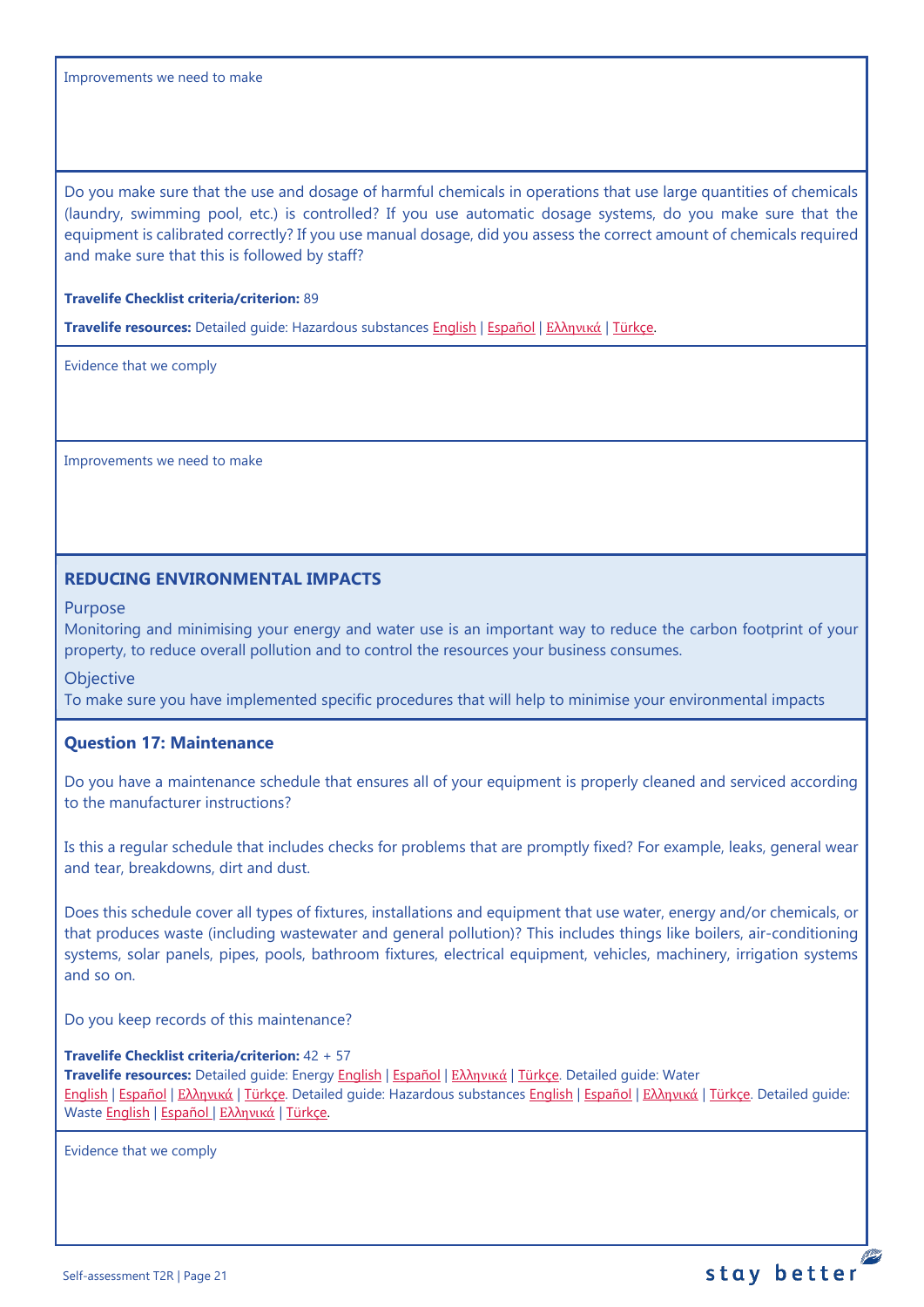### <span id="page-21-1"></span><span id="page-21-0"></span>**Question 18: Actions**

Is there energy efficient lighting in at least 50% of your guest areas? This includes guest rooms and central areas.

### **Travelife Checklist criteria/criterion:** 43

Do you have systems in place to prevent unnecessary use of energy? These systems could involve technology like timers and sensors, as well as things like signs to remind guests and staff about what to do. They might also be included in the standard operating procedures that your staff follow. They should include:

- Making sure that lights and other electrical equipment is turned off when they are not needed
- − Making sure that heating and air-conditioning systems are turned off when not required or when the optimal room temperature is met. This includes taking measures to prevent guests leaving this equipment turned on when doors and windows are open
- Instructions on how to use equipment correctly so that it operates at maximum efficiency. For example, closing refrigerator doors, correctly loading washing machines and dishwashers

**Travelife Checklist criteria/criterion:** 44 + 46 + 47 **Travelife resources:** Detailed guide: Energy [English](https://travelifestaybetter.com/wp-content/uploads/2019/02/17-Detailed-Guide-Energy.pdf) | [Español](https://travelifestaybetter.com/wp-content/uploads/2019/02/17-ES-Detailed-Guide-Energy.pdf) | Ελλ[ηνικά](https://travelifestaybetter.com/wp-content/uploads/2020/11/17-GR-Detailed-Guide-Energy.pdf) | [Türkçe.](https://travelifestaybetter.com/wp-content/uploads/2021/01/17-Detailed-Guide-Energy-TR-Enerji-Detayli-Kilavuz.pdf)

Evidence that we comply

Improvements we need to make

Do you have systems in place to prevent unnecessary use of water? These systems could involve technology like timers and sensors, as well as things like signs to remind guests and staff about what to do. They might also be included in the standard operating procedures that your staff follow. They should include:

- Making sure that installations and equipment that use water are operated correctly and are without leaks. This includes things like boilers, air-conditioning systems, pipes, pumps, pools, bathroom fixtures, irrigation systems and so on
- − Having systems and procedures in place that avoid wasting water when irrigating your grounds
- − Making sure you are operating your laundry as efficiently as possible. For example, following manufacturer instructions for optimal loads, using the correct dose of laundry detergents and so on
- Implementing and enforcing a guest towel and linen reuse programme in order to reduce the amount of items being laundered (either on or off the premises)
- Ensuring any swimming pools and other water attractions/features are being maintained and cleaned in the most efficient way possible. For example, you should display a clear backwash procedure so that staff know when it should be done and how long each step should last. You should also have a regular maintenance programme for swimming pool cleaning

stay better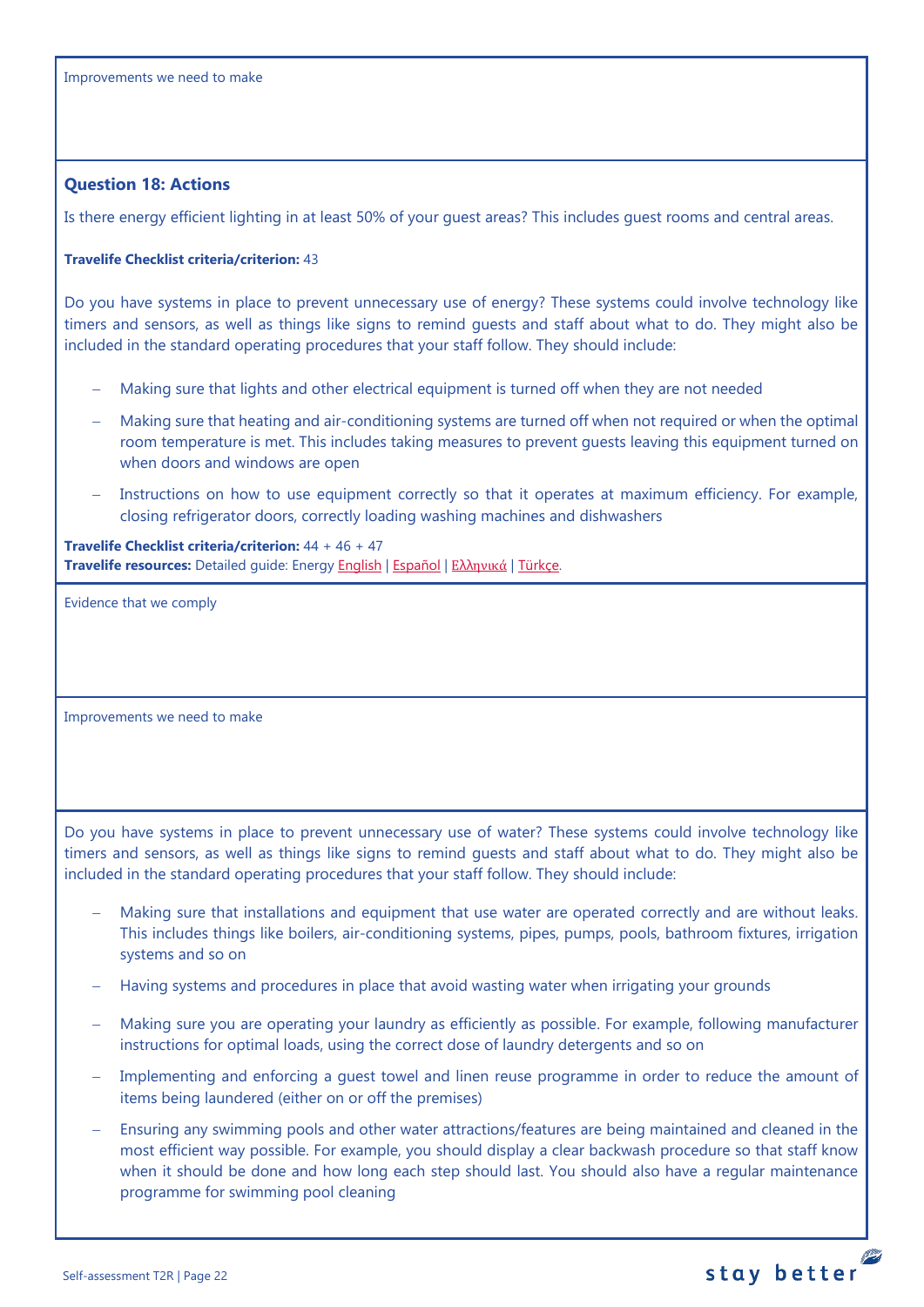**Travelife Checklist criteria/criterion:** 56 + 64 + 65 + 66 + 67 **Travelife resources:** Detailed guide: Wate[r English](https://travelifestaybetter.com/wp-content/uploads/2019/02/18-Detailed-Guide-Water.pdf) | [Español](https://travelifestaybetter.com/wp-content/uploads/2019/02/18-ES-Detailed-Guide-Water.pdf) | Ελλ[ηνικά](https://travelifestaybetter.com/wp-content/uploads/2020/11/18-GR-Detailed-Guide-Water.pdf) | [Türkçe.](https://travelifestaybetter.com/wp-content/uploads/2021/01/18-Detailed-Guide-Water-TR-Su-Detayli-Kilavuz.pdf)

Evidence that we comply

Improvements we need to make

Have you taken steps to ensure that the maximum water flow rates (shown below) have been met? This can involve water pressure adjustments or installing equipment such as flow restrictors, and this applies to guest rooms and public areas.

- − Showers: no more than 10 litres per minute
- − Basins: no more than 5 litres per minute
- − Toilets: no more than 6.5 litres per flush
- − Urinals: no more than 2 litres per flush

**Travelife Checklist criteria/criterion:** 63

**Travelife resources:** Quick guide: Measuring water flow [English](https://travelifestaybetter.com/wp-content/uploads/2019/02/18-Quick-Guide-Measuring-Water-Flow.pdf) | [Español](https://travelifestaybetter.com/wp-content/uploads/2019/02/18-ES-Quick-Guide-Measuring-Water-Flow.pdf) | Ελλ[ηνικά](https://travelifestaybetter.com/wp-content/uploads/2020/01/16-Quick-Guide-Measuring-Water-Flow-GR.pdf) | [Türkçe](https://travelifestaybetter.com/wp-content/uploads/2020/10/18-Quick-Guide-Measuring-Water-Flow-TR-Su-Debisinin-Olculmesi-icin-Hizli-Kilavuz.pdf)

Evidence that we comply

Improvements we need to make

Do you have systems in place to reduce waste and the use of chemicals? They should include:

- Rotating your food and beverage supplies to ensure that the oldest products are always used first
- Ensuring you only use disinfectants when they are required to comply with legal hygiene requirements

Have you made sure that there are plenty of recycling bins at your property for both staff and guest areas? These should be clearly labelled so that guests, staff, contractors and other visitors can easily find them, and understand how to use them.

**Travelife Checklist criteria/criterion:** 75 + 76 + 90 **Travelife resources:** Detailed guide: Waste [English](https://travelifestaybetter.com/wp-content/uploads/2019/02/19-Detailed-Guide-Waste.pdf) | [Español](https://travelifestaybetter.com/wp-content/uploads/2019/02/19-ES-Detailed-Guide-Waste.pdf) | Ελλ[ηνικά](https://travelifestaybetter.com/wp-content/uploads/2021/01/19-GR-Detailed-Guide-Waste.pdf) | [Türkçe.](https://travelifestaybetter.com/wp-content/uploads/2021/01/19-Detailed-Guide-Waste-TR-Atik-Detayli-Kilavuz.pdf) Detailed guide: Hazardous substances [English](https://travelifestaybetter.com/wp-content/uploads/2019/02/20-Detailed-Guide-Hazardous-Substances.pdf) | [Español](https://travelifestaybetter.com/wp-content/uploads/2019/02/20-ES-Detailed-Guide-Hazardous-Substances.pdf) | Ελλ[ηνικά](https://travelifestaybetter.com/wp-content/uploads/2021/01/20-GR-Detailed-Guide-Hazardous-Substances.pdf) | [Türkçe.](https://travelifestaybetter.com/wp-content/uploads/2021/01/20-Detailed-Guide-Hazardous-Substances-TR-Tehlikeli-Maddeler-Detayli-Kilavuz.pdf)

Evidence that we comply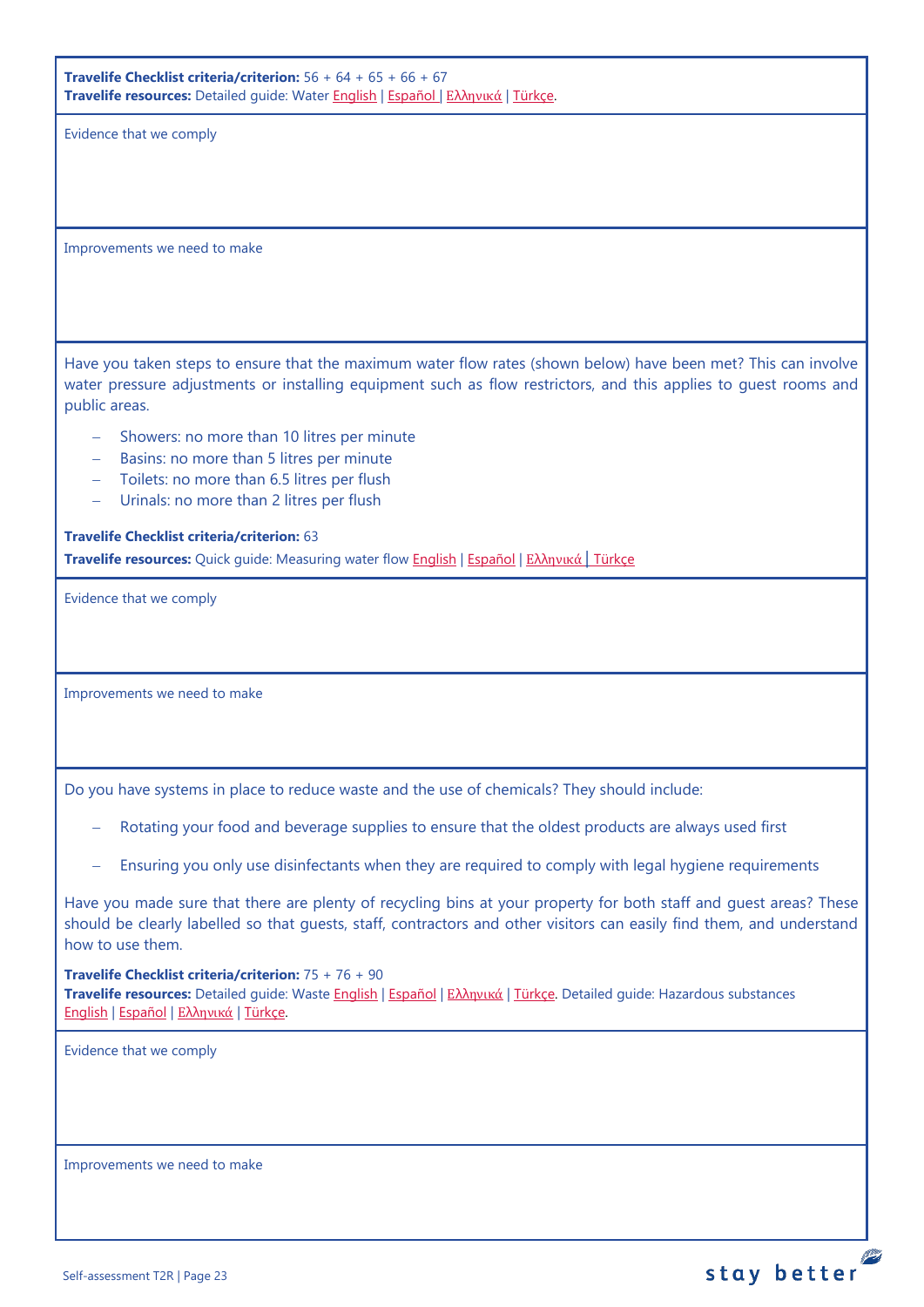If there is public transport in your destination, do you provide information to guests and employees about how they can use this?

**Travelife Checklist criteria/criterion:** 149

Evidence that we comply

Improvements we need to make

# **BIODIVERSITY AND ANIMAL WELFARE**

### Purpose

Making sure that your business does not harm or support any activities that could harm biodiversity is an essential part of being a responsible business. This includes things like protecting natural areas, wildlife and the welfare of animals. You should also be aware that there is increasing data to show that animal welfare is becoming an important issue to many tourists around the world.

**Objectives** 

- − To make sure that you properly protect and care for any animals at your premises
- To ensure you are not promoting any off-site activities that may harm the welfare of animals
- − To ensure that your operations are not negatively impacting local biodiversity, especially in protected or sensitive areas

## <span id="page-23-0"></span>**Question 19: Animals and sensitive natural areas**

If you keep animals on your premises, you will need to answer the following questions:

- Do you keep animals on your premises that you manage and/or are dependent on you for their care? If you do, can you show that you comply wit[h Appendix I](https://travelifestaybetter.com/travelife-standard-checklists/) of the Travelife animal welfare requirements?
- Do you keep any working animals on your premises? If so, can you also show that you comply with both section a and b as described in [Appendix I o](https://travelifestaybetter.com/travelife-standard-checklists/)f the Travelife animal welfare requirements?
- Can you show that any activities you operate from your premises, or that take place on your premises, involving wildlife comply with established codes of practice about contact with animals? For example, safaris, dolphin swims, entertainment involving any type of animals
- Do any of the unacceptable practices described under [Appendix II](https://travelifestaybetter.com/travelife-standard-checklists/) of the Travelife animal welfare requirements take place at your property?
- − Did you inform Travelife that you keep animals onsite **before** your Travelife audit? This is so that we can brief our auditors accordingly and make sure they are well prepared. We might also ask you to provide additional information

If you promote any off-site activities involving animals, even if they are not operated by you (e.g. you have brochures promoting them, sell trips to guests via an activities desk), you will need to answer the following questions:

- − Does the activity or attraction comply with established codes of practice about contact with animals? For example, safaris, dolphin swims, entertainment involving any type of animals
- Does the activity or attraction involve any of the unacceptable practices described under [Appendix II](https://travelifestaybetter.com/travelife-standard-checklists/) of the Travelife animal welfare requirements? If so, you will need to stop promoting this activity

**Travelife Checklist criteria/criterion:** 93 + 94 + 95 **Travelife resources:** Animal welfare appendix I and II [English](https://travelifestaybetter.com/wp-content/uploads/2020/12/Appendix-I-and-II-Animal-Welfare-Version-3.0-EN.pdf) | [Español](https://travelifestaybetter.com/wp-content/uploads/2020/12/Appendix-I-and-II-Animal-Welfare-Version-3.0-ES.pdf) | Ελλ[ηνικά](https://travelifestaybetter.com/wp-content/uploads/2020/12/GR-Appendix-I-and-II-Animal-Welfare-Version-3.0.pdf) | [Türkçe.](https://travelifestaybetter.com/wp-content/uploads/2020/12/Appendix-I-and-II-Animal-Welfare-Version-3.0-TR.pdf)

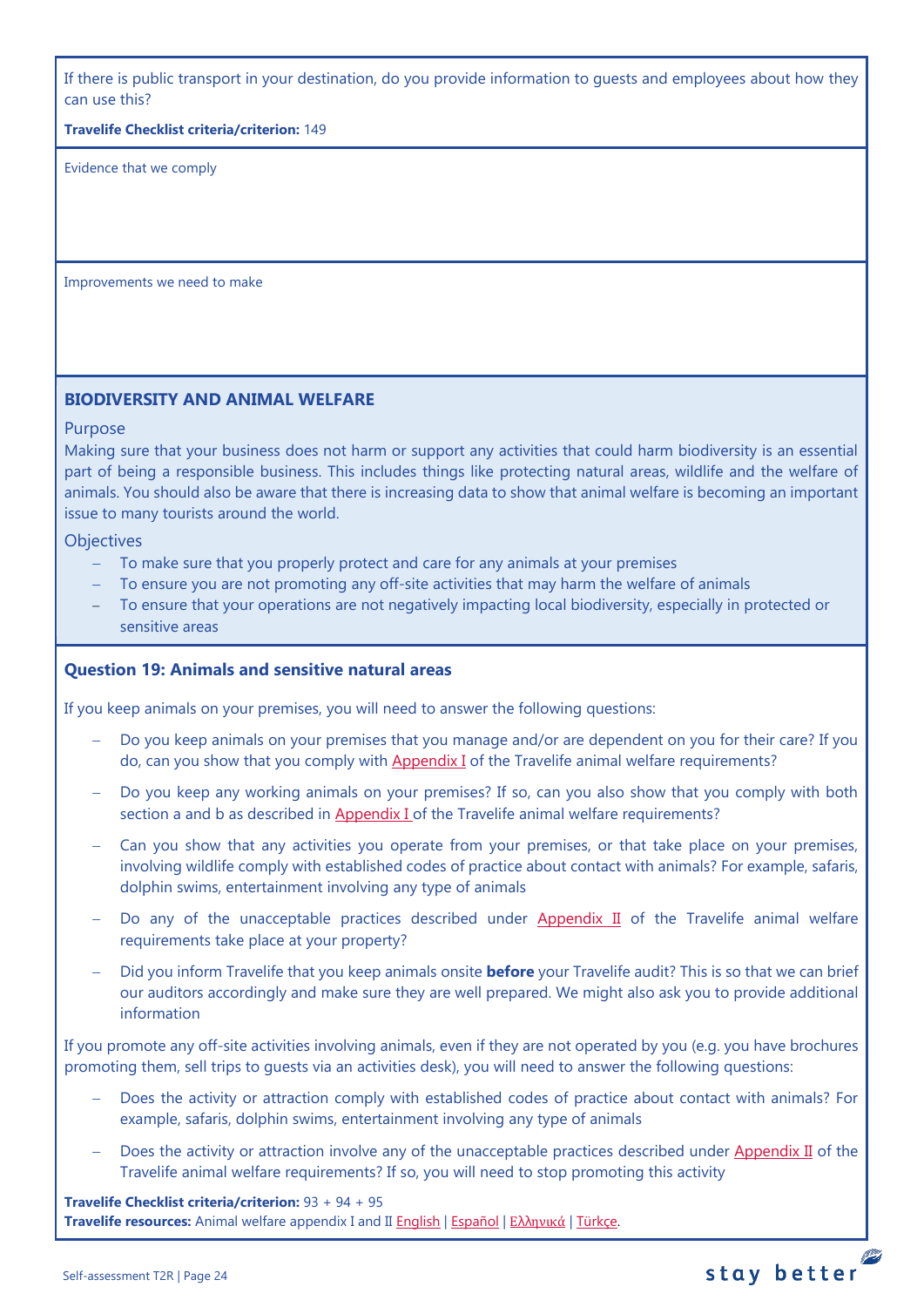Evidence that we comply

<span id="page-24-0"></span>Improvements we need to make

Have you identified any special or sensitive natural areas in your destination that might be affected by your operations, including visits by guest on things like day excursions? These might include things like reefs, sand dunes, mangroves, estuaries, wildlife breeding areas and so on. If so, have you put plans in place to help protect them?

#### **Travelife Checklist criteria/criterion:** 138

**Travelife resources:** Detailed guide: Biodiversity, wildlife and animal welfar[e English](https://travelifestaybetter.com/wp-content/uploads/2021/01/21-Detailed-Guided-Biodiversity-and-Animal-Welfare-V2.0.pdf) | [Español](https://travelifestaybetter.com/wp-content/uploads/2021/01/21-ES-Detailed-Guided-Biodiversity-and-Animal-Welfare-V2.0.pdf) | Ελλ[ηνικά](https://travelifestaybetter.com/wp-content/uploads/2021/01/21-GR-Detailed-Guided-Biodiversity-and-Animal-Welfare.pdf) | [Türkçe.](https://travelifestaybetter.com/wp-content/uploads/2021/01/21-Detailed-Guided-Biodiversity-and-Animal-Welfare-V2.0-TR-Biyocesitlilik-ve-Hayvan-Refahi-Detayli-Kilavuz.pdf) Tool: Biodiversity and animal welfare checklist [English](https://travelifestaybetter.com/wp-content/uploads/2020/11/21-Biodiversity-and-Animal-Welfare-Checklist-V2.0.docx) | [Español](https://travelifestaybetter.com/wp-content/uploads/2020/11/21-ES-Biodiversity-and-Animal-Welfare-Checklist-V2.0.docx) | Ελλ[ηνικά](https://travelifestaybetter.com/wp-content/uploads/2021/01/21-GR-Biodiversity-and-Animal-Welfare-Checklist.docx) | [Türkçe.](https://travelifestaybetter.com/wp-content/uploads/2020/10/21-Biodiversity-and-Animal-Welfare-Checklist-July-2021-TR-Biyocesitlilik-ve-Hayvan-Refahi-Kontrol-Listesi.docx)

Evidence that we comply

Improvements we need to make

## **COMMUNITY ENGAGEMENT AND SUPPORT**

#### Purpose

Ensuring that your business is actively protecting local culture and heritage is very important both for ensuring good relations with people in your community and that tourism is having a positive impact on them. This is also an important issue for many guests around the world who want to know that their trips are helping, not harming, people in the destinations they visit. Many Travelife Members say this is also important to their staff.

**Objectives** 

- To ensure you speak to the right people to find out what issues are of concern to people in your area
- To protect and, where appropriate, promote cultural heritage including art, food, language, customs and history

To make sure your guests understand how to respect and protect local culture and heritage

### <span id="page-24-1"></span>**Question 20: Engaging and consulting with your community**

Can you show that you have taken steps to engage with your local community, so that you have open lines of communication with them and can understand their concerns, as well as how to respect their culture and traditions?

Can you show that when you are planning new developments or activities, you consult with everyone who might be affected by them, such as your staff, community members, local authorities and people who live or have businesses near your property?

#### **Travelife Checklist criteria/criterion:** 132 + 133

**Travelife resources:** Detailed guide: Community engagement and suppor[t English](https://travelifestaybetter.com/wp-content/uploads/2019/02/7-Detailed-Guide-Community-Engagement.pdf) | [Español](https://travelifestaybetter.com/wp-content/uploads/2019/02/7-ES-Detailed-Guide-Community-Engagement.pdf) | Ελλ[ηνικά](https://travelifestaybetter.com/wp-content/uploads/2020/11/7-GR-Detailed-Guide-Community-Engagement.pdf) | [Türkçe.](https://travelifestaybetter.com/wp-content/uploads/2021/01/7-Detailed-Guide-Community-Engagement-TR-Toplum-Katilimi-ve-Destegi-Detayli-Kilavuz.pdf) Detailed quide: Human rights [English](https://travelifestaybetter.com/wp-content/uploads/2021/01/8-Detailed-Guide-Human-Rights.pdf) | [Español](https://travelifestaybetter.com/wp-content/uploads/2021/01/8-ES-Detailed-Guide-Human-Rights.pdf) | Ελλ[ηνικά](https://travelifestaybetter.com/wp-content/uploads/2021/01/8-GR-Detailed-Guide-Human-Rights.pdf) | [Türkçe.](https://travelifestaybetter.com/wp-content/uploads/2021/01/8-Detailed-Guide-Human-Rights-TR-Insan-Haklari-Detayli-Kilavuz.pdf)

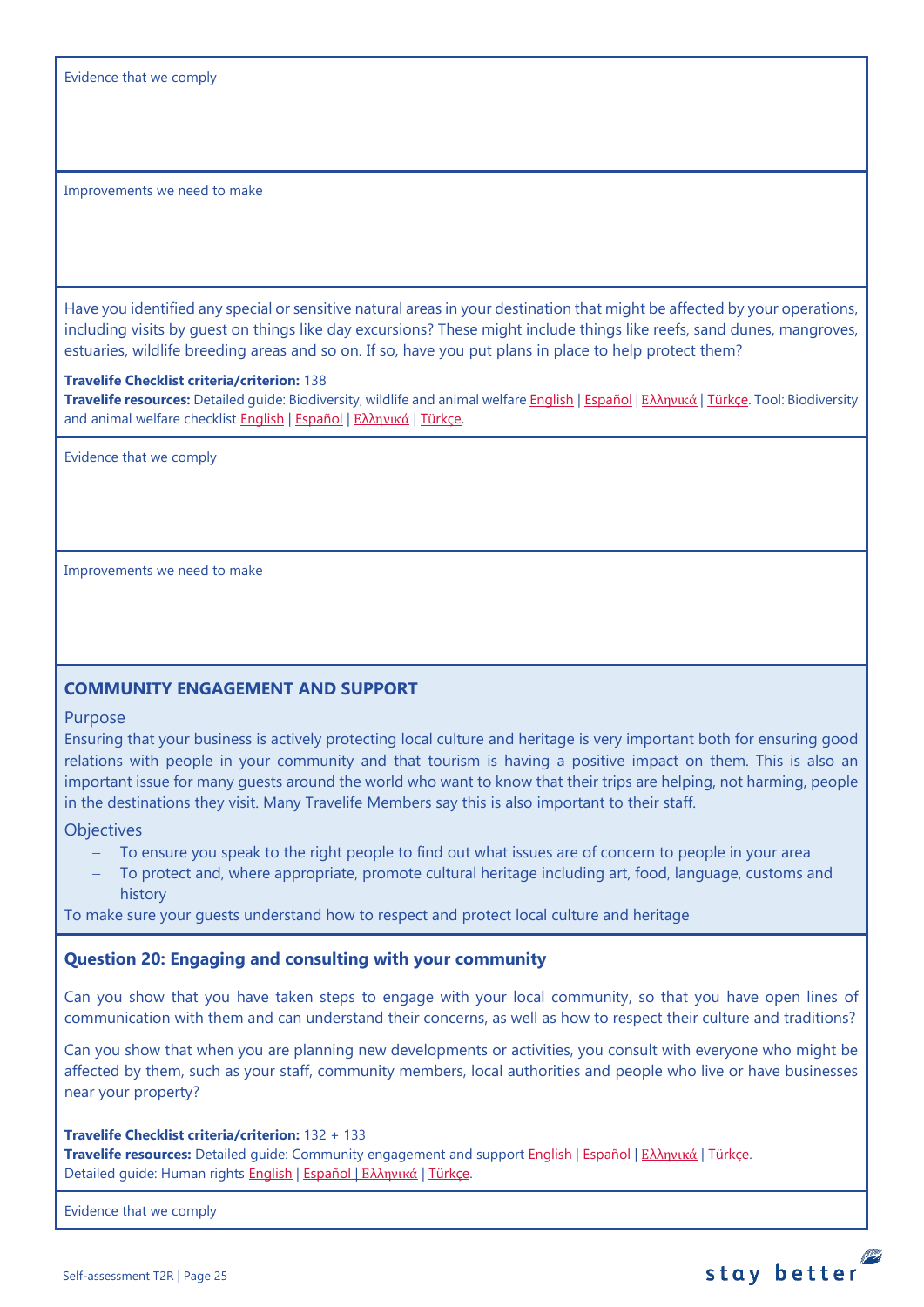<span id="page-25-0"></span>Improvements we need to make

# <span id="page-25-1"></span>**Question 21: Safeguarding people and their way of life**

Can you show that your operations do not prevent access to essential services and livelihoods, and that you do not harm the health and well-being of people in your community? This includes the following:

- Ensuring that you do not prevent any public rights of access? For example, making sure that your property does not block public access to a beach
- Ensuring that your operations do not prevent access to essential resources and services such as water or energy
- Making sure that your operations do not prevent people from working or sourcing goods and services such as healthcare or education. For example, preventing traditional legal fishing or encouraging local healthcare providers to bring their services to your property for your guests thus making it unavailable or less available to local people
- Making sure that your operations do not have a negative impact on the health and hygiene of people in your area. For example, polluting water, disrupting sewerage services, noise or light pollution

Have you acquired land in the last 2 years? If so, can you show that you properly assessed the impact on your local community and put plans in place to minimise any negative impacts?

**Travelife Checklist criteria/criterion:** 125 + 126 + 131 + 135 + 136 **Travelife resources:** Detailed guide: Community engagement and suppor[t English](https://travelifestaybetter.com/wp-content/uploads/2019/02/7-Detailed-Guide-Community-Engagement.pdf) | [Español](https://travelifestaybetter.com/wp-content/uploads/2019/02/7-ES-Detailed-Guide-Community-Engagement.pdf) | Ελλ[ηνικά](https://travelifestaybetter.com/wp-content/uploads/2020/11/7-GR-Detailed-Guide-Community-Engagement.pdf) | [Türkçe.](https://travelifestaybetter.com/wp-content/uploads/2021/01/7-Detailed-Guide-Community-Engagement-TR-Toplum-Katilimi-ve-Destegi-Detayli-Kilavuz.pdf) Detailed guide: Human rights [English](https://travelifestaybetter.com/wp-content/uploads/2021/01/8-Detailed-Guide-Human-Rights.pdf) | [Español](https://travelifestaybetter.com/wp-content/uploads/2021/01/8-ES-Detailed-Guide-Human-Rights.pdf) | Ελλ[ηνικά](https://travelifestaybetter.com/wp-content/uploads/2021/01/8-GR-Detailed-Guide-Human-Rights.pdf) | [Türkçe.](https://travelifestaybetter.com/wp-content/uploads/2021/01/8-Detailed-Guide-Human-Rights-TR-Insan-Haklari-Detayli-Kilavuz.pdf)

Evidence that we comply

Improvements we need to make

# <span id="page-25-2"></span>**Question 22: Fair treatment**

Do you provide any essential services that are not otherwise available in your community? For example, a medical or dental clinic that you use for guests or staff. If so, do you make this available for local people in your community to use as well?

If you have a facility that is available to people who are not guests at your property (e.g. a restaurant or salon), do you make sure that people in your community can use it without any special conditions (other than a fee, if applied) and are treated with the same care and respect as your guests?

**Travelife Checklist criteria/criterion:** 123 + 124

**Travelife resources:** Detailed guide: Community engagement and suppor[t English](https://travelifestaybetter.com/wp-content/uploads/2019/02/7-Detailed-Guide-Community-Engagement.pdf) | [Español](https://travelifestaybetter.com/wp-content/uploads/2019/02/7-ES-Detailed-Guide-Community-Engagement.pdf) | Ελλ[ηνικά](https://travelifestaybetter.com/wp-content/uploads/2020/11/7-GR-Detailed-Guide-Community-Engagement.pdf) | [Türkçe.](https://travelifestaybetter.com/wp-content/uploads/2021/01/7-Detailed-Guide-Community-Engagement-TR-Toplum-Katilimi-ve-Destegi-Detayli-Kilavuz.pdf) Detailed guide: Human rights [English](https://travelifestaybetter.com/wp-content/uploads/2021/01/8-Detailed-Guide-Human-Rights.pdf) | [Español](https://travelifestaybetter.com/wp-content/uploads/2021/01/8-ES-Detailed-Guide-Human-Rights.pdf) | Ελλ[ηνικά](https://travelifestaybetter.com/wp-content/uploads/2021/01/8-GR-Detailed-Guide-Human-Rights.pdf) | [Türkçe.](https://travelifestaybetter.com/wp-content/uploads/2021/01/8-Detailed-Guide-Human-Rights-TR-Insan-Haklari-Detayli-Kilavuz.pdf)

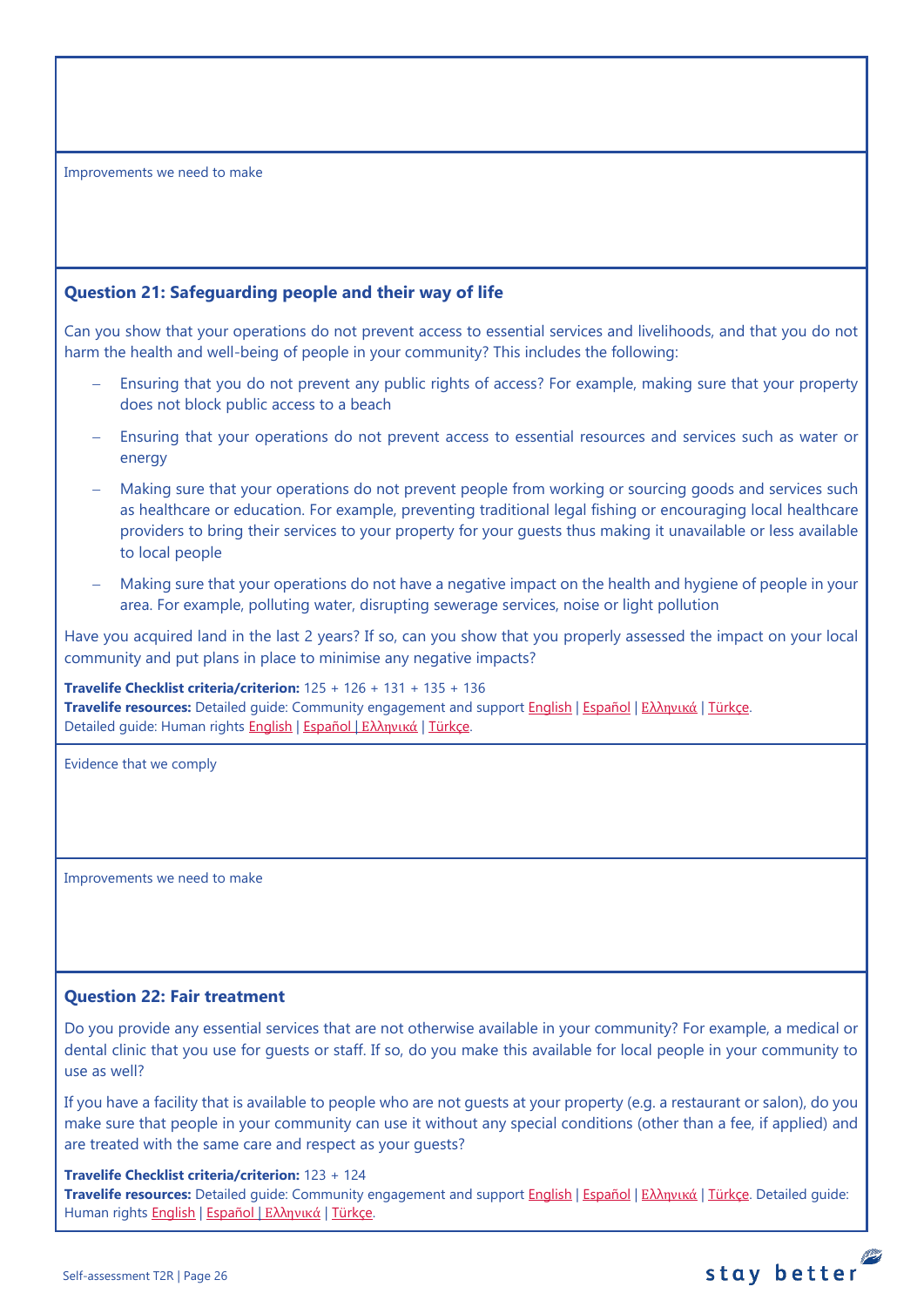Improvements we need to make

## **YOUR GUESTS**

Purpose

Accommodation providers that see the most benefit from Travelife Certification are making sure their guests are engaged and informed.

**Objectives** 

- − To remind your guests to help you improve your environmental and social impacts
- To explain how they can be a more responsible visitor
- To encourage them to explore your destination so that local businesses benefit more from tourism

To make sure your guests know about the important work you are doing

### <span id="page-26-1"></span>**Question 23: Guest engagement and support**

Do you give information to quests in the form of notices, signs, electronic displays or leaflets that explains the following:

- The importance of saving energy and water, along with examples about how they can do that during their stay with you
- − How to separate waste for recycling or reuse, and the importance of doing this, and where to find recycling bins on the property
- That they should not take part in activities that might harm animals, animal habitats and general biodiversity
- Information about the local area including activities, shopping and services outside of your property
- − How they can help protect areas or sites of special cultural, historical or environmental importance by visiting them and paying an entrance fee or making a donation
- − How they can respect local people including their customs, traditions and way of life and how to dress suitably when visiting local and indigenous communities
- − How to be a responsible visitor, especially when visiting natural areas, local communities or cultural/historical sites

**Travelife Checklist criteria/criterion:** 39 + 59 + 73 + 96 + 130 + 134 + 146 + 147 + 148 **Travelife resources:** Detailed guide: Community engagement and suppor[t English](https://travelifestaybetter.com/wp-content/uploads/2019/02/7-Detailed-Guide-Community-Engagement.pdf) | [Español](https://travelifestaybetter.com/wp-content/uploads/2019/02/7-ES-Detailed-Guide-Community-Engagement.pdf) | Ελλ[ηνικά](https://travelifestaybetter.com/wp-content/uploads/2020/11/7-GR-Detailed-Guide-Community-Engagement.pdf) | [Türkçe.](https://travelifestaybetter.com/wp-content/uploads/2021/01/7-Detailed-Guide-Community-Engagement-TR-Toplum-Katilimi-ve-Destegi-Detayli-Kilavuz.pdf) Detailed guide: Human rights [English](https://travelifestaybetter.com/wp-content/uploads/2021/01/8-Detailed-Guide-Human-Rights.pdf) | [Español](https://travelifestaybetter.com/wp-content/uploads/2021/01/8-ES-Detailed-Guide-Human-Rights.pdf) | Ελλ[ηνικά](https://travelifestaybetter.com/wp-content/uploads/2021/01/8-GR-Detailed-Guide-Human-Rights.pdf) | [Türkçe.](https://travelifestaybetter.com/wp-content/uploads/2021/01/8-Detailed-Guide-Human-Rights-TR-Insan-Haklari-Detayli-Kilavuz.pdf)

<span id="page-26-0"></span>Evidence that we comply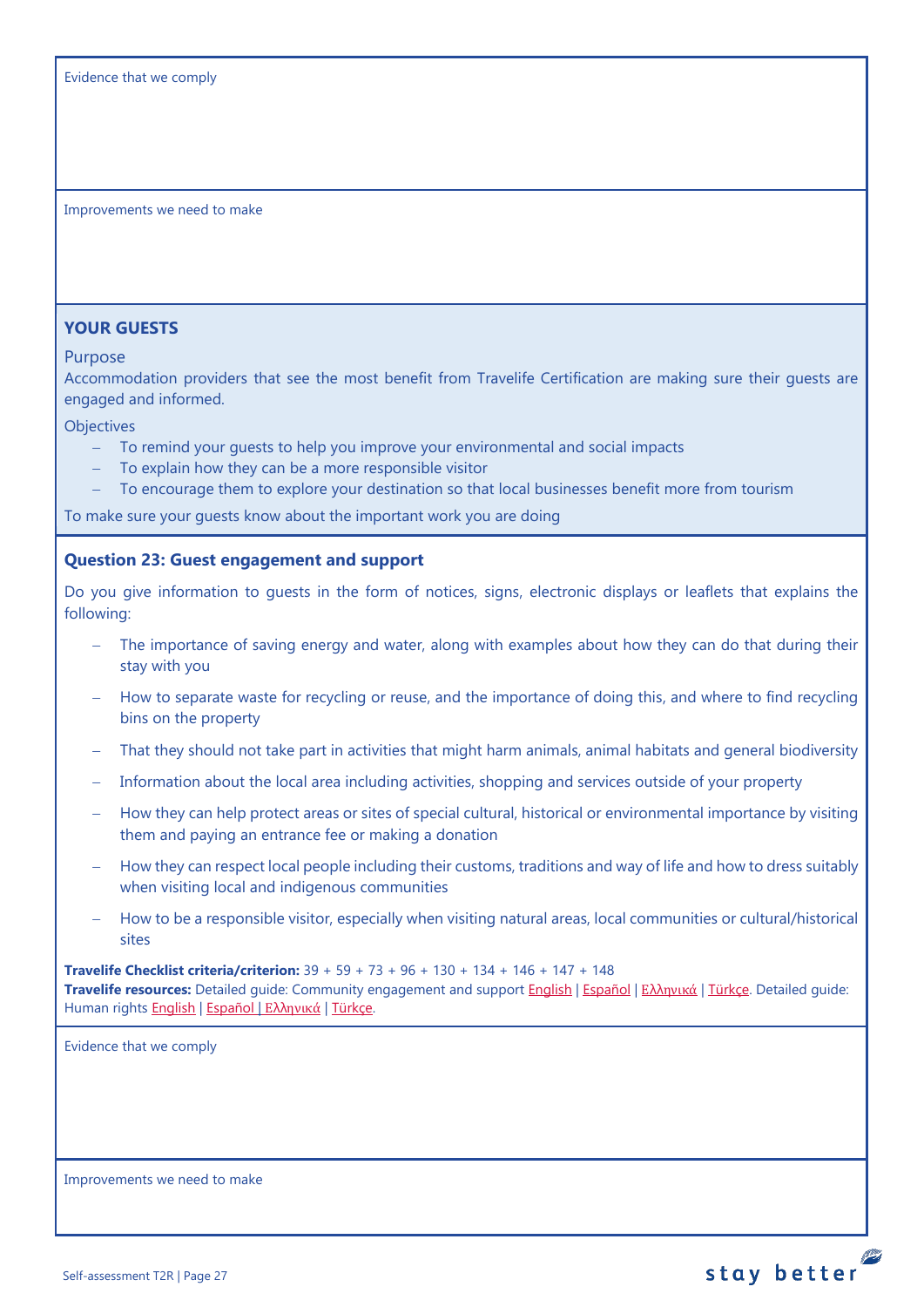Do you encourage your guests to experience your destination and culture? This could include things such as including traditional dishes on your menu and providing information about your destination, the local cultures and so on.

**Travelife Checklist criteria/criterion:** 146 +150 **Travelife resources:** Detailed guide: Community engagement and suppor[t English](https://travelifestaybetter.com/wp-content/uploads/2019/02/7-Detailed-Guide-Community-Engagement.pdf) | [Español](https://travelifestaybetter.com/wp-content/uploads/2019/02/7-ES-Detailed-Guide-Community-Engagement.pdf) | Ελλ[ηνικά](https://travelifestaybetter.com/wp-content/uploads/2020/11/7-GR-Detailed-Guide-Community-Engagement.pdf) | [Türkçe.](https://travelifestaybetter.com/wp-content/uploads/2021/01/7-Detailed-Guide-Community-Engagement-TR-Toplum-Katilimi-ve-Destegi-Detayli-Kilavuz.pdf)

Evidence that we comply

Improvements we need to make

Do you provide opportunities for guests to support your sustainability work? This could include information about charities you support and how they can donate to them and inviting them to join in with activities.

**Travelife Checklist criteria/criterion:** 144

If you have a Travelife Gold Certification, are you displaying your certificate publicly?

**Travelife Checklist criteria/criterion:** 143 + 145 **Travelife resources:** Detailed guide: Community engagement and suppor[t English](https://travelifestaybetter.com/wp-content/uploads/2019/02/7-Detailed-Guide-Community-Engagement.pdf) | [Español](https://travelifestaybetter.com/wp-content/uploads/2019/02/7-ES-Detailed-Guide-Community-Engagement.pdf) | Ελλ[ηνικά](https://travelifestaybetter.com/wp-content/uploads/2020/11/7-GR-Detailed-Guide-Community-Engagement.pdf) | [Türkçe.](https://travelifestaybetter.com/wp-content/uploads/2021/01/7-Detailed-Guide-Community-Engagement-TR-Toplum-Katilimi-ve-Destegi-Detayli-Kilavuz.pdf)

Evidence that we comply

Improvements we need to make

## **FAIR LABOUR PRACTICES**

### Purpose

Responsible businesses treat all people fairly, especially their staff, something that a business is almost always rewarded for in terms of employee loyalty and increased guest satisfaction.

**Objectives** 

- − To ensure you are complying with all labour laws and regulations
- − To make sure your employees have written terms of employment that they freely agree to
- − To avoid discrimination, harassment, abuse and exploitation
- To make sure your staff can raise issues and concerns with management without fear of retaliation

To ensure that disciplinary procedures are consistent and fair

## **Question 24: Recruitment and induction**

When recruiting and inducting new staff, can you show that you do the following?

− Make sure that you pay all recruitment fees so that staff (or potential staff) are not paying you, or any agency you use, for their employment

## P stay better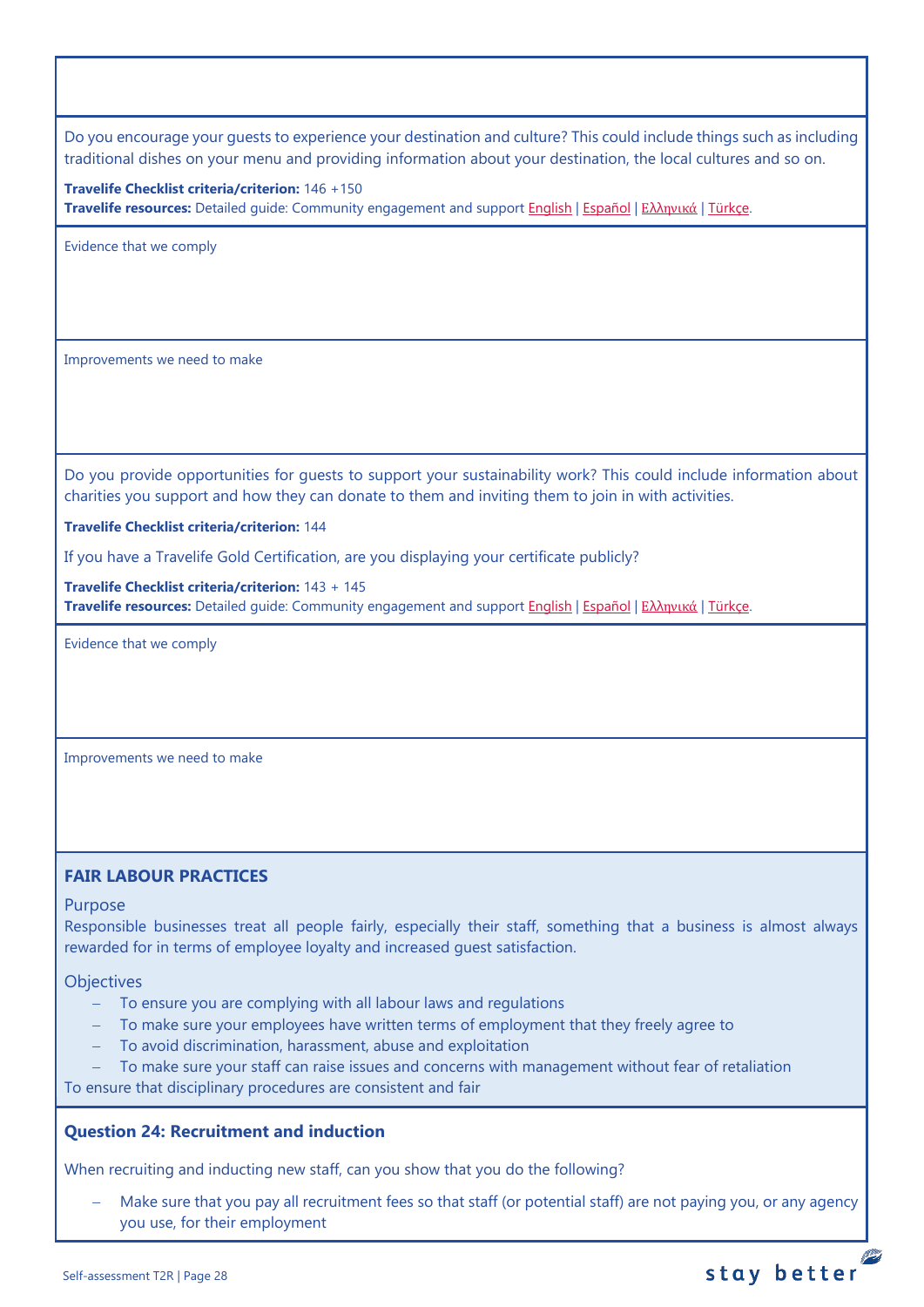- Make sure that you do not pay staff anything before they start work, as they would then be bonded to you in order to pay that money back
- Make sure that before they start work, they have been given written terms of employment that include details of their pay
- − Make sure that all new staff have confirmed in writing that they have read and understood the terms of their employment (and their pay), and that these have been explained to them in a language they understand. For example, if your terms are in Spanish but the staff member only speaks Polish, you will either need to provide a written translation in Polish or ensure that they are verbally translated in full
- Make sure you do not discriminate against anyone when considering job applications. This means that you make hiring decisions based on qualifications and experience, not nationality, ethnicity, age, gender, sexual orientation, personal beliefs and so on
- Explain your disciplinary procedures and how they can contact senior management with a problem
- Explain your grievance procedures

**Travelife Checklist criteria/criterion:** 97 + 100 + 102 + 111 + 112 + 116 + 117 + 118

**Travelife resources:** Detailed guide: Fair labour practices [English](https://travelifestaybetter.com/wp-content/uploads/2021/01/10-Detailed-Guide-Fair-Labour-Practices.pdf) | [Español](https://travelifestaybetter.com/wp-content/uploads/2021/01/10-ES-Detailed-Guide-Fair-Labour-Practices.pdf) | Ελλ[ηνικά](https://travelifestaybetter.com/wp-content/uploads/2021/01/10-GR-Detailed-Guide-Fair-Labour-Practices.pdf) | [Türkçe.](https://travelifestaybetter.com/wp-content/uploads/2021/01/10-Detailed-Guide-Fair-Labour-Practices-TR-Adil-Is-Gucu-Uygulamalari-Detayli-Kilavuz.pdf) Quick guide: Disciplinary procedures [English](https://travelifestaybetter.com/wp-content/uploads/2019/02/11-Quick-Guide-Disciplinary-Procedures.pdf) | [Español](https://travelifestaybetter.com/wp-content/uploads/2019/02/11-ES-Quick-Guide-Disciplinary-Procedures.pdf) | Ελλ[ηνικά](https://travelifestaybetter.com/wp-content/uploads/2020/07/36-Quick-Guide-Disciplinary-Procedures-GR.pdf) | [Türkçe.](https://travelifestaybetter.com/wp-content/uploads/2020/08/11-Quick-Guide-Disciplinary-Procedures-TR-11-Hizli-Kilavuz-Disiplin-Proseduru.pdf) Quick guide: Avoiding discrimination [English](https://travelifestaybetter.com/wp-content/uploads/2019/02/13-Quick-Guide-Avoiding-Workplace-Discrimination.pdf) | [Español](https://travelifestaybetter.com/wp-content/uploads/2019/02/13-ES-Quick-Guide-Avoiding-Workplace-Discrimination.pdf) | Ελλ[ηνικά](https://travelifestaybetter.com/wp-content/uploads/2020/07/38-Quick-Guide-Avoiding-Workplace-Discrimination-GR.pdf) | [Türkçe.](https://travelifestaybetter.com/wp-content/uploads/2020/10/13-Quick-Guide-Avoiding-Workplace-Discrimination-TR-Isyerinde-Ayrimciligi-Onlemek-icin-Hizli-Kilavuz.pdf) Example: Telling staff how to give you feedback [English](https://travelifestaybetter.com/wp-content/uploads/2019/02/6-Example-Feedback-Instructions-for-Staff.pdf) | [Español](https://travelifestaybetter.com/wp-content/uploads/2019/02/6-ES-Example-Feedback-Instructions-for-Staff.pdf) | Ελλ[ηνικά](https://travelifestaybetter.com/wp-content/uploads/2021/01/6-GR-Example-Feedback-Instructions-for-Staff.pdf) | [Türkçe.](https://travelifestaybetter.com/wp-content/uploads/2020/08/6-Example-Feedback-Instructions-for-Staff-TR-6-Ornek-Calisan-Geri-Bildirim-Talimati.pdf) Detailed guide: Human rights [English](https://travelifestaybetter.com/wp-content/uploads/2021/01/8-Detailed-Guide-Human-Rights.pdf) | [Español](https://travelifestaybetter.com/wp-content/uploads/2021/01/8-ES-Detailed-Guide-Human-Rights.pdf) | Ελλ[ηνικά](https://travelifestaybetter.com/wp-content/uploads/2021/01/8-GR-Detailed-Guide-Human-Rights.pdf) | [Türkçe.](https://travelifestaybetter.com/wp-content/uploads/2021/01/8-Detailed-Guide-Human-Rights-TR-Insan-Haklari-Detayli-Kilavuz.pdf)

Evidence that we comply

<span id="page-28-0"></span>Improvements we need to make

# <span id="page-28-1"></span>**Question 25: General terms and conditions**

Can you show that you have met all of the following fair labour conditions?

- − All staff are given a signed copy of their employment terms and conditions
- − All employees understand these terms and conditions, including how much they will be paid
- You do not keep any original staff documents that belong to them, such as passports, identification cards, bank cards, cheque books, birth certificates and so on

# **Travelife Checklist criteria/criterion:** 98 + 99 + 101

**Travelife resources:** Detailed guide: Fair labour practices [English](https://travelifestaybetter.com/wp-content/uploads/2021/01/10-Detailed-Guide-Fair-Labour-Practices.pdf) | [Español](https://travelifestaybetter.com/wp-content/uploads/2021/01/10-ES-Detailed-Guide-Fair-Labour-Practices.pdf) | Ελλ[ηνικά](https://travelifestaybetter.com/wp-content/uploads/2021/01/10-GR-Detailed-Guide-Fair-Labour-Practices.pdf) | [Türkçe.](https://travelifestaybetter.com/wp-content/uploads/2021/01/10-Detailed-Guide-Fair-Labour-Practices-TR-Adil-Is-Gucu-Uygulamalari-Detayli-Kilavuz.pdf) Detailed guide: Human rights [English](https://travelifestaybetter.com/wp-content/uploads/2021/01/8-Detailed-Guide-Human-Rights.pdf) | [Español](https://travelifestaybetter.com/wp-content/uploads/2021/01/8-ES-Detailed-Guide-Human-Rights.pdf) | Ελλ[ηνικά](https://travelifestaybetter.com/wp-content/uploads/2021/01/8-GR-Detailed-Guide-Human-Rights.pdf) | [Türkçe.](https://travelifestaybetter.com/wp-content/uploads/2021/01/8-Detailed-Guide-Human-Rights-TR-Insan-Haklari-Detayli-Kilavuz.pdf)

Evidence that we comply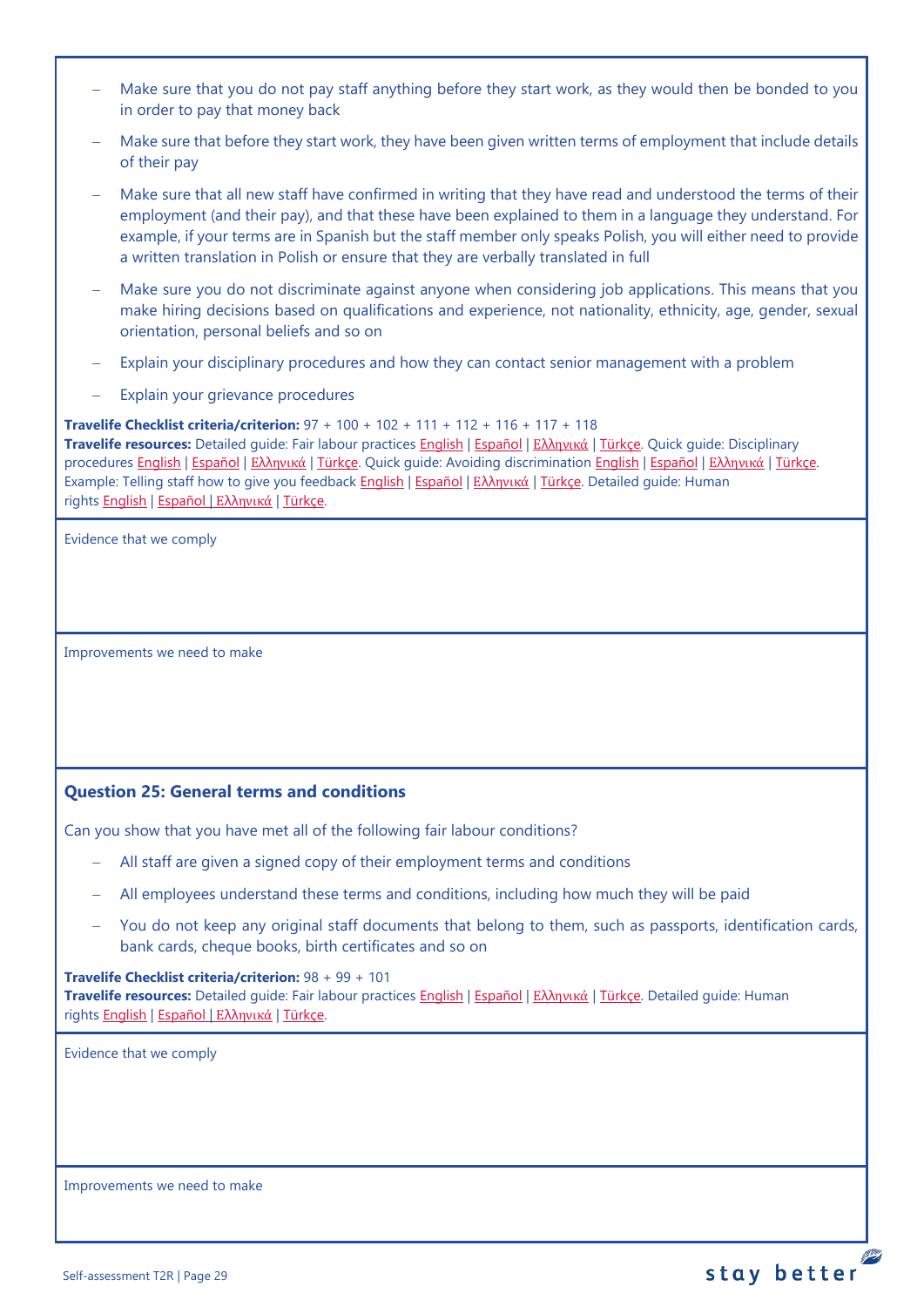| Can you show that you have met all of the following fair labour conditions?                                                                                                                                                                                                                                                                                                                   |
|-----------------------------------------------------------------------------------------------------------------------------------------------------------------------------------------------------------------------------------------------------------------------------------------------------------------------------------------------------------------------------------------------|
| Paying no less than the legal minimum wage. If there is no legal minimum in your country, then you should<br>follow international guidelines                                                                                                                                                                                                                                                  |
| Staff are advised in advance about their working hours and agree to them                                                                                                                                                                                                                                                                                                                      |
| If you allow overtime, that this is either paid or that time is given off in lieu, and that you meet any legal<br>requirements relating to overtime, breaks, time off and maximum working hours                                                                                                                                                                                               |
| Staff are provided with wage slips that show the hours they have worked, how much they were paid and any<br>overtime hours that have been paid (if applicable)                                                                                                                                                                                                                                |
| Travelife Checklist criteria/criterion: $104 + 107 + 108 + 110$<br>Travelife resources: Detailed guide: Fair labour practices English   Español   Ελληνικά   Türkçe. Detailed guide: Human<br>rights English   Español   Ελληνικά   Türkçe.                                                                                                                                                   |
| Evidence that we comply                                                                                                                                                                                                                                                                                                                                                                       |
|                                                                                                                                                                                                                                                                                                                                                                                               |
|                                                                                                                                                                                                                                                                                                                                                                                               |
| Improvements we need to make                                                                                                                                                                                                                                                                                                                                                                  |
|                                                                                                                                                                                                                                                                                                                                                                                               |
|                                                                                                                                                                                                                                                                                                                                                                                               |
|                                                                                                                                                                                                                                                                                                                                                                                               |
| Can you show that you have met all of the following fair labour conditions?                                                                                                                                                                                                                                                                                                                   |
| Do all staff know about your disciplinary procedures and are they reminded about them from time to time<br>(e.g. when you send other updates about staff policies)?                                                                                                                                                                                                                           |
| You encourage non-discrimination and fair treatment for everyone. For example, providing training in this<br>area and having discrimination, exploitation and abuse as a form of serious misconduct in your disciplinary<br>procedures                                                                                                                                                        |
| Travelife Checklist criteria/criterion: 111 + 116 +117<br>Travelife resources: Detailed guide: Fair labour practices English   Español   Ελληνικά   Türkçe. Quick guide: Disciplinary<br>procedures English   Εspañol   Ελληνικά   Türkçe. Quick guide: Avoiding discrimination English   Εspañol   Ελληνικά   Türkçe.<br>Detailed guide: Human rights English   Εspañol   Ελληνικά   Türkçe. |
| Evidence that we comply                                                                                                                                                                                                                                                                                                                                                                       |
|                                                                                                                                                                                                                                                                                                                                                                                               |
|                                                                                                                                                                                                                                                                                                                                                                                               |
| Improvements we need to make                                                                                                                                                                                                                                                                                                                                                                  |
|                                                                                                                                                                                                                                                                                                                                                                                               |
|                                                                                                                                                                                                                                                                                                                                                                                               |
|                                                                                                                                                                                                                                                                                                                                                                                               |
| When staff leave the business, can you show the following?                                                                                                                                                                                                                                                                                                                                    |
| All money you owe them is paid to them when they leave                                                                                                                                                                                                                                                                                                                                        |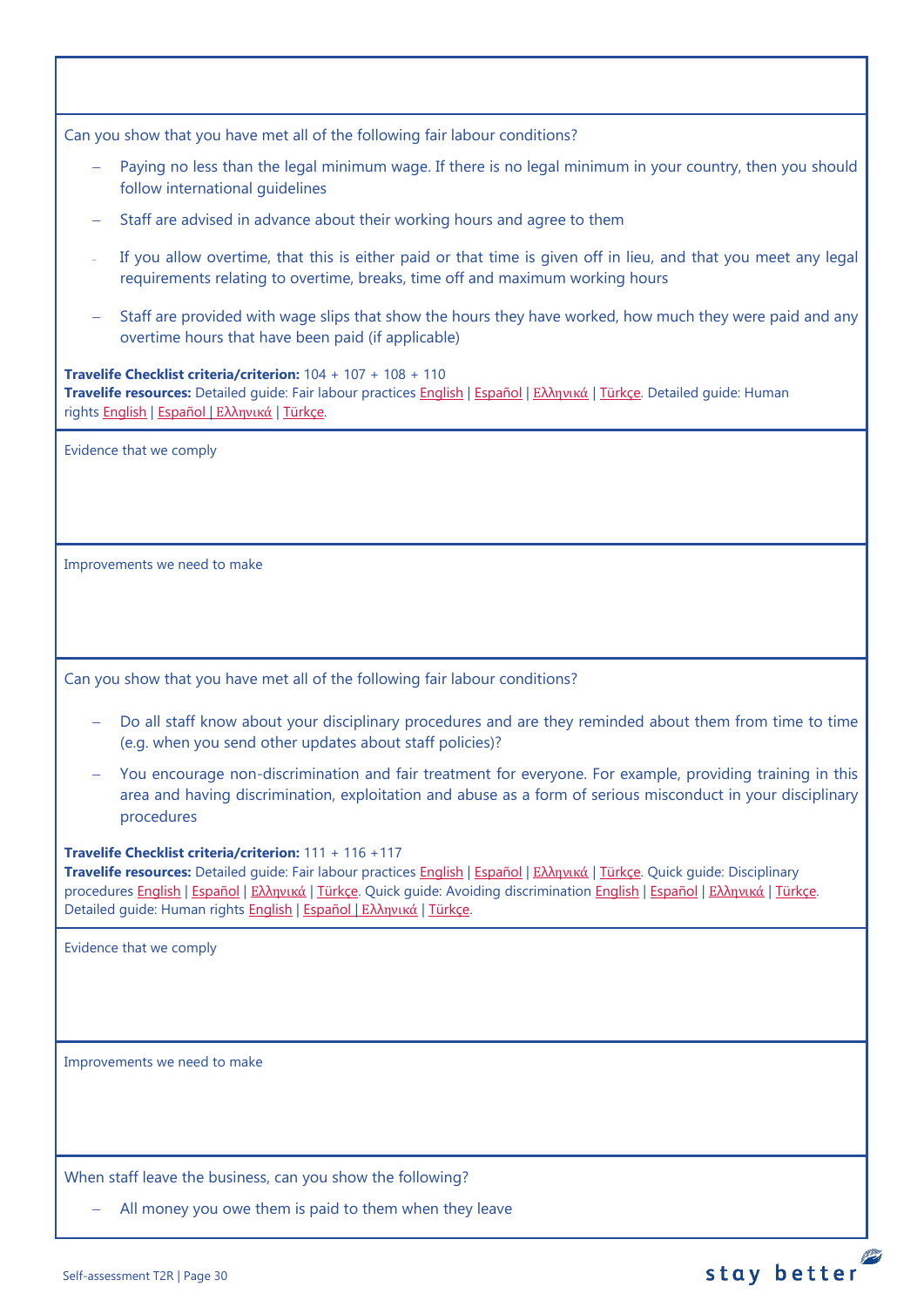They are able to access your premises to collect any of their personal possessions

### **Travelife Checklist criteria/criterion:** 103

**Travelife resources:** Detailed guide: Fair labour practices [English](https://travelifestaybetter.com/wp-content/uploads/2021/01/10-Detailed-Guide-Fair-Labour-Practices.pdf) | [Español](https://travelifestaybetter.com/wp-content/uploads/2021/01/10-ES-Detailed-Guide-Fair-Labour-Practices.pdf) | Ελλ[ηνικά](https://travelifestaybetter.com/wp-content/uploads/2021/01/10-GR-Detailed-Guide-Fair-Labour-Practices.pdf) | [Türkçe.](https://travelifestaybetter.com/wp-content/uploads/2021/01/10-Detailed-Guide-Fair-Labour-Practices-TR-Adil-Is-Gucu-Uygulamalari-Detayli-Kilavuz.pdf) Detailed guide: Human rights [English](https://travelifestaybetter.com/wp-content/uploads/2021/01/8-Detailed-Guide-Human-Rights.pdf) | [Español](https://travelifestaybetter.com/wp-content/uploads/2021/01/8-ES-Detailed-Guide-Human-Rights.pdf) | Ελλ[ηνικά](https://travelifestaybetter.com/wp-content/uploads/2021/01/8-GR-Detailed-Guide-Human-Rights.pdf) | [Türkçe.](https://travelifestaybetter.com/wp-content/uploads/2021/01/8-Detailed-Guide-Human-Rights-TR-Insan-Haklari-Detayli-Kilavuz.pdf)

Evidence that we comply

Improvements we need to make

## <span id="page-30-0"></span>**Question 26: Complaints, feedback and representation**

Can you show that you have policies and procedures in place to ensure that staff can give feedback to management, address personal grievances and make complaints? These should include the following:

- − All staff are told how to contact senior management if they have a problem
- − If there is a trade union, staff are allowed to join it
- Staff are allowed to form groups or committees without management involvement. These groups or committees can have an elected spokesperson and are given reasonable time to meet during working hours
- There is a grievance procedure in place that has been explained to all staff

### **Travelife Checklist criteria/criterion:** 112 + 113 + 114 + 118

**Travelife resources:** Detailed guide: Fair labour practices [English](https://travelifestaybetter.com/wp-content/uploads/2021/01/10-Detailed-Guide-Fair-Labour-Practices.pdf) | [Español](https://travelifestaybetter.com/wp-content/uploads/2021/01/10-ES-Detailed-Guide-Fair-Labour-Practices.pdf) | Ελλ[ηνικά](https://travelifestaybetter.com/wp-content/uploads/2021/01/10-GR-Detailed-Guide-Fair-Labour-Practices.pdf) | [Türkçe.](https://travelifestaybetter.com/wp-content/uploads/2021/01/10-Detailed-Guide-Fair-Labour-Practices-TR-Adil-Is-Gucu-Uygulamalari-Detayli-Kilavuz.pdf) Quick guide: Grievance procedures [English](https://travelifestaybetter.com/wp-content/uploads/2019/02/13-Quick-Guide-Avoiding-Workplace-Discrimination.pdf) | Εspañol | Ελλ[ηνικά](https://travelifestaybetter.com/wp-content/uploads/2020/07/38-Quick-Guide-Avoiding-Workplace-Discrimination-GR.pdf) | [Türkçe.](https://travelifestaybetter.com/wp-content/uploads/2020/08/12-Quick-Guide-Grievance-Procedures-TR-12-Hizli-Kilavuz-Sikayet-Proseduru.pdf) Quick guide: Avoiding discrimination English | Εspañol | Ελληνικά | [Türkçe.](https://travelifestaybetter.com/wp-content/uploads/2020/10/13-Quick-Guide-Avoiding-Workplace-Discrimination-TR-Isyerinde-Ayrimciligi-Onlemek-icin-Hizli-Kilavuz.pdf) Example: Telling staff how to give you feedback [English](https://travelifestaybetter.com/wp-content/uploads/2019/02/6-Example-Feedback-Instructions-for-Staff.pdf) | [Español](https://travelifestaybetter.com/wp-content/uploads/2019/02/6-ES-Example-Feedback-Instructions-for-Staff.pdf) | Ελλ[ηνικά](https://travelifestaybetter.com/wp-content/uploads/2021/01/6-GR-Example-Feedback-Instructions-for-Staff.pdf) | [Türkçe.](https://travelifestaybetter.com/wp-content/uploads/2020/08/6-Example-Feedback-Instructions-for-Staff-TR-6-Ornek-Calisan-Geri-Bildirim-Talimati.pdf) Detailed guide: Human rights [English](https://travelifestaybetter.com/wp-content/uploads/2021/01/8-Detailed-Guide-Human-Rights.pdf) | [Español](https://travelifestaybetter.com/wp-content/uploads/2021/01/8-ES-Detailed-Guide-Human-Rights.pdf) | Ελλ[ηνικά](https://travelifestaybetter.com/wp-content/uploads/2021/01/8-GR-Detailed-Guide-Human-Rights.pdf) | [Türkçe.](https://travelifestaybetter.com/wp-content/uploads/2021/01/8-Detailed-Guide-Human-Rights-TR-Insan-Haklari-Detayli-Kilavuz.pdf)

Evidence that we comply

Improvements we need to make

Can you show that staff are regularly kept informed about your employment policies and practices? For example, regular email updates, at staff meetings and during training sessions.

### **Travelife Checklist criteria/criterion:** 122

**Travelife resources:** Detailed guide: Fair labour practices [English](https://travelifestaybetter.com/wp-content/uploads/2021/01/10-Detailed-Guide-Fair-Labour-Practices.pdf) | [Español](https://travelifestaybetter.com/wp-content/uploads/2021/01/10-ES-Detailed-Guide-Fair-Labour-Practices.pdf) | Ελλ[ηνικά](https://travelifestaybetter.com/wp-content/uploads/2021/01/10-GR-Detailed-Guide-Fair-Labour-Practices.pdf) | [Türkçe.](https://travelifestaybetter.com/wp-content/uploads/2021/01/10-Detailed-Guide-Fair-Labour-Practices-TR-Adil-Is-Gucu-Uygulamalari-Detayli-Kilavuz.pdf) Quick guide: Grievance procedures [English](https://travelifestaybetter.com/wp-content/uploads/2019/02/13-Quick-Guide-Avoiding-Workplace-Discrimination.pdf) | Εspañol | Ελλ[ηνικά](https://travelifestaybetter.com/wp-content/uploads/2020/07/38-Quick-Guide-Avoiding-Workplace-Discrimination-GR.pdf) | [Türkçe.](https://travelifestaybetter.com/wp-content/uploads/2020/08/12-Quick-Guide-Grievance-Procedures-TR-12-Hizli-Kilavuz-Sikayet-Proseduru.pdf) Quick guide: Avoiding discrimination English | Εspañol | Ελληνικά | [Türkçe.](https://travelifestaybetter.com/wp-content/uploads/2020/10/13-Quick-Guide-Avoiding-Workplace-Discrimination-TR-Isyerinde-Ayrimciligi-Onlemek-icin-Hizli-Kilavuz.pdf) Example: Telling staff how to give you feedback [English](https://travelifestaybetter.com/wp-content/uploads/2019/02/6-Example-Feedback-Instructions-for-Staff.pdf) | [Español](https://travelifestaybetter.com/wp-content/uploads/2019/02/6-ES-Example-Feedback-Instructions-for-Staff.pdf) | Ελλ[ηνικά](https://travelifestaybetter.com/wp-content/uploads/2021/01/6-GR-Example-Feedback-Instructions-for-Staff.pdf) | [Türkçe.](https://travelifestaybetter.com/wp-content/uploads/2020/08/6-Example-Feedback-Instructions-for-Staff-TR-6-Ornek-Calisan-Geri-Bildirim-Talimati.pdf)